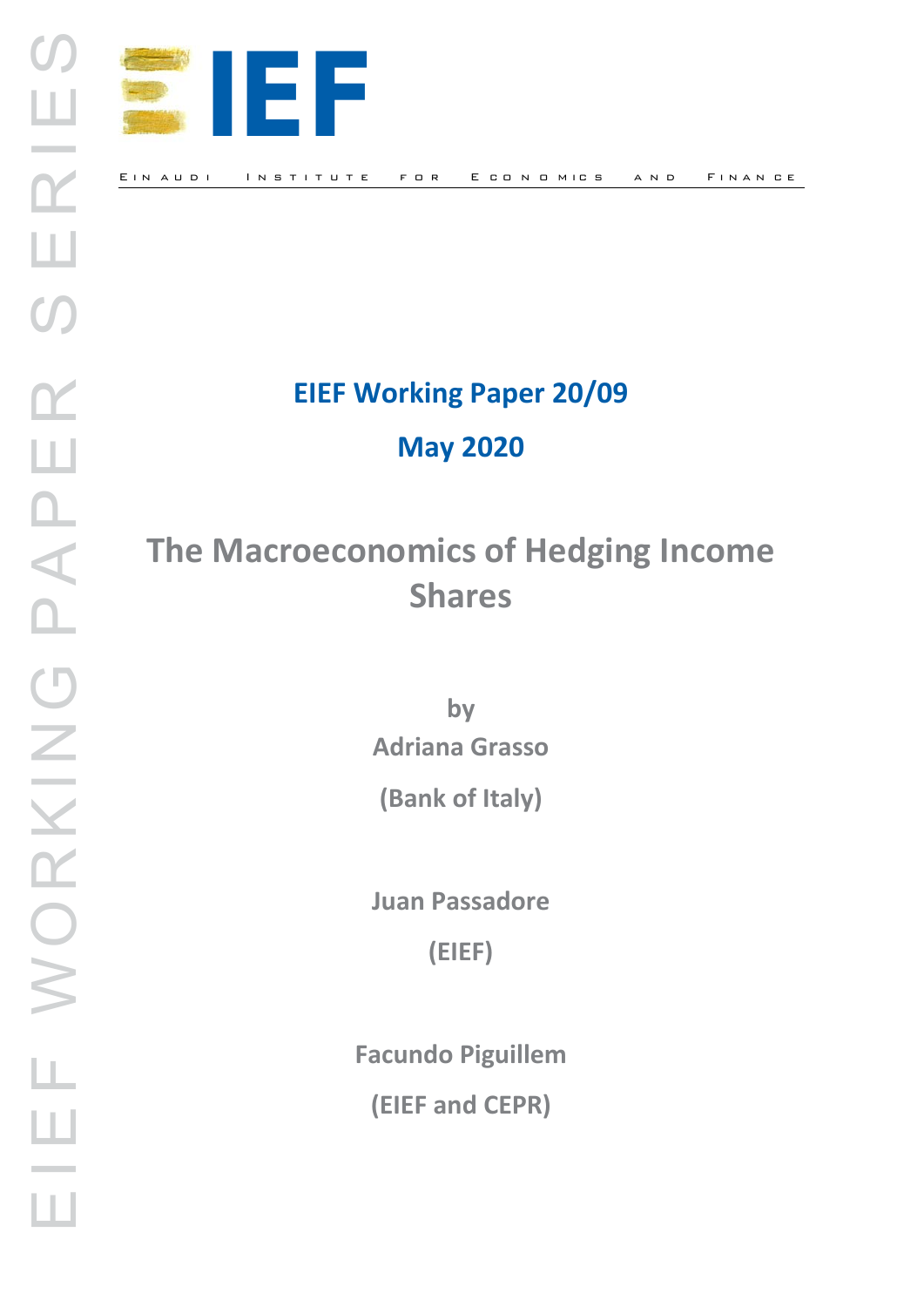# **The Macroeconomics of Hedging Income Shares**

Adriana Grasso Bank of Italy

Juan Passadore EIEF

Facundo Piguillem EIEF and CEPR<sup>∗</sup>

April 2020

#### **PRELIMINARY DRAFT**

#### **Abstract**

The recent debate about the falling labor share has brought the attention to the income shares' trends, but less attention has been devoted to their variability. In this paper, we analyze how their fluctuations can be insured between workers and capitalists, and the corresponding implications for financial markets. We study a neoclassical growth model with aggregate shocks that affect income shares and financial frictions that prevent firms from fully insuring idiosyncratic risk. We examine theoretically how aggregate risk sharing is distorted by the combination of idiosyncratic risk and moving shares. Accumulation of safe assets by firms and risky assets by households emerges naturally as a tool to insure income shares' risk. We calibrate the model to the U.S. economy and show that low rates, rising capital shares, and accumulation of safe assets by firms and risky assets by households can be rationalized by persistent shocks to the labor share.

#### *JEL classification*: E20, E32, E44, G11.

*Keywords*: Income shares fluctuation. Risk Sharing. Asset prices. Corporate Savings Glut.

<sup>∗</sup>We would like to thank Vasco Carvalho, Sebastian Di Tella, Claudio Michelacci, Dejanir Silva, and seminar participants at the European Central Bank, EIEF, Paris School of Economics, Universidad Di Tella, Cambridge University, Universidad Carlos III, University of Cologne, CORE 2018 meetings, SED 2017, Bank of Italy, Chicago Fed and the University College of London for helpful comments and suggestions. We thank Maria Tiurina, Roberto Saitto and Marco Castelluccio for excellent research assistance. The views expressed in this paper are those of the authors and do not necessarily reflect the views of the Bank of Italy. All remaining mistakes are ours.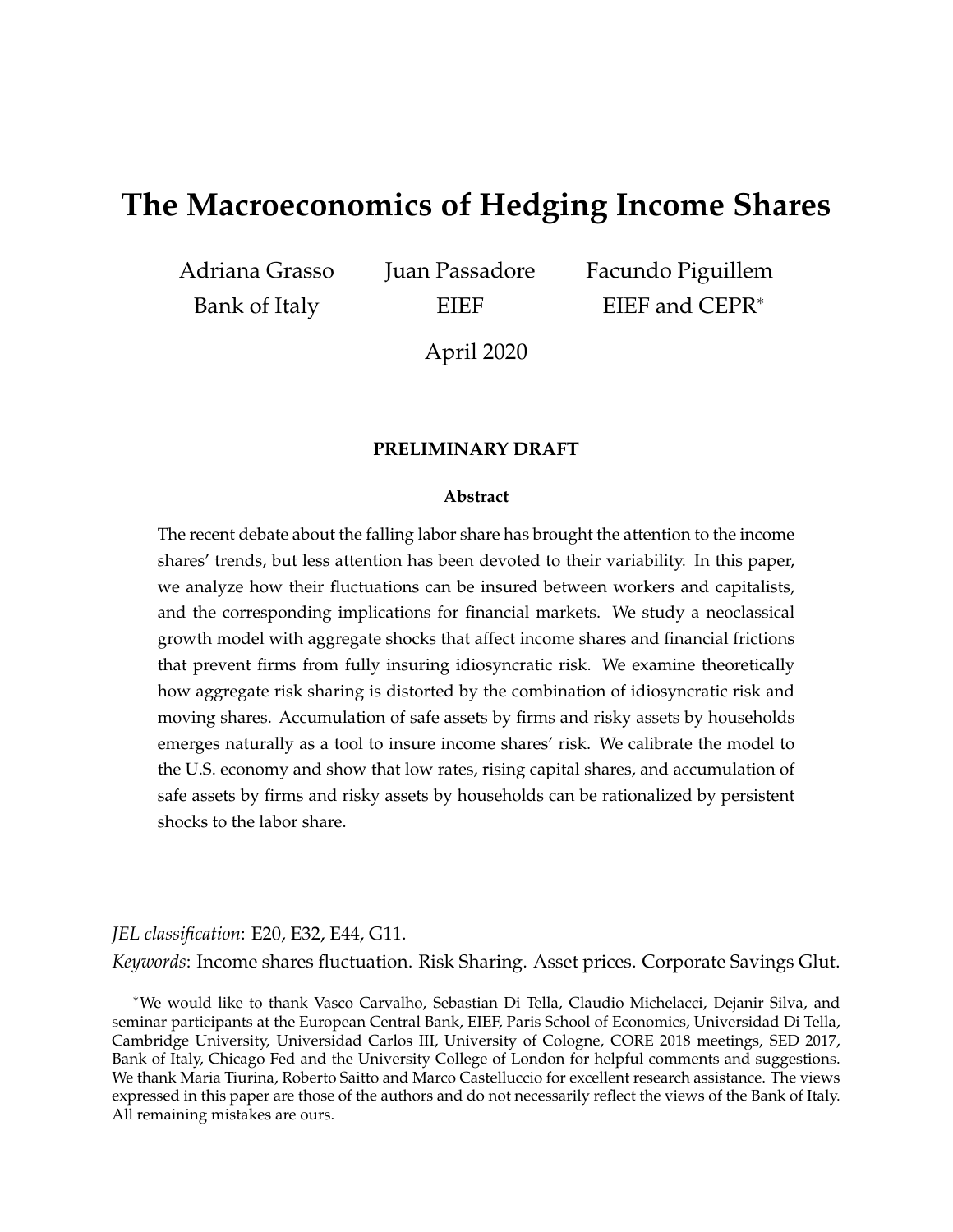## **1 Introduction**

For several decades the ubiquity and the robustness of the Kaldor facts led to the dominant belief that capital and labor income shares are roughly constant over time. An important implication of this paradigm is the impossibility of insurance between workers and capitalists. Since aggregate shocks affect both agents equally, even if markets existed, aggregate risk would be uninsurable. However, many recent studies find that income shares are moving far more than in Kaldor's original predictions.<sup>[1](#page-2-0)</sup> This opens up new possibilities: if aggregate shocks have different impacts on capitalists and workers, they can be insured. If so, many questions arise: How do these insurance possibilities affect the financial markets? Which kinds of assets could be affected? Last but not least, how quantitatively important are the implications?

How income shares are insured is shaped by their stochastic properties. Many studies show that the labor share is pro-cyclical in the short run and counter-cyclical in the medium-long run.<sup>[2](#page-2-1)</sup> However, the pro-cyclicality is short-lived, tapering off after approximately a year. For this reason, we focus on the more relevant medium-long run (although our theory does not depend on it). We first show theoretically that a counter-cyclical labor share can be insured between capitalists and workers by capitalists accumulating risk-free assets and lending them to workers, who use loans to leverage and buy risky assets. Next, we analyze business cycle dynamics, which yields interesting predictions. Upward changes in the capital share reduce the capitalists' risk absorption, hindering aggregate risk sharing. As a consequence, the demand for precautionary savings increases, decreasing the risk-free interest rate and increasing the risk premium. Finally, we show that these qualitative predictions are also quantitatively sizable.

The channel that we analyze is simple and intuitive, and has been overlooked despite being consistent with several seemingly unconnected findings. There is a growing literature trying to explain what is known as the *Corporate Savings Glut*, shifting the view of corporations from net borrowers to net lenders. Our theory generates this fact and has the additional implication that the *Corporate Savings Glut* must be accompanied by a *Households' Equity Glut*. Indeed, they are two sides of the same coin: optimal portfolio choices to insure income shares. Furthermore, the theory we present is also consistent with widely documented movements in asset prices, including a continuously falling interest rate and an increasing risk premium<sup>[3](#page-2-2)</sup>.

<span id="page-2-1"></span><span id="page-2-0"></span><sup>&</sup>lt;sup>1</sup>See, for instance, [Karabarbounis and Neiman](#page-43-0) [\(2014\)](#page-43-0) and [Rodriguez and Jayadev](#page-44-0) [\(2010\)](#page-44-0).

<sup>2</sup>See [Ríos-Rull and Santaeulàlia-Llopis](#page-44-1) [\(2010\)](#page-44-1), [León-Ledesma and Satchi](#page-43-1) [\(2018\)](#page-43-1), and [Cantore et al.](#page-41-0) [\(2019\)](#page-41-0) for estimations and potential explanations.

<span id="page-2-2"></span> $3$ See [Del Negro et al.](#page-41-2) [\(2017b\)](#page-41-1) for the U.S. and Del Negro et al. [\(2017a\)](#page-41-2) for the global trend in the interest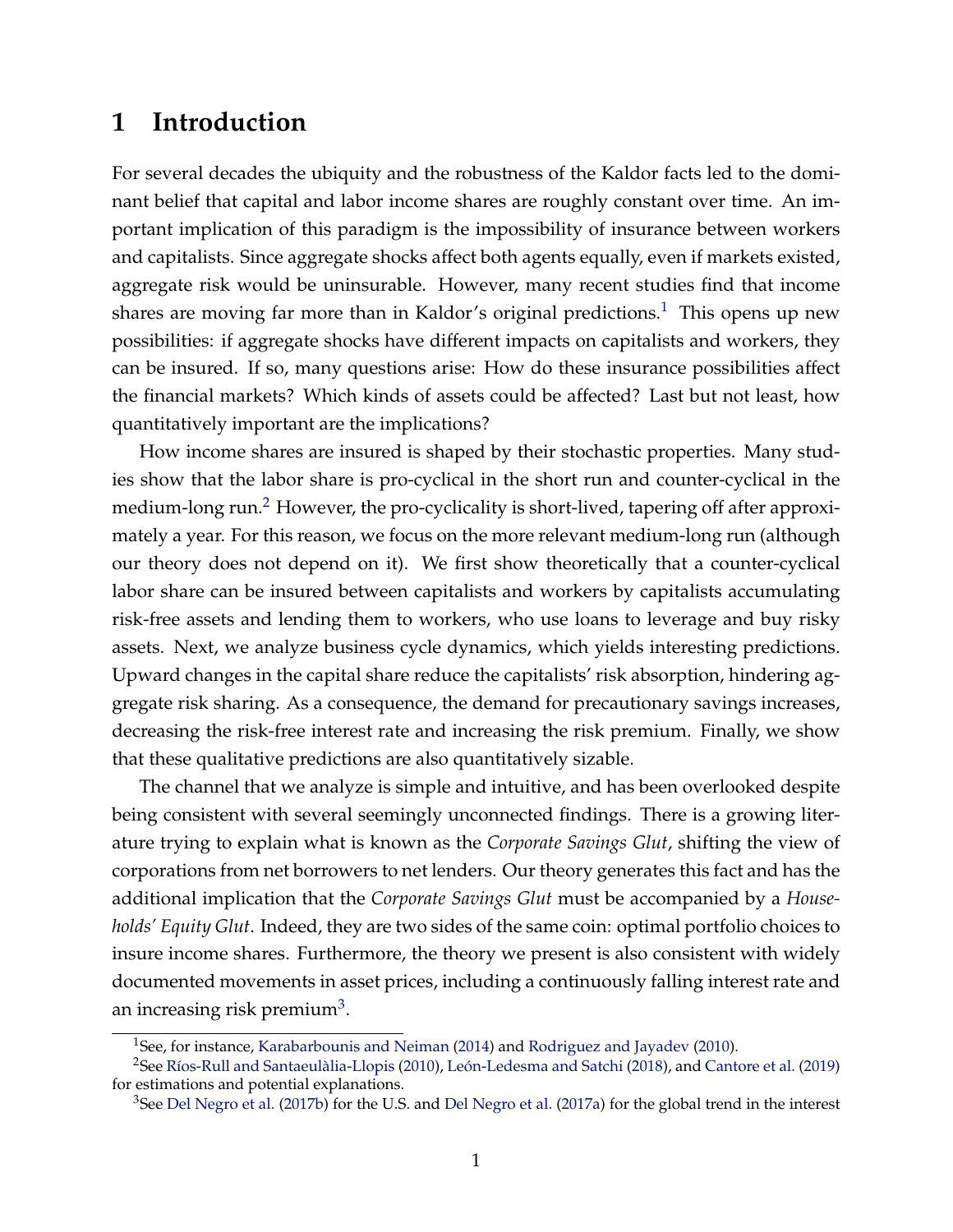We build on the neoclassical growth model, allowing for income shares that fluctuate persistently over time. The economy is populated by a continuum of entrepreneurs with different endowments of capital and households-workers who inelastically supply labor. Entrepreneurs own the capital, rent the labor and carry out the production. Households work and fund firms through the financial markets. There is a contracting friction; as in [DeMarzo and Fishman](#page-41-3) [\(2007\)](#page-41-3), the entrepreneurs' returns cannot be verified as they can privately divert resources for consumption. Firms would like to pool the idiosyncratic risk and obtain funding, but they are subject to a "skin in the game" constraint: the lenders force the entrepreneurs to keep a fraction of their investment, in order to deter them from diverting funds to private accounts. Nevertheless, there are enough financial instruments available such that both entrepreneurs and workers can perfectly insure against aggregate risk. However, the contracting friction prevents capitalists from fully insuring the idiosyncratic risk, which affects the agents' willingness to bear aggregate risk. $4$ 

The key departure from the macro-finance literature is that we move away from standard constant shares technologies (Cobb-Douglas or AK). Since we are focusing on mediumlong time horizons (more than one year), we assume that the labor share is countercyclical (the capital share is pro-cyclical), so that capitalists benefit more in booms and suffer more in recessions. We want to stress that, for us, is not important whether the labor share has a trend or not; what matters is the existence of unpredictable fluctuations. Similarly, the reason why income shares are changing is immaterial. As long as the proportion of income in the hands of capitalists and workers fluctuates over the business cycle, there is something to insure.

We start by characterizing the optimal risk sharing arrangements. We do so by disregarding the contracting friction, so that entrepreneurs can fully insure the idiosyncratic risk. The only remaining risk is aggregate. To hedge it, workers and capitalists trade state-contingent assets where, for instance, if the capital share increases, entrepreneurs compensate workers with contingent transfers, and vice versa. The transfers are such that the relative wealth (human plus financial) remains constant after any history and after any realization of the shock. Because the equilibrium prices reflect the correct private and social values, an efficient equilibrium with complete insurance is achieved.

A natural follow-up question to this analysis is how the equilibrium can be implemented if state-contingent assets are unavailable. Consider the straightforward case in which at each point in time there are only two possible realizations of the aggregate shock.

rate. Both papers attribute most of the fall in the risk-free rate to an increase in the convenience yield.

<span id="page-3-0"></span><sup>&</sup>lt;sup>4</sup>We assume that workers are not subject to idiosyncratic risk, so the risk must be interpreted in relative terms throughout the paper. There is ample evidence that firms-entrepreneurs are more exposed to idiosyncratic risk than workers, see for example [Guiso et al.](#page-42-0) [\(2005\)](#page-42-0).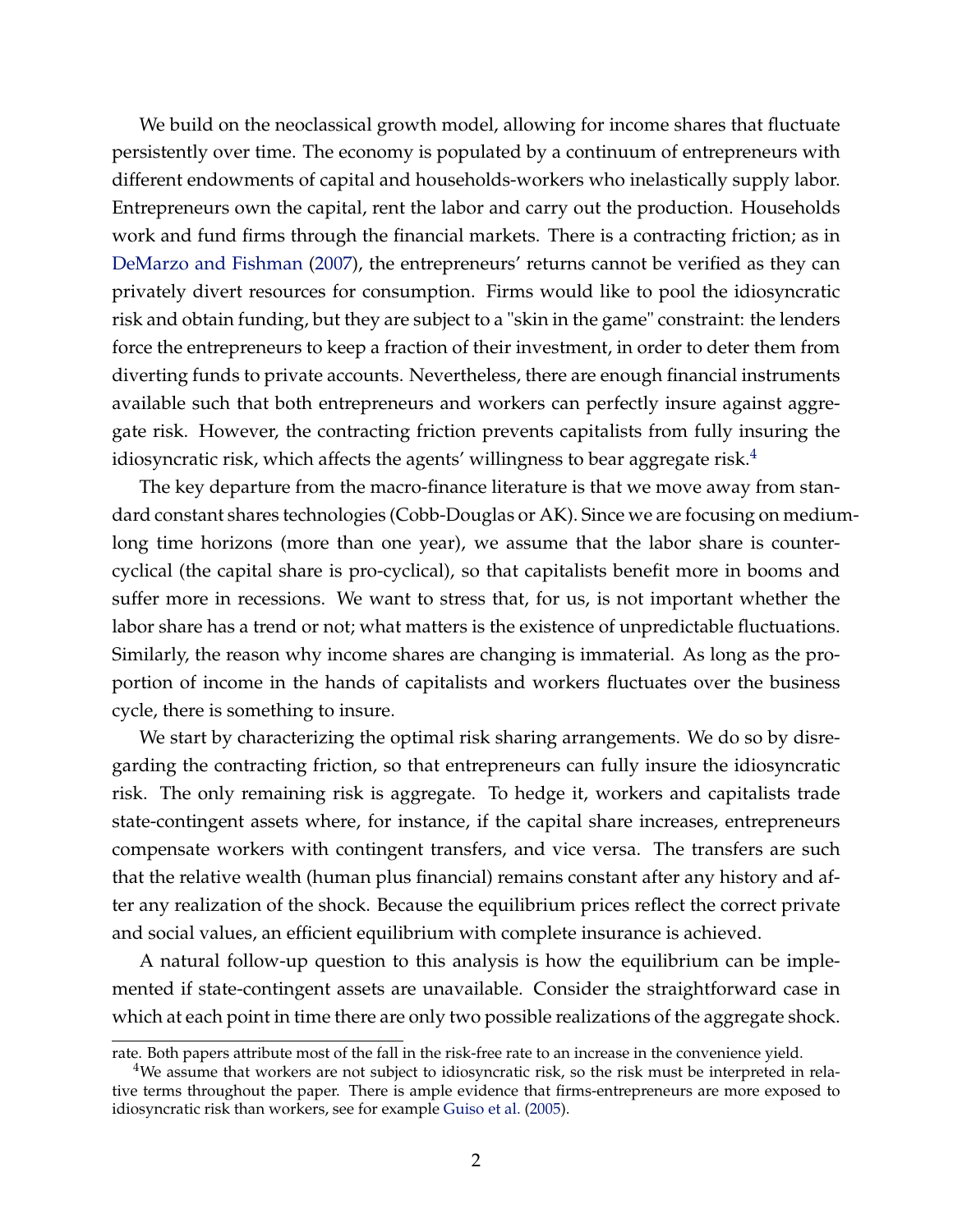Then, only two assets are needed to implement the optimal insurance contract: a risk-free asset and a risky asset. We show that the equilibrium is implemented by firms taking a long position on the risk-free asset (saving) and households taking a long position on the risky asset (buying equity). Because markets must clear, a positive position by one sector in a given asset implies a negative position by the other. Intuitively, households leverage (borrow from firms) and buy shares in order to participate in the capital share changes. This market allocation is reminiscent of a corporate savings glut, which is complemented by a *households' equity glut*. However, precisely because markets are complete, all wealth effects are absent and, thus, in a stationary economy, financial positions and asset prices are constant and independent of history.

Next, we reintroduce the contracting friction, so that some idiosyncratic risk remains uninsured, but assume that *income shares are constant*. This allows us to isolate the impact of the idiosyncratic risk. The presence of uninsured risk biases capitalists towards positive asset holdings, which in turn pushes the risk-free rate down and the risk premium up. In contrast to the previous benchmark, since capitalists do not internalize how their actions affect the insurance possibilities of workers, there is a pecuniary externality that distorts asset prices away from their social value. Moreover, because income shares are constant, aggregate risk sharing is no longer possible, and thus, aggregate net holdings of assets become degenerate: with constant shares, the risk-free asset is not traded in equilibrium. All the intertemporal transfers are carried out using only the risky asset. The pecuniary externality generates an inefficient output level but does not affect the economy's reaction to aggregate shocks, which is still efficient.

The inefficiency is reflected in a *deterministic* downward trend of the workers' wealth share. We want to stress that with constant shares the wealth effect is invariant to the realization (or history) of aggregate shocks, muting the possibility of "amplification effects", as pointed out in [Di Tella](#page-42-1) [\(2017\)](#page-42-1). The pecuniary externality generated by the financial friction is orthogonal to both wealth and realizations of the aggregate shock.

In a nutshell, income shares risk alone generates non-trivial portfolio allocations, but due to the lack of wealth effects, the allocation is invariant to the economy's state. Uninsured idiosyncratic risk alone delivers relevant wealth effects, but the allocations are still invariant to aggregate shocks and with degenerate portfolios. A natural question arises: what happens when both risks coexist? The short answer is that *the interaction between the risks maintains the richness of the optimal insurance and adds non-trivial wealth effects, which are highly responsive to aggregate shocks*. There are two reasons for this. First, because of the pecuniary externality, asset prices are distorted, so that perfect insurance is unattainable. However, although imperfect, some insurance is still possible, so financial portfolios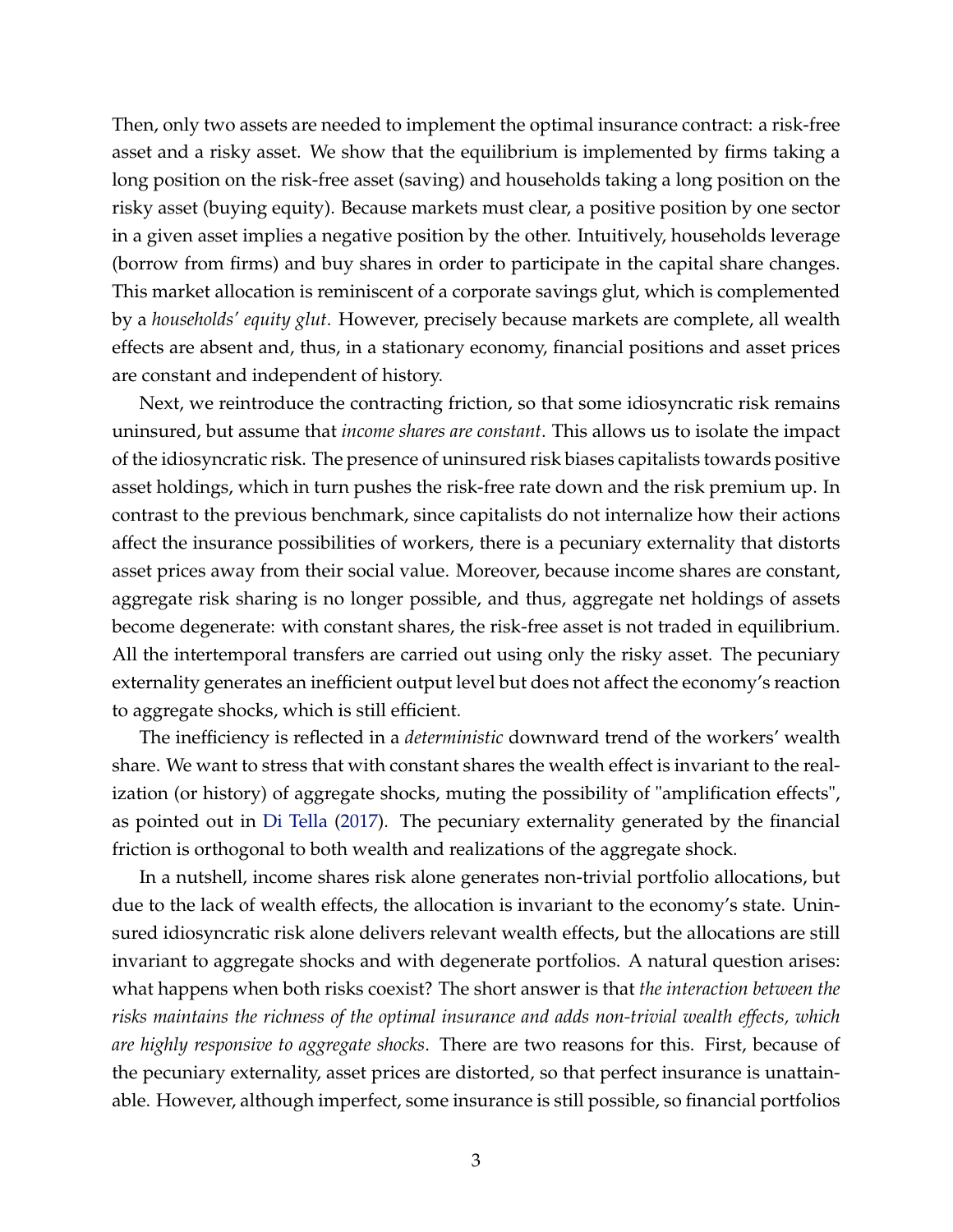are no longer degenerate. Hence, when an aggregate shock occurs, agents with different (and imperfectly insured) portfolios are affected in different ways. This in turn affects the pecuniary externality, which generates a rebalancing of the portfolios.

Intuitively, the presence of uninsured idiosyncratic risk generates precautionary savings that divert resources from the insurance of aggregate risk. This reduces the financial positions that the workers and capitalists would have otherwise chosen. Because firms are more exposed to idiosyncratic risk than workers, as the capital share increases, the aggregate demand for insurance also increases. In addition, since workers are the main suppliers of funds, the decline in the labor share lowers the insurance supply. At first sight, it looks as if aggregate shocks generate time-varying uncertainty. However, from each entrepreneur's perspective the uncertainty remains constant. It is the aggregate weight of the different agents' exposure to uninsured risk that changes. Hence, shocks that increase the capital share also increase the aggregate demand for insurance with three important consequences: a fall in the risk-free rate, an increase in the demand of safe assets by firms and a higher risk premium. As documented by [Farhi and Gourio](#page-42-2) [\(2018\)](#page-42-2), these three implications are consistent with important recent developments in the U.S. economy.

We again implement the equilibrium using only a risk-free and risky asset. The tendency towards capitalists accumulating risk-free assets and workers accumulating equity remains, despite the additional precautionary savings that significantly disrupts the insurance of income shares. But the wealth effects create an additional channel that amplifies portfolio rebalancing over time. All in all, the economy generates a large positive correlation between firms' long positions on risk-free assets and the capital share. In parallel, households increase their leverage, borrowing from capitalists to increase their risky asset holdings. It is worth noting that *the key difference between the complete and incomplete market economies is the wealth effect.* In the efficient economy, the realization of aggregate shocks does not alter the allocation of total wealth between workers and capitalists. Instead, when capitalists are exposed to idiosyncratic risk, they hold inefficiently high levels of risk-free assets in order to self-insure. Thus, when positive aggregate shocks occur, in addition to the capital share increasing, the wealth distribution tilts in their favor.

Given the "low variance" of income shares, one may be concerned that these predictions, although theoretically interesting, are quantitatively irrelevant. To quantify magnitudes, we calibrate an otherwise standard economy, first by using usual parameter values and then by replicating standard moments and evaluate its performance in terms of financial quantities and prices. We find that a labor share variance of 0.5%, half of what is observed, implies that workers ought to borrow around 1.3GDP and hold equity at around 0.8GDP. This happens with a risk-free rate of 4% or less (depending on the labor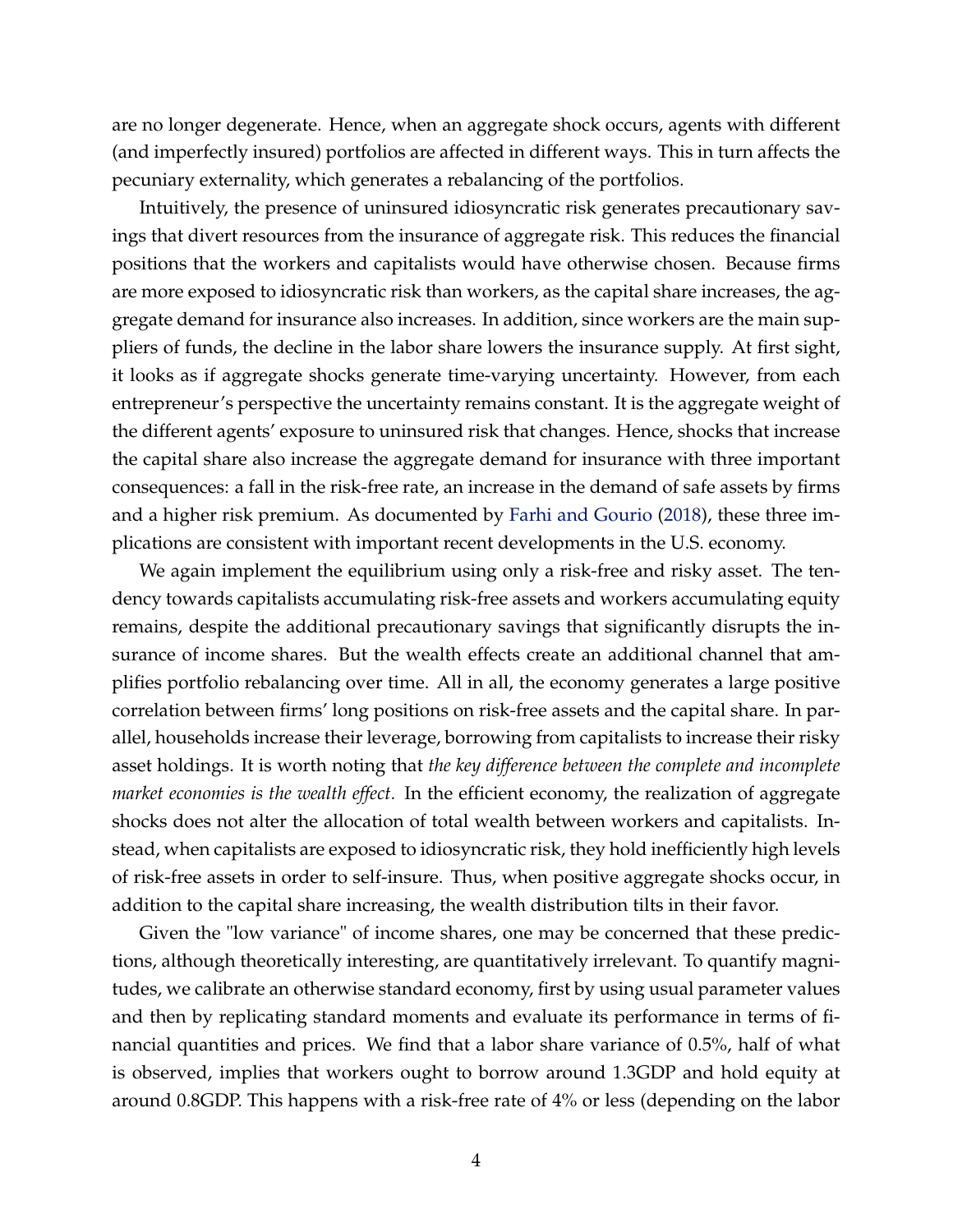share) and with an equity premium which is between 5% and 6%. Comparing these results to the U.S. economy, households held around 1.3GDP in equity in 2018, while total private debt was also around 1.3GDP. Even though we do not target any of the financial markets' moments, and we do not include any other friction and/or motive for trading, we obtain strikingly reasonable quantities. Not only that, the generated moments for the risk-free rate and risk premium are in line with most estimations.

The paper is organized as follows. Section [1.1](#page-6-0) reviews the literature. Section [2](#page-8-0) highlights the main mechanisms in a tractable two period model. In Section [3,](#page-19-0) we present a general model and generalize most results. In Section [4](#page-31-0) we calibrate and evaluate numerically the general model. The conclusion follows. All proofs are in Appendices.

#### <span id="page-6-0"></span>**1.1 Literature Review**

This paper is motivated by the recent literature emphasizing changes in the labor share. Since [Karabarbounis and Neiman](#page-43-0) [\(2014\)](#page-43-0), several studies have pointed out the apparent labor share downward trend. The potential reasons for this trend range from a fall in the price of investment, the growing importance of housing [\(Rognlie,](#page-44-2) [2015\)](#page-44-2), rising mark-ups [\(De Loecker et al.,](#page-41-4) [2020](#page-41-4) and [Barkai,](#page-40-0) [2019\)](#page-40-0), or even demographics [\(Hopenhayn et al.,](#page-43-2) [2018\)](#page-43-2), to the possibility that the labor share is not falling and it is just a measurement issue [\(Koh](#page-43-3) [et al.,](#page-43-3) [2018\)](#page-43-3).<sup>[5](#page-6-1)</sup> In this paper *we take the changes in the labor share as exogenous*.<sup>[6](#page-6-2)</sup> This reflects the fact that in our analysis it is not important why the labor share is changing as long as it fluctuates. Moreover, we abstract from the potential feedback from the asset markets to the income shares. Finally, we do not focus on the potential existence of a downward trend, but rather on its cyclical properties. This dimension has been mostly overlooked in the literature except, to the best of our knowledge, by [Ríos-Rull and Santaeulàlia-Llopis](#page-44-1) [\(2010\)](#page-44-1), [León-Ledesma and Satchi](#page-43-1) [\(2018\)](#page-43-1) and [Cantore et al.](#page-41-0) [\(2019\)](#page-41-0).

The positive implications of our paper relate to the recent literature that connects low risk-free rates, risk-premia, and changes in the labor share. [Caballero et al.](#page-41-5) [\(2017\)](#page-41-5) proposes an accounting framework that connects falling short term real rates, a constant marginal product of capital, the labor share decline, and a stable earnings yield from corporations. In contemporaneous works [Eggertsson et al.](#page-42-3) [\(2018\)](#page-42-3) and [Farhi and Gou-](#page-42-2)

<span id="page-6-1"></span><sup>&</sup>lt;sup>5</sup>Since [Koh et al.](#page-43-3) [\(2018\) there has been a debate about whether the labor share is falling or not, and if so,](#page-42-2) [to which extent. While the downward trend seems to be robust in the U.S., the labor share appears to be](#page-42-2) [stationary in the rest of the world. See](#page-42-2) [Gutierrez-Gallardo and Piton](#page-42-4) [\(2019\)](#page-42-4).

<span id="page-6-2"></span><sup>6</sup>[Grossman et al.](#page-42-5) [\(2017\) argues in favor of a response to declining aggregate productivity when human](#page-42-2) and physical capital are complements. [Oberfield and Raval](#page-43-4) [\(2014\) find that the elasticity of capital and](#page-42-2) [labor in the U.S. manufacturing sector has been stable around a value that is substantially lower than the](#page-42-2) [one implied by previous estimates.](#page-42-2)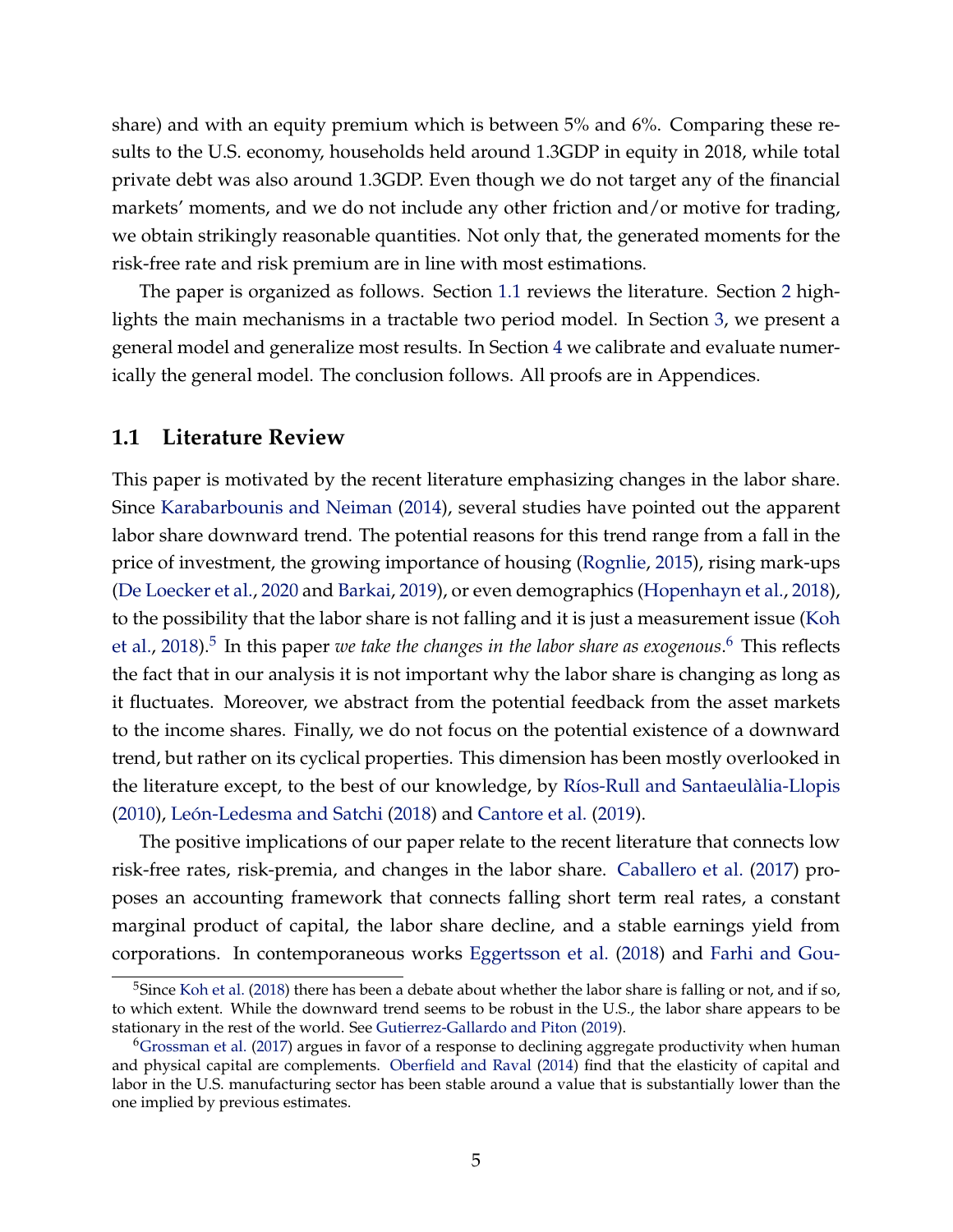[rio](#page-42-2) [\(2018\)](#page-42-2) document and link the simultaneous patterns of a decreasing labor share and risk-free rates with an increasing savings supply and risk premia. [Eggertsson et al.](#page-42-3) [\(2018\)](#page-42-3) argue that these trends are mostly due to rising markups. In contrast, [Farhi and Gourio](#page-42-2) [\(2018\)](#page-42-2) use a different methodology and find that even though mark-ups could be playing an important role, it is the risk premia and unmeasured intangibles that are key. In our paper the mechanism generating these facts is completely different. There is no technological or competition factor; all the trends arise due to financial trading to insure income shares. Also [Chen et al.](#page-41-6) [\(2017\)](#page-41-6) document the corporate savings glut in the U.S. and relate it to the labor share decline. They argue that it is driven by a combination of changes in the real interest rate, the price of investment goods, corporate income taxes and the increase in markups. In our setup the interest rate is endogenous and, hence, it is not a cause but another implication of the theory.

Our paper is also related to the literature on the financial amplification of aggregate shocks, following the seminal work of [Bernanke and Gertler](#page-40-1) [\(1989\)](#page-40-1) and [Kiyotaki and](#page-43-5) [Moore](#page-43-5) [\(1997\)](#page-43-5). We build on the recent contributions of [He and Krishnamurthy](#page-42-6) [\(2012\)](#page-42-6), [Brunnermeier and Sannikov](#page-41-7) [\(2014\)](#page-41-7) and [Di Tella](#page-42-1) [\(2017\)](#page-42-1), where financial frictions and heterogeneity play a key role. We depart from the previous studies by introducing human capital and income shares correlated with the business cycle. These two assumptions allow us to study positive and normative implications of changes in labor and capital shares over the business cycle. [Bocola and Lorenzoni](#page-41-8) [\(2020\)](#page-41-8) also introduce labor income, but with constant income shares, in a setup that builds on [Krishnamurthy](#page-43-6) [\(2003\)](#page-43-6). One of their objectives is to explain why financial intermediaries hold so much risk that is amplified once aggregate shocks are realized. In our work, instead, optimal insurance contracts and constant shares do not generate amplification of aggregate shocks; there is amplification only when the income shares are moving. The difference with respect to [Bocola](#page-41-8) [and Lorenzoni](#page-41-8) [\(2020\)](#page-41-8) is the modeling of the financial friction, which they assume is state dependent collateral constraint on entrepreneurs. In our paper, the financial friction takes the form of a "skin in the game" constraint.

[Carvalho et al.](#page-41-9) [\(2016\)](#page-41-9) and [Auclert et al.](#page-40-2) [\(2019\)](#page-40-2) provide a real explanation for low interest rates based on demographics. The channel through which demographics imply a lower interest rate is that increasing the life span implies a higher supply of safe assets for retirement and a lower demand for investment. Our paper focuses on changes in the labor share and in idiosyncratic risk that increase firms' precautionary savings, which in turn depresses the real rate. $\frac{7}{7}$  $\frac{7}{7}$  $\frac{7}{7}$ 

<span id="page-7-0"></span><sup>&</sup>lt;sup>7</sup>The effects of a low real interest rate can be amplified by nominal frictions. The key idea of secular stagnation, proposed by [Hansen](#page-42-7) [\(1939\)](#page-42-7), is that the real rate needed to achieve full employment is negative,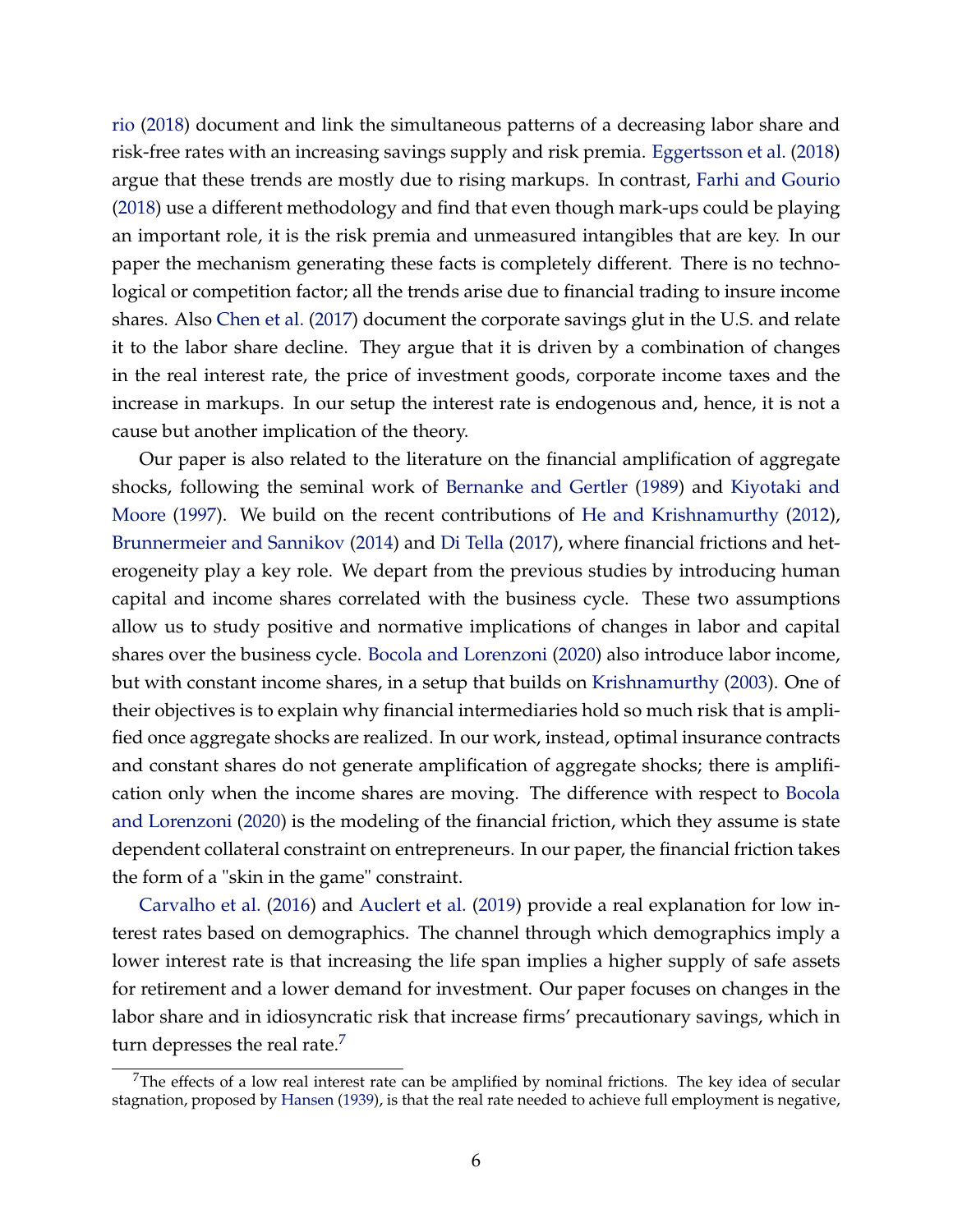# <span id="page-8-0"></span>**2 Hedging Income Shares**

In this section we study a two-period economy with exogenous capital to clearly identify the implications of changes in income shares over asset prices and quantities due to the insurance channel. In Section [3](#page-19-0) we develop an infinite horizon economy with endogenous investment and show that all the findings in this Section have an equivalent result in a more general environment. The general model is also used in the quantitative analysis.

#### **2.1 Simplified Environment**

There are two types of agents: households and entrepreneurs. The economy lasts for two periods, *t* = 1, 2. There are two sources of uncertainty: aggregate shocks, indexed by  $s \in S$  and idiosyncratic production shocks, indexed by  $i \in I$ , which occur with probability  $\Pi(s, i)$ ,. In this section, for simplicity, we assume that there is no time discounting.

**Consumers-workers.** Households are endowed with initial assets *a*<sup>1</sup> and can supply one unit of labor at no utility cost. Labor income in period one is certain and given by *ω*1, which denotes the wage rate. Households would like to insure the realization of the aggregate state in the second period. In this period consumers receive  $\omega(s)$  as labor income, which is contingent on the realization of the aggregate shock. To insure it the worker has access to a complete set of Arrow-Debreu (AD) securities, denoted by  $a_2(s)$ , contingent on state *s*. Each asset can be traded at (endogenous) prices *p*(*s*).

Notice that we allow for as many aggregate financial assets – with imperfectly correlated prices – as possible aggregate states. Thus, in principle, with the "correct" equilibrium asset prices, the income shares could be perfectly insured. We believe that this is the proper approach to analyze this problem from a positive point of view. In reality, there are multiple types of financial assets that have their payoffs correlated with aggregate shocks realizations, and do not rely on nor are constrained by individual moral hazard or commitment problems. By properly combining them, any individual could replicate the same insurance target as a complete set of AD securities.<sup>[8](#page-8-1)</sup> Whether complete insurance is achieved or not ultimately depends on the assets' prices.

The consumer maximizes expected utility:

casting on the economy shadows of low growth and high unemployment. See for instance, [Eggertsson et](#page-42-8) [al.](#page-42-8) [\(2019\)](#page-42-8), [Benigno and Fornaro](#page-40-3) [\(2018\)](#page-40-3), [Schmitt-Grohé and Uribe](#page-44-3) [\(2012\)](#page-44-3) and [Marx et al.](#page-43-7) [\(2019\)](#page-43-7).

<span id="page-8-1"></span> ${}^{8}$ It is well known that to complete the markets there must be as many non-state contingent assets, but with imperfectly correlated prices, as possible states. The required number of non-contingent assets decreases as the frequency of trades increases. For instance, as the trade frequency becomes infinitesimal and the underlying risk is characterized by a Brownian motion (in continuous time), only two assets are needed. A Brownian motion can be approximated as the limit of a Binomial process. See for example [Merton](#page-43-8) [\(1992\)](#page-43-8).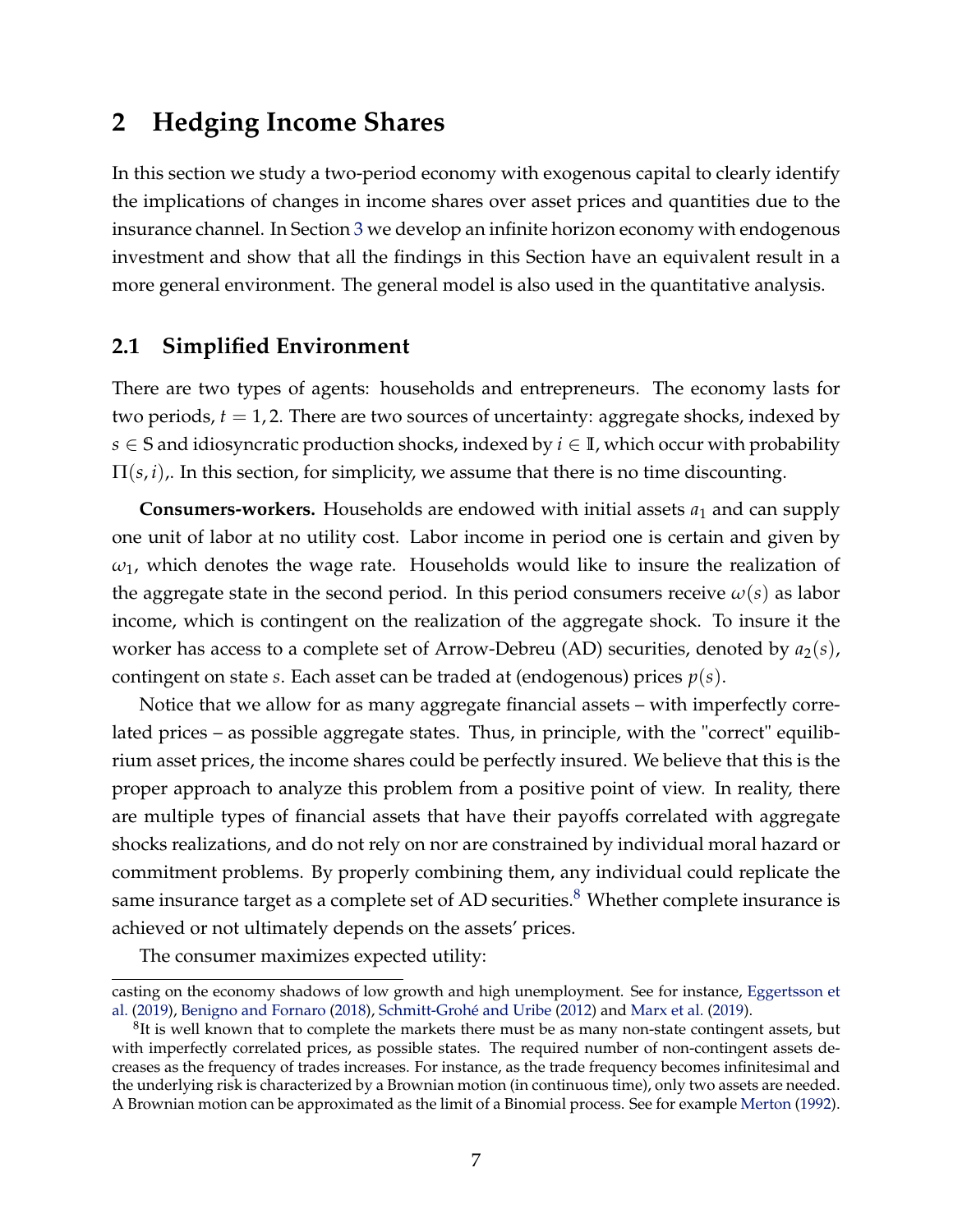$$
\max_{\{c_1, c_2(s), a_2(s)\}} u(c_1) + \mathbb{E}_s(u(c_2(s)))
$$
  
s.t.  $c_1 + \sum_s p(s) a_2(s) \le a_1 + \omega_1$  (1)

$$
c_2(s) \le a_2(s) + \omega_2(s) \tag{2}
$$

The consumer uses initial assets  $a_1$  and income  $\omega_1$  to consume and buy Arrow-Debreu securities in order to insure aggregate shocks. In the second period consumption is given by the realization of income and the payoff of the assets acquired in the first period.

**Entrepreneurs-capitalists.** Entrepreneurs are endowed with initial financial assets *E*<sup>1</sup> and exogenous capital income  $\pi_2(s, i)$ , which is a function of aggregate and idiosyncratic shocks. We start by assuming that capital income is exogenous in order to highlight the insurance mechanism. In the general model of Section [3,](#page-19-0) we allow capitalists to choose their capital holdings, which generates additional real effects due to insurance possibilities. The entrepreneurs would like to share the idiosyncratic risk with the consumers, but are prevented from doing so due to a financial friction: they can divert the returns of capital to a private account. Entrepreneurs can buy a complete set of AD securities *E*(*s*), which are contingent on *s* but not on *i*. The problem of the entrepreneur is:

$$
\max_{\{e_1, e_2(s,i), E_2(s)\}_{s \in S}} u(e_1) + \mathbb{E}_{s,i}(u(e_2(s,i)))
$$
  
s.t.  $e_1 + \sum_s p(s)E_2(s) \le E_1 + \pi_1$   
 $e_2(s,i) \le E_2(s) + \pi_2(s,i)$ 

for all (*s*, *i*). The capitalist can use initial assets *E*<sup>1</sup> to consume and buy AD securities. In the second period, consumption is given by the realization of the return to capital,  $\pi_2(s, i)$ , and the payoff of the assets acquired in the first period,  $E_2(s)$ .

**Profits and Wages.** Profits and wages are given by

$$
\pi(s, i) = g_i \alpha(s) Y(s) \tag{3}
$$

<span id="page-9-1"></span><span id="page-9-0"></span>
$$
\omega(s) = (1 - \alpha(s))Y(s) \tag{4}
$$

where  $g_i > 0$   $\forall i$  and  $\mathbb{E}(g_i) = 1$ . Equations [\(3\)](#page-9-0) and [\(4\)](#page-9-1) stress the sources of income vari-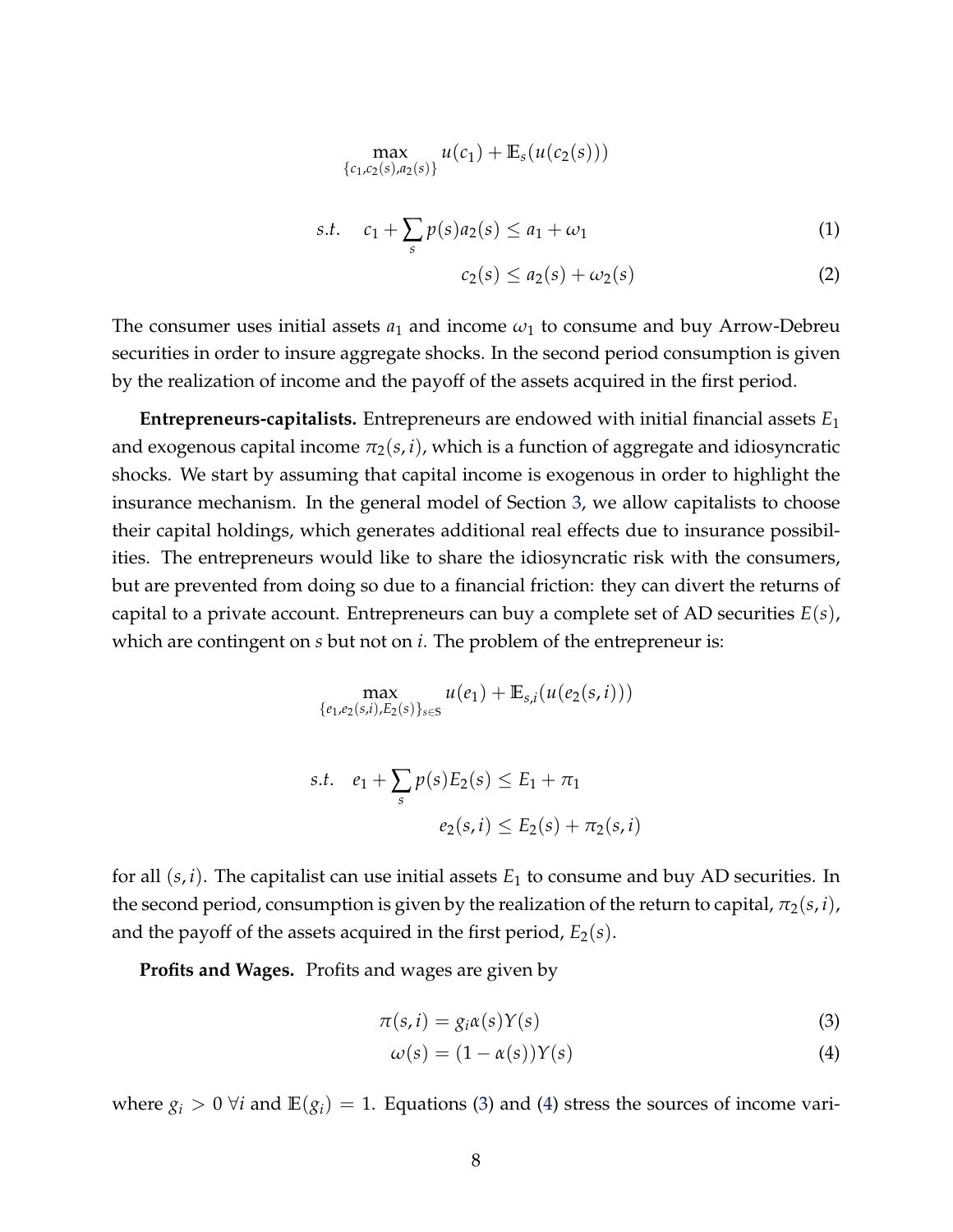ations. First, income for entrepreneurs and consumers will vary as a consequence of aggregate shocks. These shocks change not only the aggregate output, but also the relative claims to it. In the quantitative section we generate time-varying income shares with a CES production function and shocks to the capital quality. Second, capital income is subject to idiosyncratic risk. This feature can be rationalized as the result of an optimal risk-sharing contract between the entrepreneur, with moral hazard, and a principal (the market), as in [DeMarzo and Fishman](#page-41-3) [\(2007\)](#page-41-3) and [Di Tella](#page-42-1) [\(2017\)](#page-42-1).<sup>[9](#page-10-0)</sup>

**Markets.** Market clearing implies:

<span id="page-10-3"></span><span id="page-10-2"></span><span id="page-10-1"></span>
$$
c_1 + e_1 = Y_1 \tag{5}
$$

$$
c_2(s) + \mathbb{E}_i(e_2(s, i)) = Y_2(s) \qquad \forall s \tag{6}
$$

$$
a_2(s) + E_2(s) = 0 \qquad \forall s \tag{7}
$$

where  $Y_1 \equiv \int y_1(i)di$  and  $Y_2(s) \equiv \int y_2(s,i)di$ ,  $\forall s$ . The first constraint, equation [\(5\)](#page-10-1), is market clearing for goods in period 1, where  $Y_1 = \pi_1 + \omega_1$ . It also implies that the initial asset holdings are such that  $a_1 + E_1 = 0$ . The second constraint, equation [\(6\)](#page-10-2), is market clearing for goods in period 2. Note that the idiosyncratic *i.i.d.* shocks cancel out in the aggregate. The final constraint, equations [\(7\)](#page-10-3), specify that asset markets clear. A *Competitive Equilibrium* is an allocation of consumption and labor {*c*1,*e*1, *c*2(*s*),*e*2(*s*, *i*)}*s*∈*S*,*i*∈*<sup>I</sup>* , asset holdings  $\{a_2(s), E_2(s)\}_{s \in S}$  and asset prices  $\{p(s)\}_{s \in S}$  such that: given prices the consumer maximizes utility by choosing asset holdings and consumption; given prices the entrepreneur maximizes utility by choosing financial asset holdings and consumption.

#### <span id="page-10-4"></span>**2.2 Aggregate Risk Sharing**

We now derive the optimality conditions for workers and entrepreneurs. From the firstorder conditions of the individual problems, we obtain:

$$
p(s)u'(c_1) = \Pi(s)u'(c_2(s))
$$
  

$$
p(s)u'(e_1) = \Pi(s)\mathbb{E}_i[u'(e_2(s,i))]
$$

A key element of the above equations is that, due to the existence of a complete set of AD securities for the aggregate state, the Euler equations hold state by state. The two

<span id="page-10-0"></span> $9B$  Because of moral hazard, the optimal contract provides only partial insurance of idiosyncratic risk: entrepreneurs must keep some "skin in the game". See the online Appendix [E](#page--1-0) and Section [3.2](#page-20-0) for details.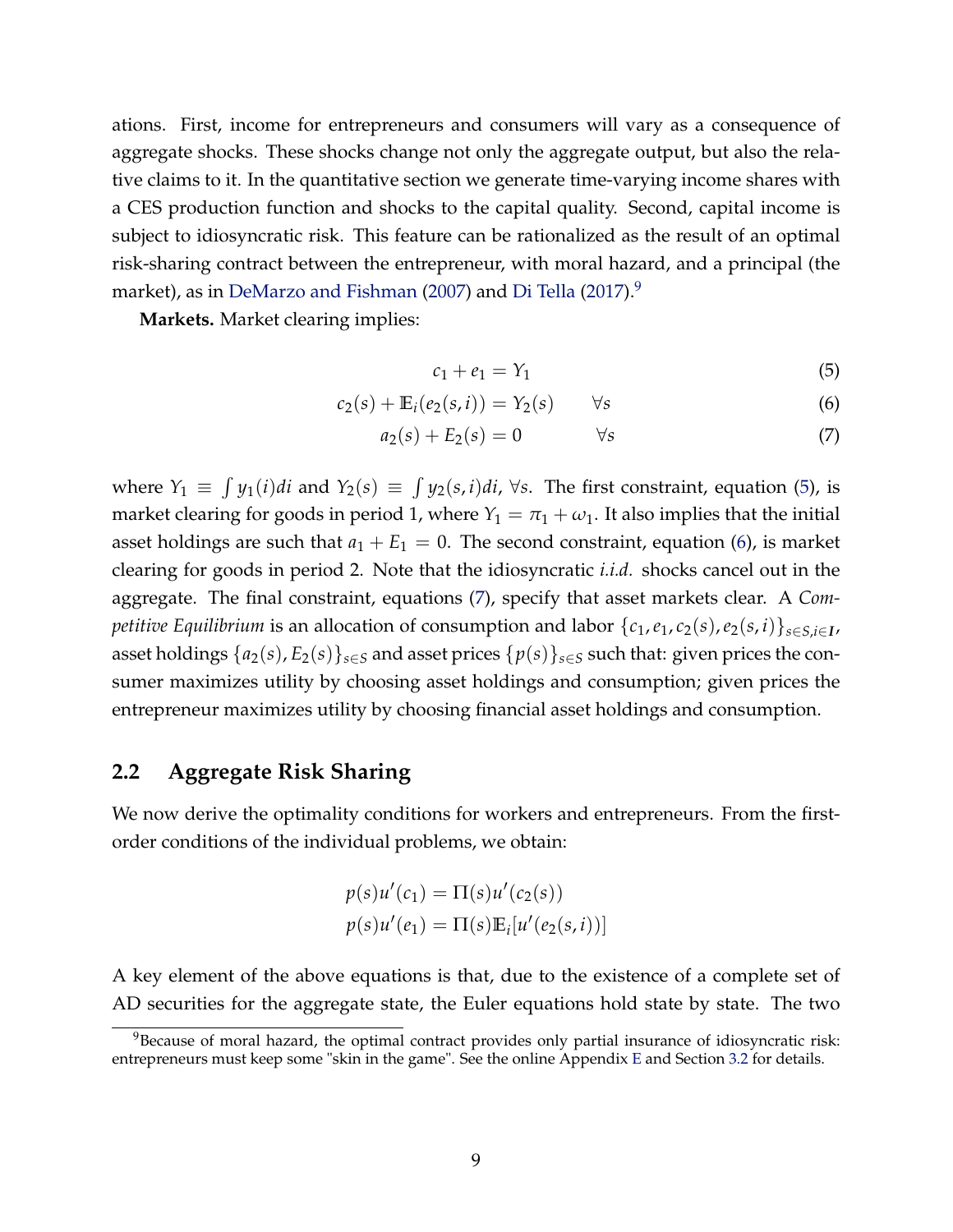first-order conditions together imply:

<span id="page-11-0"></span>
$$
\frac{u'(e_1)}{u'(c_1)} = \frac{\mathbb{E}_i[u'(e_2(s,i))]}{u'(c_2(s))} \qquad \forall s \tag{8}
$$

Note that equation [\(8\)](#page-11-0) states that the ratio of future average marginal utilities is constant across periods. We now re-express the AD as claims on aggregate output. In particular, define  $\phi(s) \equiv \frac{a_2(s)}{Y_2(s)}$  $\frac{u_2(s)}{Y_2(s)}$ . Market clearing implies that:

$$
a_2(s) = \phi(s)Y_2(s)
$$
  

$$
E_2(s) = -\phi(s)Y_2(s)
$$

Then, from market clearing in the goods market in the first period, and assuming that the preferences of the agents are CRRA with parameter  $\sigma$ , we can rewrite [\(8\)](#page-11-0) as:

<span id="page-11-1"></span>
$$
\frac{u'(e_1)}{u'(c_1)} = \frac{\mathbb{E}_i[(-\phi(s)Y_2(s) + \alpha(s)Y_2(s)g_i)^{-\sigma}]}{(\phi(s)Y_2(s) + (1 - \alpha(s))Y_2(s))^{-\sigma}}
$$
(9)

For future reference define the consumer's wealth share in period 1 and 2 as:

$$
x_1 = \frac{a_1 + \omega_1 + \sum_s p(s)\omega_2(s)}{Y_1 + \sum_s p(s)Y(s)}
$$
  
\n
$$
x_2(s) = \frac{a_2(s) + \omega_2(s)}{Y(s)}
$$
\n(10)

The numerator is the consumer's total wealth, and the denominator is the economy's total wealth. In period 1, the consumer's wealth is the initial assets plus the present value of wages. Total wealth in the economy is the current plus the present value of future total output. For the second period, the share of total wealth may depend on the aggregate shock. In the next section, we characterize the equilibrium as a function of the wealth share and discuss the conditions under which it is constant. We say that there is an amplification of aggregate shocks whenever the share of wealth is state-dependent.

#### **2.3 Efficient benchmark**

How do agents share risk when there is no idiosyncratic risk? This is equivalent to setting  $Var(g_i) = 0$ . Normalizing  $g_i = 1$  for all *i*, this implies that:

$$
\frac{u'(e_1)}{u'(c_1)} = \frac{(-\phi(s)Y_2(s) + \alpha(s)Y_2(s))^{-\sigma}}{(\phi(s)Y_2(s) + (1 - \alpha(s))Y_2(s))^{-\sigma}}
$$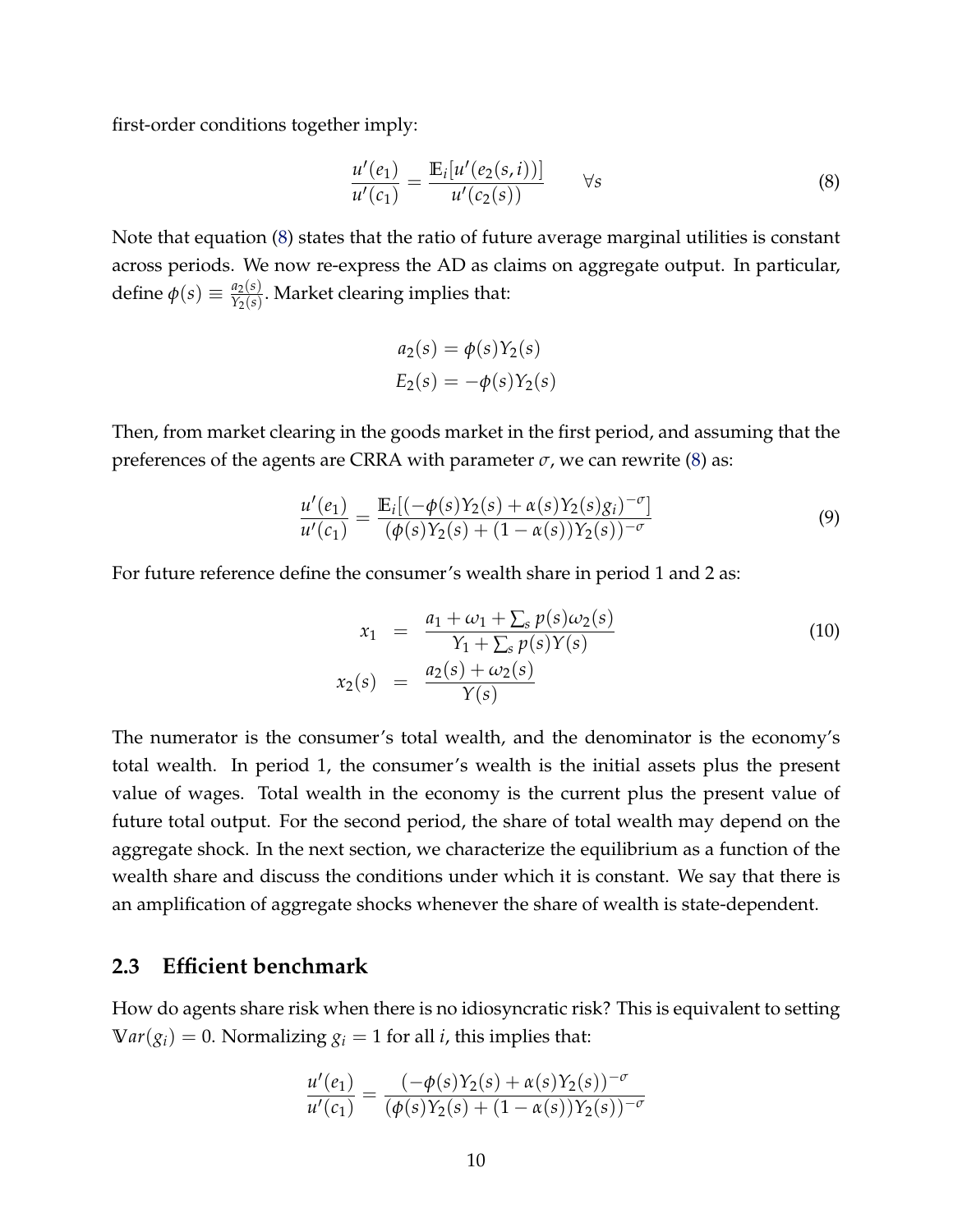which shows that the future wealth ratios are equalized state by state and across time. The complete characterization of the equilibrium is in the following Proposition:

#### <span id="page-12-0"></span>**Proposition 1.** *If entrepreneurs can insure their idiosyncratic risk, then:*

*a. The competitive equilibrium is characterized by prices and asset holdings given by:*

<span id="page-12-1"></span>
$$
p^{CM}(s) = \Pi(s)g_s^{-\sigma}
$$
\n(11)

$$
\phi^{CM}(s) = x^{CM} - (1 - \alpha(s)) \tag{12}
$$

 $\Box$ 

*where*  $g_s = Y_2(s)/Y_1$ .

*b. Wealth shares are constant across time and aggregate states,*  $x_2(s) = x_1 \,\forall s$ .

*Proof.* See Appendix [C.2.](#page-48-0)

Proposition [1](#page-12-0) characterizes the optimal insurance arrangement. There are two points worth noting. First, since  $x_2(s) = (1 - \alpha(s)) + \phi(s)^{CM} = x^{CM}$ , for all *s*, consumption shares are constant over aggregate states and across periods. The wealth effects of aggregate shocks are thus muted. This is a standard result. Intuitively, entrepreneurs fully compensate the workers with contingent payments when the capital income share increases, and vice versa. This compensation, through AD securities, is such that both types of agents consume a constant proportion of the aggregate resources, which is independent of the current income shares and the history of shocks. Of course, how the resources are distributed depends on the initial distribution of wealth, determined by *a*1and *E*1, but once the share is determined, it remains constant thereafter. Second, note that if *α* is constant the capital income share does not vary over the business cycle and neither do the agents' positions on the AD securities, i.e.  $\phi(s)^{CM} = \phi^{CM}$  for all *s*. Intuitively, it would be pointless to write contracts that are contingent on the aggregate state as both types of agents are equally affected by the aggregate shocks. In other words, there are no gains from trading financial assets. The agents may want to transfer resources across time, but for that only one asset suffices. When the capital share varies, workers and entrepreneurs are asymmetrically affected by the shocks and therefore trading financial assets contingent on the aggregate state can make everyone better off. In Proposition [3](#page-26-0) (Section [3\)](#page-19-0), we show the analogous result for the general model.

**Implementation with two assets.** Suppose there are only two aggregate shocks *s<sup>L</sup>* < *sH*, and two financial assets, a risk-free bond *B* and a stock-market-indexed risky asset *A* with payoff  $A \times \pi_2(s)$  for  $s = L$ , *H*. The risk-free rate is denoted by  $r_L$ , and  $P_A$  denotes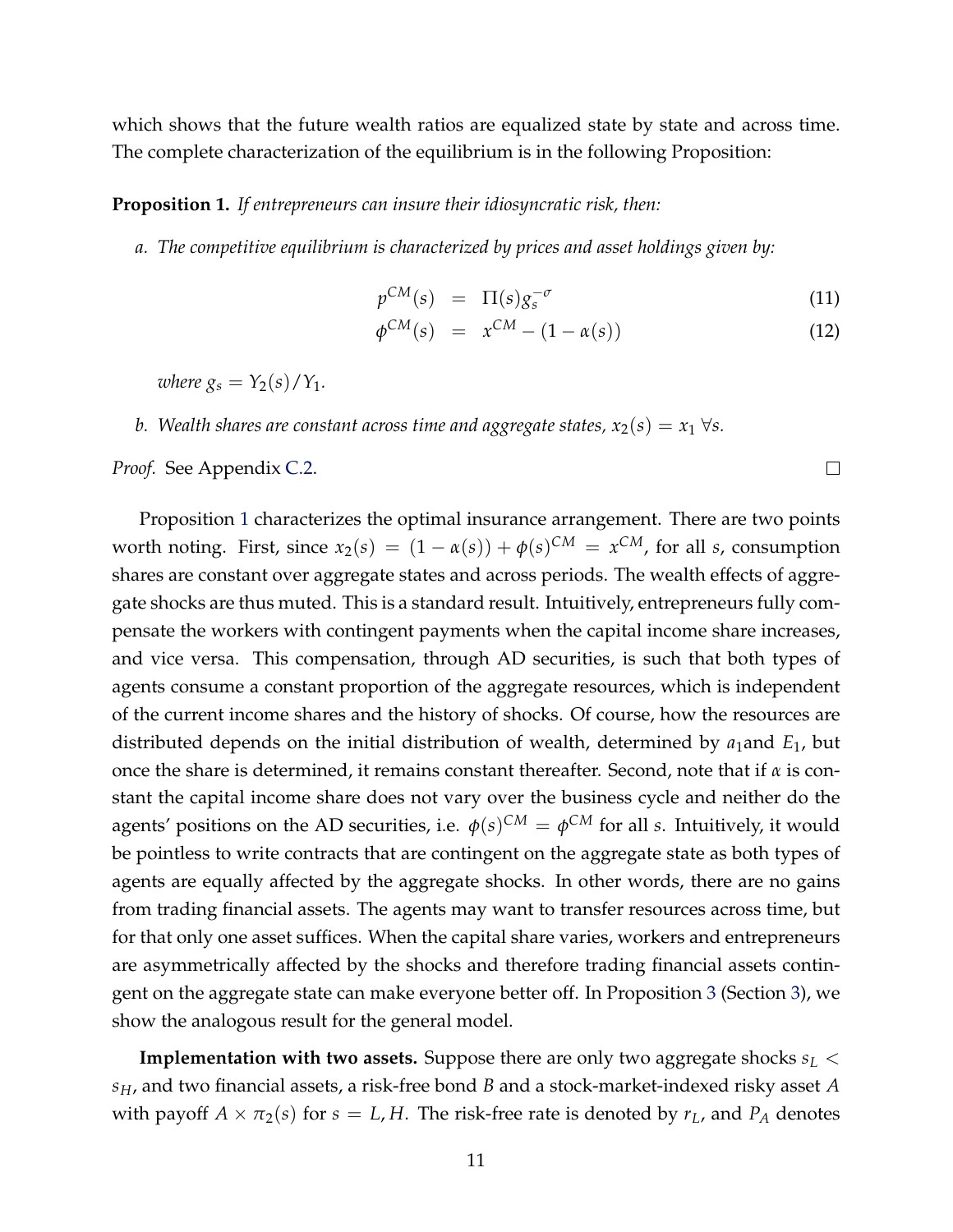the price of the risky asset.  $\{A^c, B^c\}$  is the portfolio allocation of the consumers and  ${A^e, B^e}$  is the portfolio allocation of the entrepreneurs. In Appendix [C.4](#page-54-0) we show that the equivalence is given by:

$$
r_L^* B^* = -\left(\frac{\alpha(H) - \alpha(L)}{\pi_2(H) - \pi_2(L)}\right) Y_2(L) Y_2(H) (1 - x^{CM}) \tag{13}
$$

<span id="page-13-1"></span><span id="page-13-0"></span>
$$
A^* = 1 - \left(\frac{Y_2(H) - Y_2(L)}{\pi_2(H) - \pi_2(L)}\right) (1 - x^{CM})
$$
\n(14)

Notice that workers take an active position on the risk-free asset only if  $\alpha(H) \neq \alpha(L)$ . Whether the position is positive or negative depends on the correlation between the income shares and the output. If positive productivity shocks are associated with higher *α*(*s*), the workers would take a negative (short) position on the risk-less asset and a positive (long) position on the risky asset. Intuitively, they would borrow in the risk-free asset to participate in the gains of the entrepreneurs should there be a positive shock to the capital share. By market clearing this in turn means that the entrepreneurs are issuing equity to increase their positive holdings of the risk-free asset. To summarize, the efficient allocation predicts that workers should leverage to buy equity, while corporations ought to accumulate large quantities of risk-free assets. That is, *a corporate savings glut must be accompanied by household equity glut.*

It is worth mentioning that with a Cobb Douglas production function  $\alpha(H) = \alpha(L)$ , and thus, households do not hold risk-free assets while the traded quantities of risky assets depend instead on the initial distribution of wealth,  $A^* = 1 - \frac{1-x^{CM}}{x}$ *α* . In particular, if  $E_1 = a_1 = 0$ , then  $A^* = 0$  and there is no asset trading. Instead, if  $A^* \neq 0$ , then either the entrepreneurs or the households want to transfer resources across time. They do so by using the risky asset, not the risk-less asset. *Varying income shares thus open a wide range of new implications for financial markets, completely absent in theories that rely on the standard Cobb-Douglas and AK technologies.*

#### <span id="page-13-2"></span>**2.4 Incomplete Markets**

One may wonder whether the previous predictions could vanish when there is idiosyncratic risk. In this section, we show that the main patterns survive. To that end, we characterize the distortions on aggregate risk sharing as a consequence of incomplete insurance of idiosyncratic shocks. These distortions will generate excessive precautionary savings and, as a consequence, they will distort both the efficient transacted quantities and their prices. Let  $\zeta_1$  and  $\vartheta_1$  be the savings rate out of wealth for the worker and the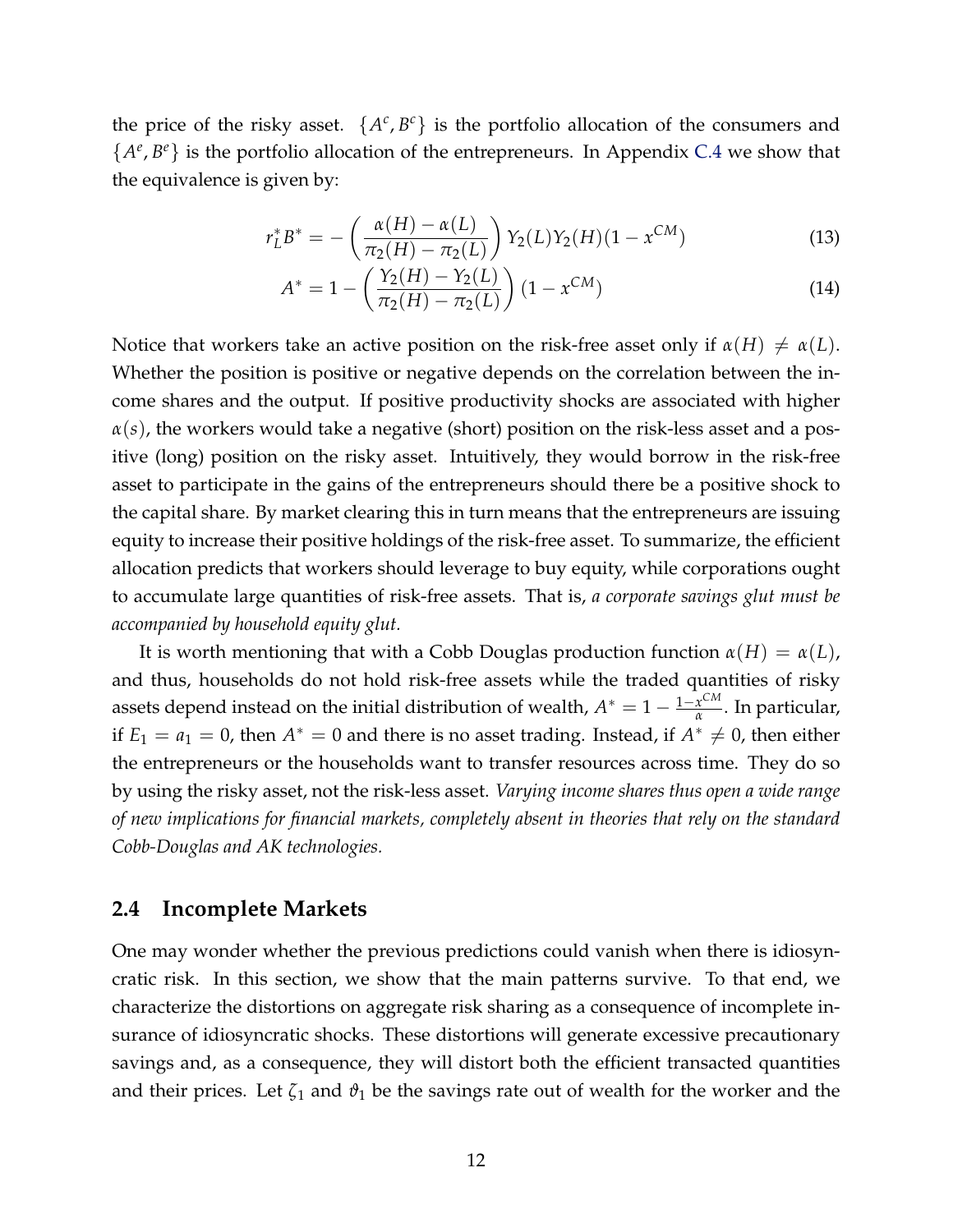capitalist, respectively. To gain some intuition regarding these distortions we perform a second-order Taylor approximation of the right-hand side of [\(9\)](#page-11-1) around the complete markets' solution. Then, using the defined savings rates, for all  $s \in S$  we obtain:

<span id="page-14-0"></span>
$$
\left[\frac{(1-\vartheta_1)}{(1-\zeta_1)}\frac{(1-x_1)}{x_1}\right]^{-\sigma} \simeq \frac{(-\phi(s)+\alpha(s))^{-\sigma}}{(\phi(s)+(1-\alpha(s)))^{-\sigma}} \left(1+\frac{\sigma(1+\sigma)\alpha(s)^2}{(-\phi(s)+\alpha(s))^2}\frac{\text{Var}(g_i)}{2}\right) (15)
$$

The main difference between the incomplete and complete market economies is the last term of equation [\(15\)](#page-14-0), which is multiplicative in  $Var(g_i)$  and is the measure of the remaining uninsured idiosyncratic risk. Crucially, this term is increasing in *α*(*s*), implying that for a given level of idiosyncratic risk, the larger the capital share, the larger the demand for insurance. At the same time, as  $\alpha(s)$  increases, the feasibility constraint implies that there are less resources available to workers, and therefore, the supply of funds for insurance decreases. Notice that what creates the different asset positions is the fact that the economy looks like it is exposed to time-varying idiosyncratic risk. The larger the *α*(*s*), the larger the total amount of uninsured idiosyncratic risk. However, the mechanism here is different; from the perspective of each individual entrepreneur, the idiosyncratic risk  $Var(g_i)$  remains constant, but the share of "risky income" over total income, along with the difficulty of insuring it, increases.

For a more general characterization of the solution define the "certainty equivalent" *g ce*(*α*, *φ*;*s*) as the function satisfying:

<span id="page-14-2"></span>
$$
(-\phi(s) + \alpha(s)g^{ce}(\alpha, \phi))^{-\sigma} = \mathbb{E}_i[(-\phi(s) + \alpha(s)g_i)^{-\sigma}] \quad \forall s \in \mathbb{S}
$$
 (16)

This function depends on *α* and *φ*, and due to the convexity of the marginal utility, is such that  $g^{ce}(\alpha, \phi; s) \leq 1 \; \forall s$ , with equality only if  $\mathbb{V}ar(g_i) = 0.10$  $\mathbb{V}ar(g_i) = 0.10$  Equation [\(16\)](#page-14-2) also points out the relevance of the minimum realization of the idiosyncratic shock, i.e.  $g_i$ . If  $g_i = 0$ , only solutions with  $\phi(s) \leq 0$  are admissible, and thus the entrepreneur cannot borrow. Alternatively, if  $\underline{g}_i = 1$ , the entrepreneur can borrow up to the full expected value of future income. For the remainder of the paper, we assume that  $\underline{g}_i > 0$  is sufficiently large such that both borrowing and lending are feasible in equilibrium. Therefore, we have:

<span id="page-14-1"></span> $^{10}$ With an abuse of terminology we will refer to  $g^{ce}$  as the "certainty equivalent" even though we are not working with utilities but with marginal utilities. Technically speaking, any utility function that has a positive coefficient of *prudence* would generate the same outcome.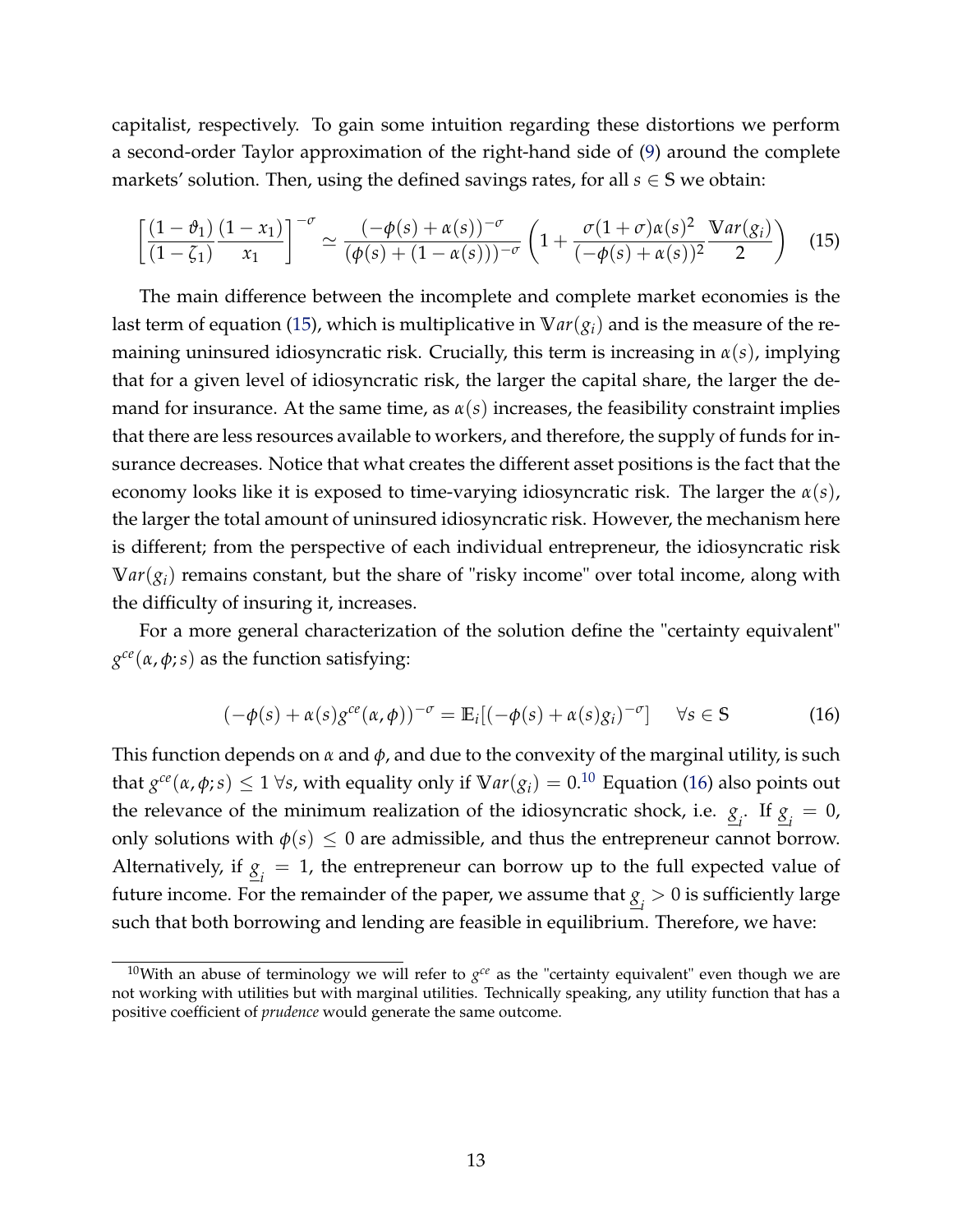<span id="page-15-1"></span>**Proposition 2.** *If*  $\forall ar(g_i) > 0$ *, and*  $\forall ar(\alpha(s)) > 0$ *, then:* 

*a. For any initial wealth ratio x, prices and financial positions satisfy:*

<span id="page-15-0"></span>
$$
p(s) = \Pi(s) \left[ 1 + \alpha(s) (g^{ce}(s) - 1) \right]^{-\sigma} g_s^{-\sigma}
$$
 (17)

$$
\phi(s) = x - (1 - \alpha(s)) + \alpha(s)(g^{ce}(s) - 1)[x + \Gamma(g^{ce})] + \Gamma(g^{ce}) \tag{18}
$$

*for some endogenous value* Γ(*g ce*) > 0*. Moreover:*

- *b. Precautionary savings:*  $-\sum_{s} p(s) \phi(s) > -\sum_{s} p(s)^{CM} \phi(s)^{CM}$
- *c. Increasing precautionary savings:*  $\frac{\partial \phi(\alpha)}{\partial \alpha} < \frac{\partial \phi(\alpha)^{CM}}{\partial \alpha} = 1$
- *d.* Wealth shares are not constant:  $x_2(s) \neq x_1$

*Proof*. See Appendix [C.2.](#page-48-0)

The results in this proposition are directly comparable to Proposition [1.](#page-12-0) Comparing equation [\(11\)](#page-12-1) with [\(17\)](#page-15-0), it is evident that  $p(s) > p^{CM}(s)$   $\forall s$ , as long as there is some idiosyncratic risk, so that  $g^{ce}(s) < 1$   $\forall s$ . Thus, the distortive factor  $[1+\alpha(s)(g^{ce}(s)-1)]^{-\sigma}$ measures the extent of the *pecuniary externality* in the market for aggregate risk. The larger the capital income share, the larger the distortion. This means that insuring aggregate risk becomes more expensive when there is uninsured idiosyncratic risk. This happens because entrepreneurs are hoarding assets to insure the uninsurable risk, which leads to part b) of Proposition [2:](#page-15-1) *the excess savings due to the precautionary savings motive distorts the insurance markets for aggregate risk.* To interpret part b) recall that *φ*(*s*) are the contingent savings by workers. Thus, due to market clearing,  $-\sum_s p(s)\phi(s)$  are the total savings of the entrepreneurs. If the consumers are saving less under incomplete markets, then by market clearing, capitalists must be saving more.<sup>[11](#page-15-2)</sup>

Equation [\(18\)](#page-15-0) provides additional information on how idiosyncratic risk distorts financial positions. Comparing [\(18\)](#page-15-0) with [\(12\)](#page-12-1), we can characterize the distortion, that at the same wealth ratios is  $\phi(s) - \phi^{CM}(s) = \alpha(s)(g^{ce}(s) - 1)[x + \Gamma(g^{ce})] + \Gamma(g^{ce})$ . Intuitively, because  $\Gamma(g^{ce}) > 0$  and  $(g^{ce}(s) - 1) < 0$ , when markets are incomplete the schedule of AD securities is shifted upwards and flattens, as stated in part c). As we explain after equation [\(15\)](#page-14-0), a larger *α* is analogous to more risk. Thus, entrepreneurs demand more resources (increase their precautionary savings) on those states in which *α* is larger. This increases the distortion for those states, making it harder to insure them against aggregate risk. Hence, the AD schedule's slope is less steep than in complete markets.

<span id="page-15-2"></span><sup>&</sup>lt;sup>11</sup>This statement is independent of  $\phi$ 's sign. If  $\sum_s p(s)\phi(s)$  is negative, workers will borrow more when markets are incomplete.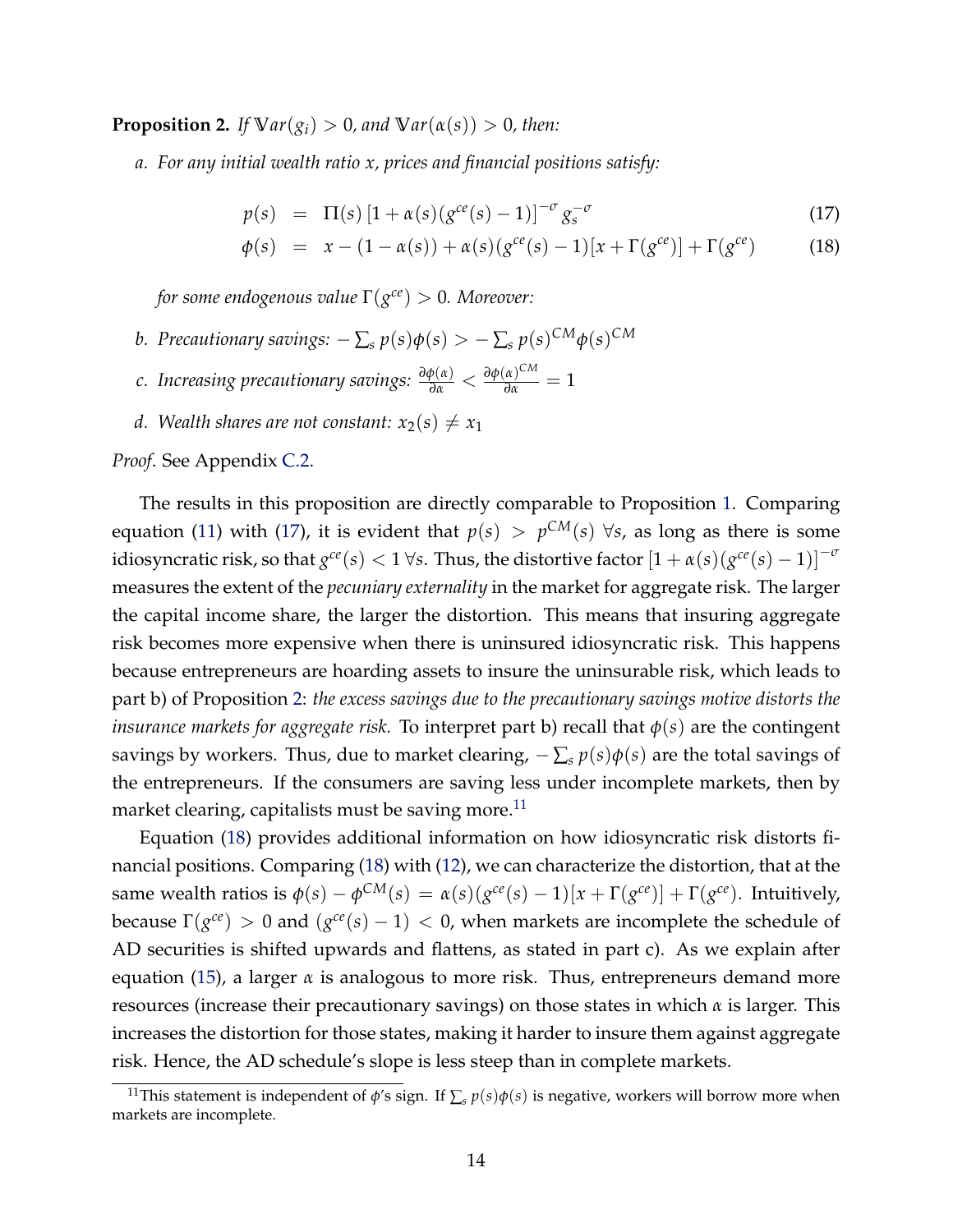Last but not least, because aggregate shocks are imperfectly insured, the realization of each shock will have wealth effects, as stated in part d). This can easily be seen by noticing that in the second period, and because it is the last one, the wealth ratio is equal to the income ratio, i.e,  $x_2(s) = \phi(s) + 1 - \alpha(s)$ . Thus, using equation [\(18\)](#page-15-0), the wealth effect is equal to the financial distortion:

$$
x_2(s) - x_1 = \phi(s) - \phi^{CM}(s) = \alpha(s)(g^{ce}(s) - 1)[x_1 + \Gamma(g^{ce})] + \Gamma(g^{ce})
$$

As long as there is some idiosyncratic risk the wealth effect is not zero. And whenever either  $\alpha(s)$  or  $g^{ce}(s)$  are not constant, the realization of aggregate shocks will have wealth effects. Since this is closely related to the "amplification mechanism" of financial shocks, we discuss it in more detail in Section [2.5.](#page-17-0) In short, the presence of uninsured idiosyncratic risk generates a *pecuniary externality* that distorts the financial positions in the market for aggregate insurance. In turn, the distorted financial positions generate non-trivial wealth effects that can further affect the outcomes in the economy. Also, the distortion *decreases* the amount of AD securities that are traded in equilibrium. This shows that the presence of idiosyncratic risk *diminishes* the quantitative relevance of changes in *α* on the trading of financial assets.

**Implementation with two assets.** As in the complete markets economy, we now illustrate how counter-cyclical labor shares affect prices and agents' positions in risk-free and in risky assets. In the implementation with two assets we show that the risk-free interest rate decreases as the capital share increases and that the model predicts a steep increase in the demand for safe assets, reminiscent of the corporate savings glut. Again, suppose that there are only two shocks  $s_L < s_H$ , and two financial assets, a risk-free bond *B* and a stock-market-indexed risky asset *A* with payoff  $A \times \pi_2(s)$  for  $s = L, H$ .

Equipped with equation [\(18\)](#page-15-0) we can write the analogous of equations [\(13\)](#page-13-0) and [\(14\)](#page-13-1), expressing assets' positions in terms of the capital share and the certainty equivalent as:

$$
R_L B = r_L^* B^* + \left(\frac{\alpha(L)\alpha(H) \left[g^{ce}(L) - g^{ce}(H)\right](x_1 + \Gamma) + [\alpha(H) - \alpha(L)]\Gamma}{(Y_2(L)Y_2(H))^{-1}(\pi_2(H) - \pi_2(L))}\right)
$$
(19)  

$$
A = A^* + \frac{Y_2(H) - Y_2(L)}{\pi_2(H) - \pi_2(L)}\Gamma + \left(\frac{\pi_2(H) \left[g^{ce}(H) - g^{ce}(L)\right]}{\pi_2(H) - \pi_2(L)} + g^{ce}(L) - 1\right)[x_1 + \Gamma] \quad (20)
$$

<span id="page-16-1"></span><span id="page-16-0"></span> $\pi_2(H) - \pi_2(L)$ 

 $\pi_2(H) - \pi_2(L)$ 

We have purposely written equations [\(19\)](#page-16-0) and [\(20\)](#page-16-1) as the efficient allocation plus/minus a distortion to emphasize the impact of the idiosyncratic risk. First suppose that *α* is constant. Then, it must be that  $g^{ce}(H)=g^{ce}(L)$ . Thus, the distortive term affecting the holdings of the risk-free asset vanishes, and since we have already shown that *r*<sup>\*</sup><sub>*I*.</sub>  $L^* B^* = 0$ , it must also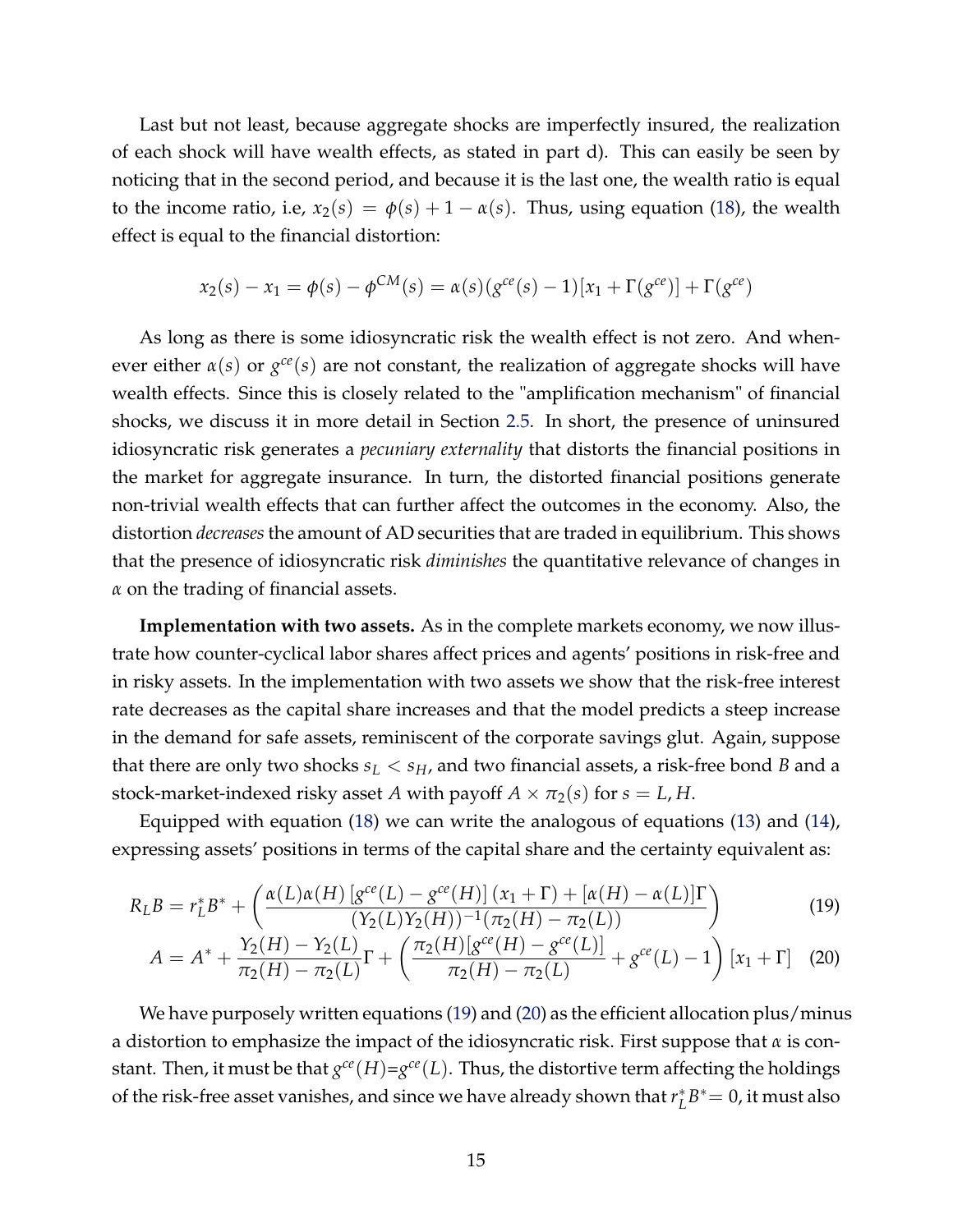be that  $r_L B = 0$ . As in the complete markets economy, the risk-free bond is not used in equilibrium. If it is necessary to transfer resources across periods, it is done using the risky asset. But now, the capitalists need to accumulate some savings to hedge the idiosyncratic risk. They do so by buying the risky asset, which leaves less for the workers. Hence, the last negative term in [\(20\)](#page-16-1), due to  $g^{ce}(L) < 1$ , reducing A.

What happens when the labor share is counter-cyclical? Then the capital share must be pro-cyclical, i.e.,  $\alpha(H) > \alpha(L)$ , implying  $g^{ce}(H) < g^{ce}(L)$ . Looking at the distortive term,  $r_L B$  is now equal to the negative  $r_L^*$ *L B* <sup>∗</sup> plus a positive term. *Workers borrow less* on (capitalists accumulate less of) the risk-free asset. The distortive effect is also negative on *A*. The idiosyncratic risk further reduces workers' holdings of risky assets. In short, capitalists hoard both assets, hindering the possibility of insuring aggregate risk.

It is interesting that the distortion to the holdings of the risky asset stems from two sources. The first source, captured by the term  $g^{ce}(L) < 1$ , arises just because of the existence of uninsured idiosyncratic risk, and it remains even when *α* is constant. The second source, captured by the term  $\frac{\pi_2(H)[g^{ce}(H)-g^{ce}(L)]}{\pi_2(H)-\pi_2(L)} < 0$ , arises because of the presence of "time-varying" uncertainty. The inefficiency due to uninsured *idiosyncratic risk interacts with the stochastic income shares, amplifying the distortions*.

**Empirical predictions**. The implication that the accumulation of risk-free assets by corporations must be accompanied by households' increasing holdings of risky assets is an interesting and testable prediction of our theory that we fully address in the quantitative exercise. As a preview of our findings, we constructed, using the Flow of Funds for the U.S. economy, the holdings of direct and indirect equity by households (see Appendix [B.1](#page-45-0) for details). In Section [4.2,](#page-33-0) Figure [4](#page-36-0) panel B, we show that there has indeed been a large increase in households' equity holdings, from 0.4GDP to 1.4GDP, an almost tripling of its value. In the same figure (panel A) we also plot all corporations' debt instruments that are unrelated to their main activity. We also see a steady increase of those, from around 0.07GDP to 0.21GDP. We select 1980 as the initial date in order to compare our results to other findings in related literatures that focus on a similar time frame. Nevertheless, in Appendix [B.2](#page-46-0) we show that the same pattern holds in a longer time span, which stresses that our mechanism is not just a salient feature of the last 30 years.

#### <span id="page-17-0"></span>**2.5 Pecuniary externality and the amplification effect**

The previous discussion hints at the fact that the pecuniary externality is independent of the aggregate shock when the labor share is constant, so that there is no amplification effect in the sense of [Bernanke and Gertler](#page-40-1) [\(1989\)](#page-40-1). It is straightforward to show from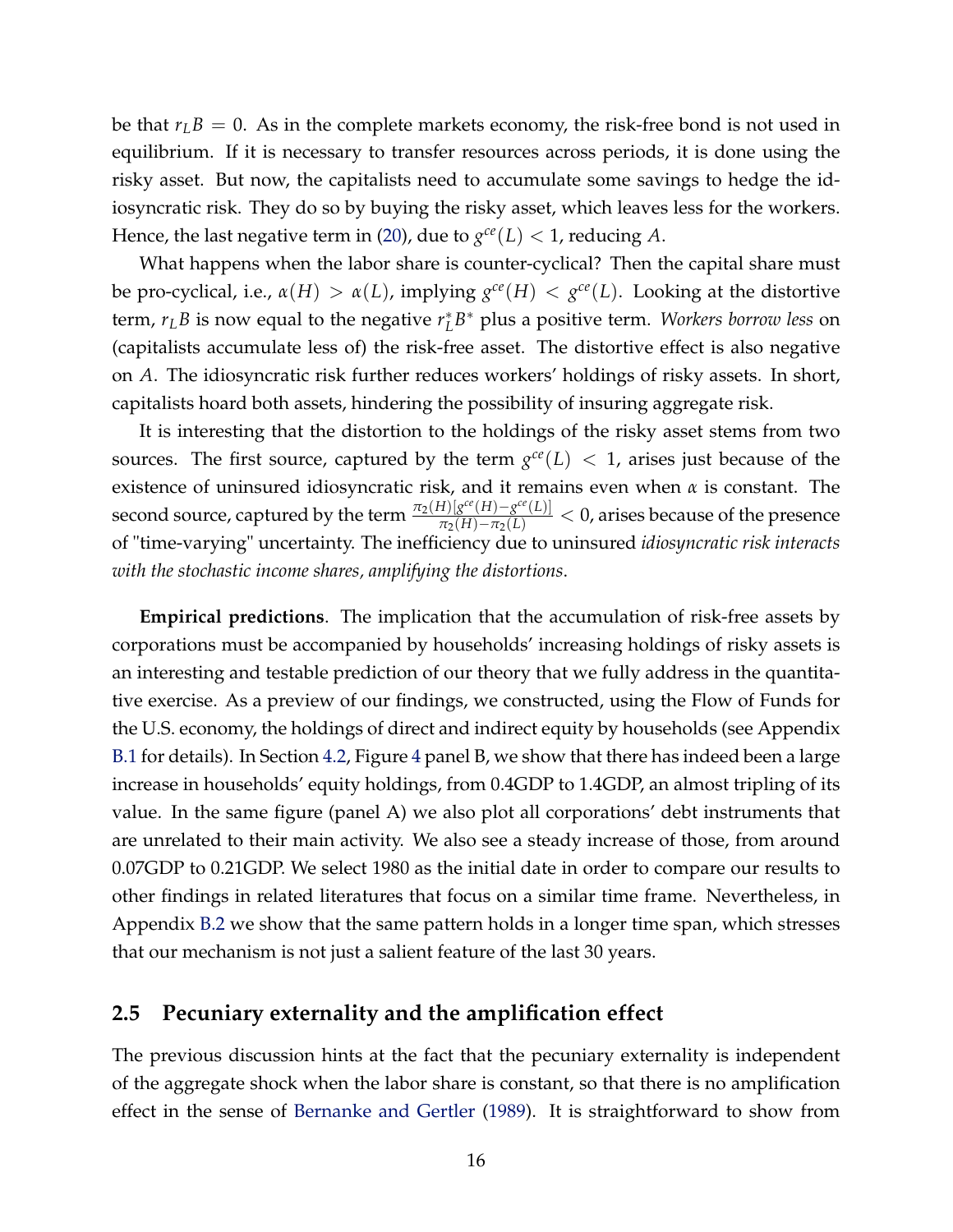equation [\(9\)](#page-11-1) that when  $\alpha$  is constant, so is  $\phi$ , in the sense that  $\phi(s) = \phi$  for all *s*. As a result, the certainty equivalent solving equation [\(16\)](#page-14-2) is also a constant *g ce*(*φ*), independent of the aggregate state. Thus, whenever  $x_1 = x_1^{CM}$  we can write [\(17\)](#page-15-0) and [\(18\)](#page-15-0) as:

$$
p(s) = p^{CM}(s) [1 + \alpha (g^{ce} - 1)]^{-\sigma}
$$
  
\n
$$
\phi = \phi^{CM} + \alpha (g^{ce} - 1) [x + \Gamma (g^{ce})] + \Gamma (g^{ce})
$$

Loosely speaking, the last two equations show that the incomplete markets economy is a "scaled" version of the efficient one, and that the scale factor is invariant to the aggregate shock realization. The pecuniary externality affects prices through the constant factor  $[1 + \alpha(g^{ce} - 1)]^{-\sigma}$ , *increasing all assets' prices by the same proportion*, and hindering the possibility of insuring the aggregate shock. Moreover, *the wealth effects are muted*, which can easily be seen noting that  $x_2 - x_1 = \alpha (g^{ce} - 1)[x + \Gamma(g^{ce})] + \Gamma(g^{ce})$ , as it is independent of *s*. Hence, the relative variances of prices and quantities are the same as in the complete markets economy: *when the income shares are constant, there are no amplification effects.*

In Appendix [C.2](#page-48-0) we show that the only implication of the pecuniary externality is to add a deterministic downward drift to the consumption (wealth) of the worker, determined by  $\left[1+\alpha(g^{ce}-1)\right]^{-\sigma}$ . In the general infinite horizon model this implies a continuously falling relative share of workers' wealth. As it is standard in the literature, we correct the downward drift by introducing a lower capitalist's discount factor  $β<sup>e</sup>$ , rendering the economy stationary. In this simplified economy, if we assume that the entrepreneur discounts the future at rate  $\beta^e = \left[1 + \alpha(g^{ce} - 1)\right]^\sigma < 1$ , we can show that with constant shares  $x_2 = x_1$ ,  $p(s; \beta^e) = p^{CM}(s; 1)$  and  $\phi(\beta^e) = \phi^{CM}(1)$ . In this sense, the resulting *outcomes are observationally equivalent to a complete markets efficient economy*. This is not just a property of the two-period model. In Proposition [4](#page-28-0) of Section [3.4,](#page-26-1) we present a formal proof for the infinite horizon economy with endogenous investment.

We want to stress the relevance of varying income shares not only as a driver of financial markets' quantities and prices, but also as an amplifier of aggregate shocks. For instance, [Di Tella](#page-42-1) [\(2017\)](#page-42-1), in an economy without human capital, generates amplification effects by making the idiosyncratic risk state dependent. The relevance of labor income is pointed out by [Bocola and Lorenzoni](#page-41-8) [\(2020\)](#page-41-8). They study an economy with constant shares in which firms must borrow to pay investment and workers in advance, and consumers are net suppliers of funds. Since firms are subject to a collateral constraint, when the constraint is binding, firms also decrease wages, which decreases the consumers willingness to supply insurance, tightening even more the collateral constraint. Thus, the induced correlation between labor income and the financial friction leads to amplification.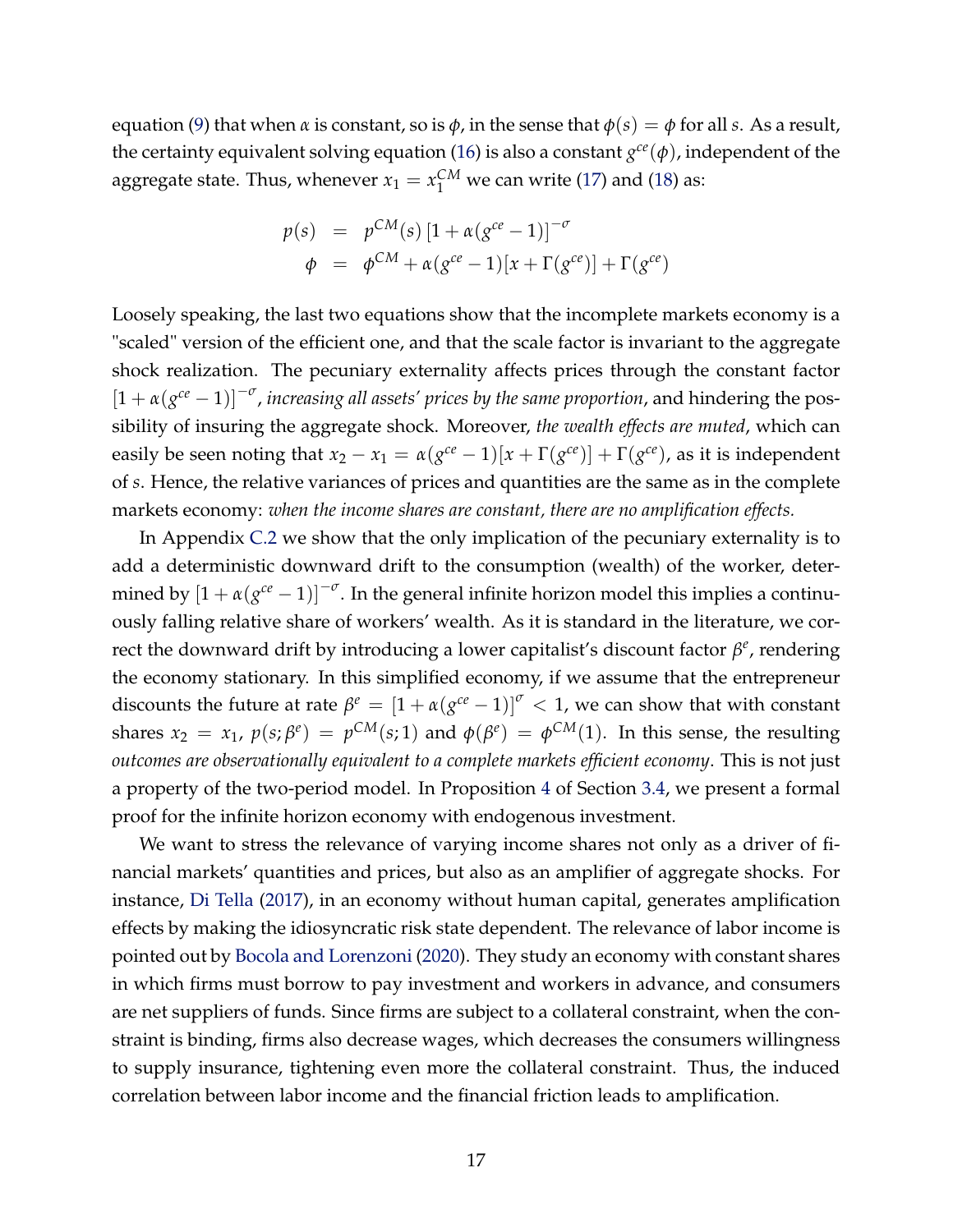### <span id="page-19-0"></span>**3 General model**

In this section we present the general model, allowing for any arbitrary  $t \in \mathbb{N}$ , any arbitrary number of aggregate states  $s \in [s^1, s^2, ..., s^N]$  and an endogenous investment decision. To simplify notation, in what follows we characterize the solutions in a recursive fashion. In the two-period economy there was no investment, and given that after the second period there was no choice to be made, keeping track of the exogenous aggregate shock was enough. However, we also showed that the initial distribution of wealth was a determinant of the allocations. In the infinite horizon economy, the distribution of wealth will be changing along the business cycle. Thus, we will need to keep track of it, together with the effective stock of capital, to determine the equilibrium. The redefined state space is  $s = \{g_s K, x\}$ , where *x* is the ratio of the consumer's wealth to the total wealth in the economy. We formally show in Section [3.3](#page-24-0) that these two state variables are enough to characterize the equilibrium. Since both *K* and *x* are endogenous variables, the transition function Π(s'|s) is an equilibrium object. However, when solving the individual problems, in Subsection [3.1](#page-19-1) and Subsection [3.2,](#page-20-0) the composition of *s* and how its transition is determined are irrelevant, because each individual takes them as exogenous.

#### <span id="page-19-1"></span>**3.1 Consumer-Worker**

As in the two-period economy, the worker is endowed with one unit of labor that is inelastically supplied.<sup>[12](#page-19-2)</sup> When time is infinite the consumer-worker solves:

$$
V^{c}(a,s) = \max_{\{c(s),a(s'|s)\}} \{u(c(s)) + \beta \mathbb{E}_{s'}[V^{c}(a(s'|s),s')|s]\}
$$
  
st.  $c(s) + \sum_{s'} p(s'|s)a(s'|s) \le a(s) + \omega(s); \qquad \forall s,s'$ 

where  $\omega(s)$  is the wage and  $a(s'|s)$  are the AD securities bought by the consumer in state s, that pay off in the next period contingent on the realization of s'. The initial financial wealth  $a_1 \equiv a(s_0)$  is given. The first-order conditions for consumption and financial decisions imply:

$$
p(s'|s)u'(c(s)) = \beta \Pi(s'|s)u'(c(s')) \quad \forall s, s'
$$

<span id="page-19-2"></span> $12$ Allowing for an endogenous labor supply would not affect the bulk of our analysis. It would certainly change our calibration but, given that we are targeting the level and fluctuations of the income shares, the conclusions would remain valid as long as they are driven by technology.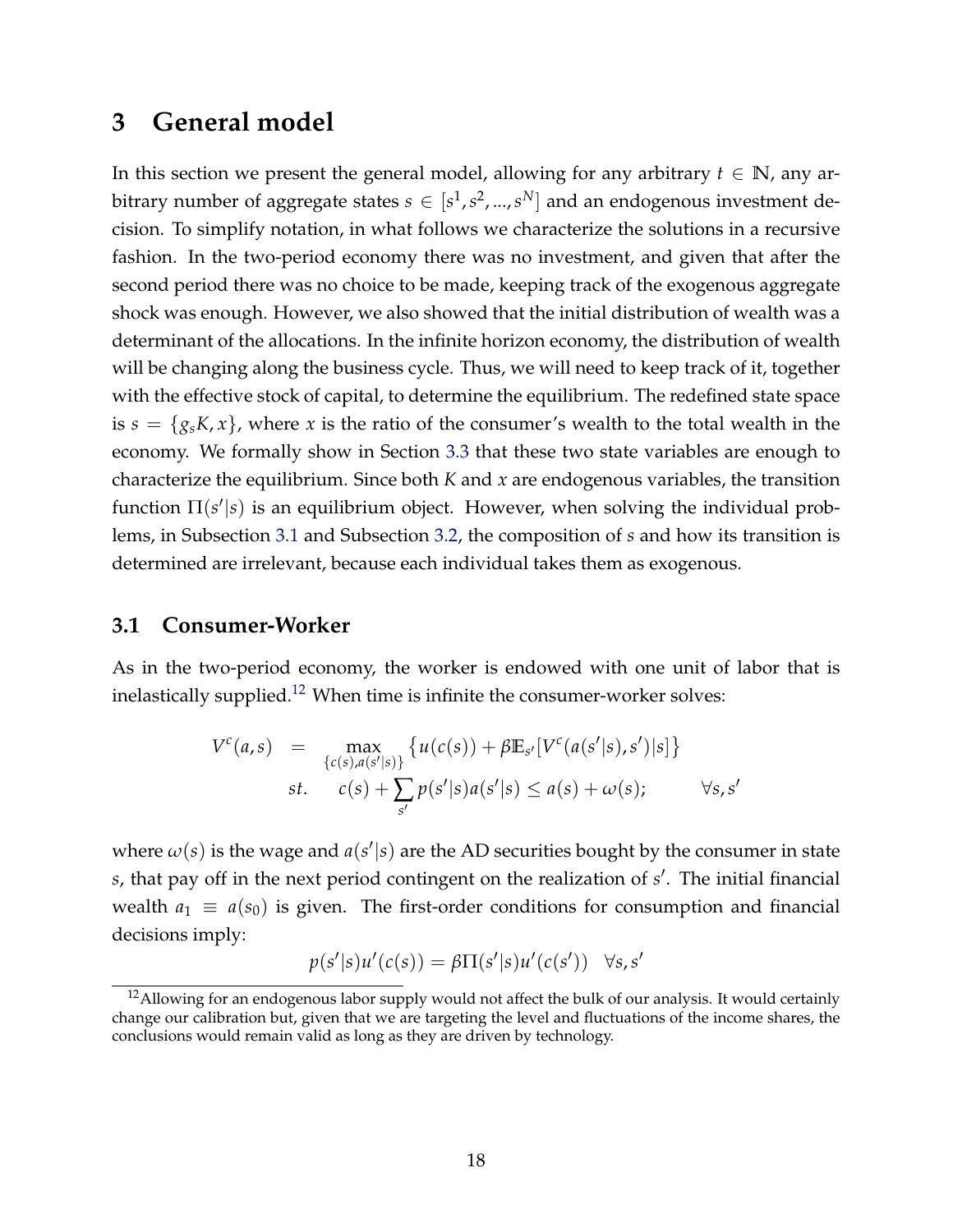Denote by *ζ*(*s*) the savings rate out of (total consumer's) wealth. We show in Appendix [F](#page--1-1) that the solution is characterized by:

<span id="page-20-4"></span><span id="page-20-3"></span>
$$
c(s) = (1 - \zeta(s))(a + \omega(s) + h(s))
$$
\n(21)

$$
a(s'|s) = \phi^{c}(s'|s)\zeta(s)[a+\omega(s)+h(s)] - \omega(s') - h(s')
$$
 (22)

where  $h(s) = \sum_{s'|s} p(s'|s)[\omega(s') + h(s')]$  is the consumer's present value of future income, or human wealth. The function  $\phi^c(s'|s)$ , to be determined, pins down the portfolio allocation. Note that by using the budget constraint it must be true that:

$$
a'(s) \equiv \sum_{s'|s} p(s'|s) a(s'|s) = \zeta(s)[a + \omega(s) + h(s)] - h(s)
$$

The latter implies  $\sum_{s'|s} p(s'|s) \phi^c(s'|s) = 1$ . In the next sections we will use the consumer's total wealth,  $W^c(s) \equiv a + \omega(s) + h(s)$ , to characterize the solution. Thus,  $\zeta(s)$  is the savings rate out of wealth and  $1 - \zeta(s)$  is the implied consumption rate. In Appendix [F](#page--1-1) we show that the consumer's asset positions are characterized by:

<span id="page-20-1"></span>
$$
\phi^c(s'|s) = \left[\frac{\beta \Pi(s'|s)}{p(s'|s)}\right]^{1/\sigma} \frac{(1-\zeta(s))}{(1-\zeta(s'))\zeta(s)} \qquad \forall s, s'
$$
 (23)

Using the condition  $\sum_{s'|s} p(s'|s) \phi^c(s'|s) = 1$  and [\(23\)](#page-20-1) we obtain:

$$
(1 - \zeta(s))^{-1} = 1 + \sum_{s'|s} \left[ (\beta \Pi(s'|s))^{1/\sigma} p(s'|s)^{1-1/\sigma} (1 - \zeta(s'))^{-1} \right] \quad \forall s \tag{24}
$$

Taking prices,  $p(s'|s)$ , and the law of motion of  $s$  as given, the latter is a recursive equation, linear in (1 − *ζ*(*s*))−<sup>1</sup> , which solves for the savings rate. Once *ζ*(*s*) has been found, equation [\(23\)](#page-20-1) solves for the state contingent assets holdings. For future reference, we define:

<span id="page-20-2"></span>
$$
\tilde{\beta}(s'|s) = \left[\frac{\beta \Pi(s'|s)}{p(s'|s)}\right]^{1/\sigma} \qquad \forall s, s'
$$

#### <span id="page-20-0"></span>**3.2 Entrepreneur-Capitalist**

**Technology.** Entrepreneurs combine labor and capital to produce using a constant returns to scale technology:

$$
y(s, i, k, l) = F(g_i g_s k, l) + (1 - \delta) g_i g_s k
$$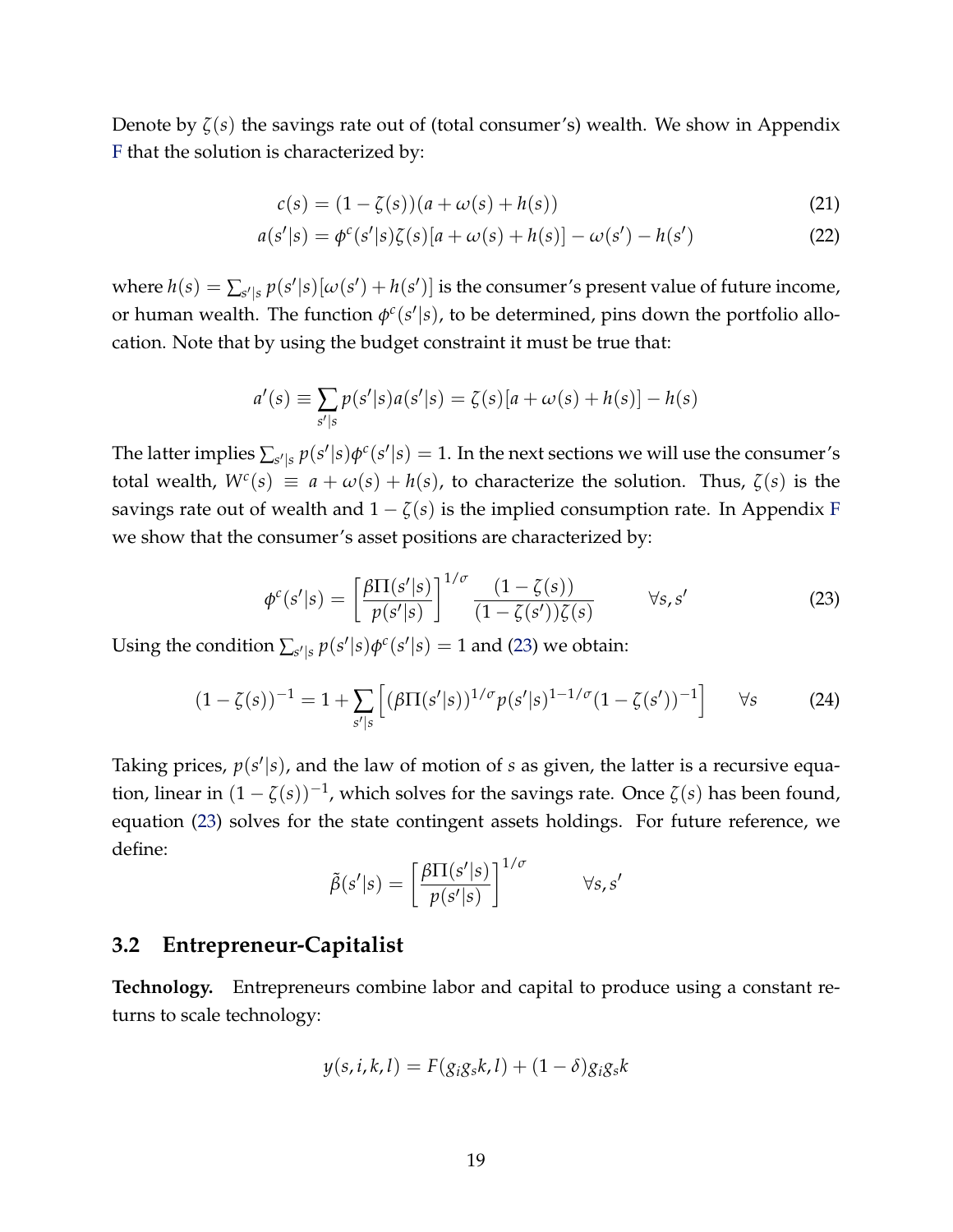where *k* is stock of capital, *l* is labor,  $\delta$  is the depreciation rate and  $g_i$ ,  $g_s$  represent the idiosyncratic and the aggregate shocks, respectively. Denote by  $k(s, i) = g_i g_s k$  the effective capital stock. The firm hires labor in competitive markets. In Appendix [C.1](#page-48-1) we show that the income from capital,  $F(g_i g_s k, l) + (1 - \delta) g_i g_s k - \omega(s) l(s)$  can be written as:

$$
\pi(s,i) = g_i R(s) k(s) \tag{25}
$$

where  $R(s) = (1 - \delta)g_s + r(s)$ , with  $r(s) = \frac{\partial y(s, \mathbb{E}g_i, k, l)}{\partial k}$  $\frac{\text{ES}(i, K, L)}{\partial k}$ . Since we assume that  $E(g_i) = 1$ , the aggregate capital income share is affected only by the aggregate shock. Notice the linearity of profits in the capital stock and the idiosyncratic shock. This is instrumental in the characterization of the equilibrium as it allows for linear decision functions.

**Contracting.** Since entrepreneurs are subject to idiosyncratic risk, they will try to insure it. To that end, we assume that entrepreneurs have access to risk neutral intermediaries who can provide insurance. However, due to moral hazard, there is a limit on how much idiosyncratic risk can be offloaded. To be precise, we model moral hazard as endowing entrepreneurs with the possibility of diverting resources from the firm to their private accounts at a cost  $0 < 1 - \psi < 1$ . For each unit of profit that they divert, only *ψ* units are transformed into consumption goods (or savings). Following [DeMarzo](#page-41-3) [and Fishman](#page-41-3) [\(2007\)](#page-41-3), the insurance provider is risk neutral. The contract stipulates that the entrepreneur must hand over to the financial intermediary a given proportion of her risky profits, receiving an average of the profits of all firms in return. Since entrepreneurs can misreport their profits and consume a proportion *ψ* of the misreported profits, in Appendix [E](#page--1-0) we show that the optimal contract implies that the entrepreneur must retain (or be exposed to) a proportion *ψ* of the idiosyncratic risk. This is known in the literature as a "skin in the game" constraint.<sup>[13](#page-21-0)</sup> As a result, we can write the exposure to the idiosyncratic risk in a simple reduced form. Let  $\tilde{g}_i \geq 0$  be the productivity shock to which the firm is exposed. Then, an economy with idiosyncratic risk  $\tilde{g}_i$  and restricted insurance is equivalent to an alternative economy in which individual risk is not insurable and firms

<span id="page-21-0"></span><sup>&</sup>lt;sup>13</sup>[DeMarzo and Fishman](#page-41-3) [\(2007\)](#page-41-3) assume that the principal can sign long-term contracts (there is commitment) and that both the principal and the agent are risk neutral. In contrast, we consider a risk averse agent who can only commit to short term contracts. For similar setups and results in continuous time see [DeMarzo and Sannikov](#page-41-10) [\(2006\)](#page-41-10). We also show that as long as insurance contracts are not history dependent, this is the best possible insurance independently of whether or not the entrepreneurs have access to hidden savings. This contract is akin to an equity contract in which the entrepreneur creates a company, issues equity for a proportion  $1 - \psi$  of its ex-ante value and retains a proportion  $\psi$  of the value of the company. See [Di Tella](#page-42-9) [\(2019\)](#page-42-9) for an example of how a social planner could improve the allocations using taxes.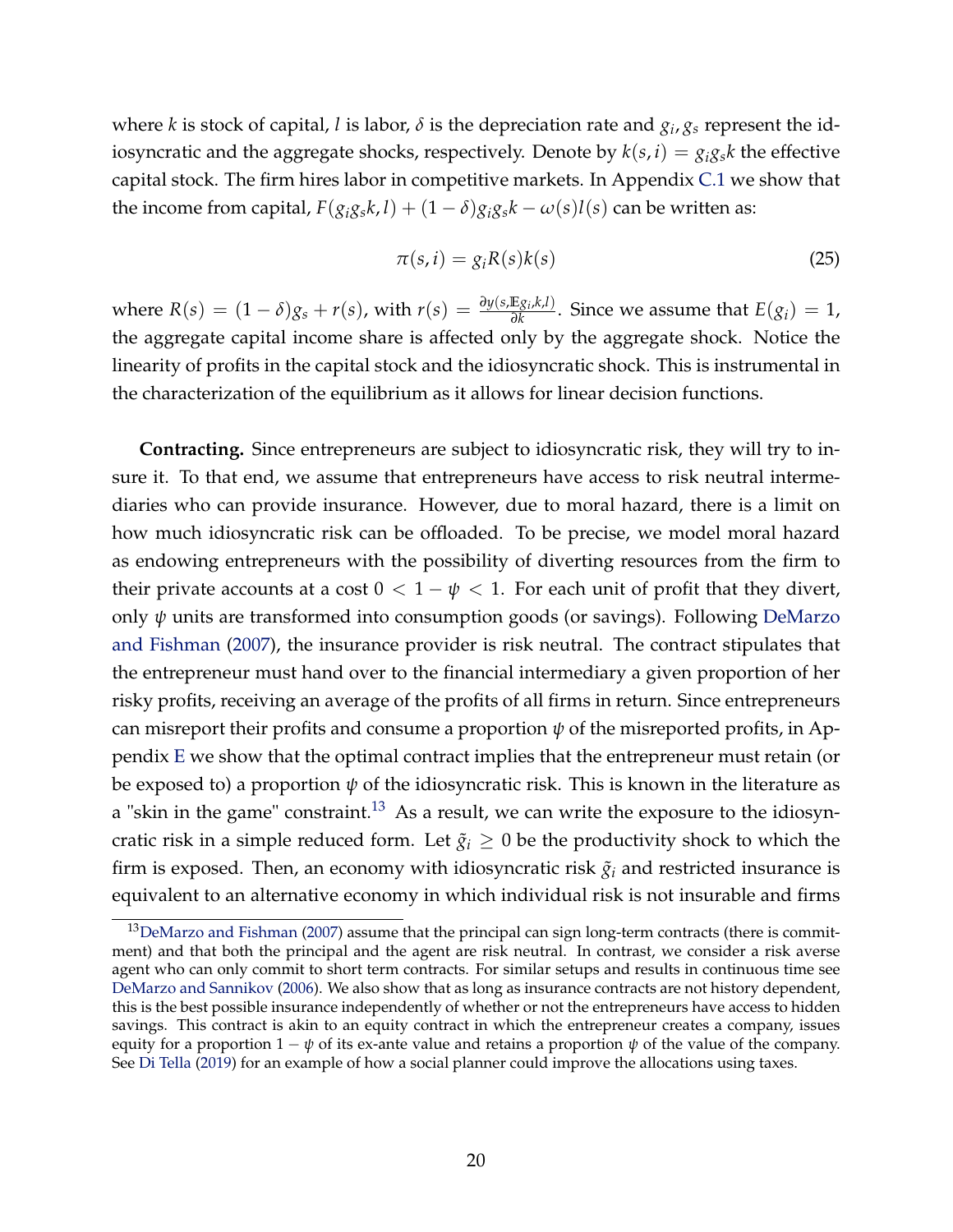are subject to idiosyncratic risk  $g_i$  satisfying:

$$
g_i = (1 - \psi) \mathbb{E}_i \tilde{g}_i + \psi \tilde{g}_i \ge 0 \tag{26}
$$

**Entrepreneurs Program.** As in the two-period model, with the natural extension to an infinite horizon, the entrepreneur solves:

$$
V^{e}(E,k;s,i) = \max_{\{e(s,i), E(s'|s), k'(s,i)\}} \{ u(e(s,i)) + \beta \mathbb{E}_{s',i'}[V^{e}(E(s'|s), k'; s', i')|s] \}
$$
  
s.t.  $e(s,i) + k'(s,i) + \sum_{s'} p(s'|s) E(s'|s) \le E(s) + g_i R(s)k; \qquad \forall i, s, s'$ 

where  $R(s)$  is the average gross return on capital and  $E(s'|s)$  are AD securities bought by the entrepreneur in state *s*, with payoffs contingent on the realization of state *s'* in the following period.<sup>[14](#page-22-0)</sup> The initial financial wealth  $E_1 \equiv E(s_0)$  is given. Finally, as in the two-period economy,  $g_i$  is the idiosyncratic shock that the entrepreneur is exposed to. We maintain the assumption that  $g_i$  is *i.i.d.* over time. In this section we show that, despite being subject to idiosyncratic risk, the consumption and savings rates of the entrepreneurs are simple and akin to those of the consumers. In particular, due to homothetic preferences, savings rates are linear in total wealth, and thus total savings are independent of the distribution of wealth. In other words, there will be aggregation: knowing the average net worth is enough to forecast future aggregate capital. Notice that here we are using the result in Appendix [C.1](#page-48-1) to express individual returns as a linear function of the individual holdings of capital. This step is crucial to obtain aggregation and characterize the equilibrium with only two state variables.

**Solving the Program.** The first-order conditions for capital and securities imply:

<span id="page-22-2"></span><span id="page-22-1"></span>
$$
p(s'|s)u'(e(s,i)) = \beta \Pi(s'|s)\mathbb{E}_i\left[u'(e(s',i))\right]
$$
\n(27)

$$
q(k', W^e)u'(e(s, i)) = \beta \mathbb{E}_{s', i}[u'(e(s', i))R(s')g_i]
$$
\n(28)

<span id="page-22-0"></span><sup>14</sup>Recall that  $R(s)$  is the gross return on capital, which shouldn't be confused with the net return  $r(s)$ . As such, it includes any potential depreciation. In equilibrium, it will be true that  $R(s) = (1 - \delta)g_s + r(s)$ , with *r*(*s*) =  $\frac{\partial y(K,L,S)}{\partial K}$ . Therefore, productivity shocks also affect capital depreciation. This assumption is widely  *∴ Therefore, productivity shocks also ancet capital depredation. This assumptioned in the literature. See for example [Brunnermeier and Sannikov](#page-41-7) [\(2014\)](#page-41-7) and [Di Tella](#page-42-1) [\(2017\)](#page-42-1).*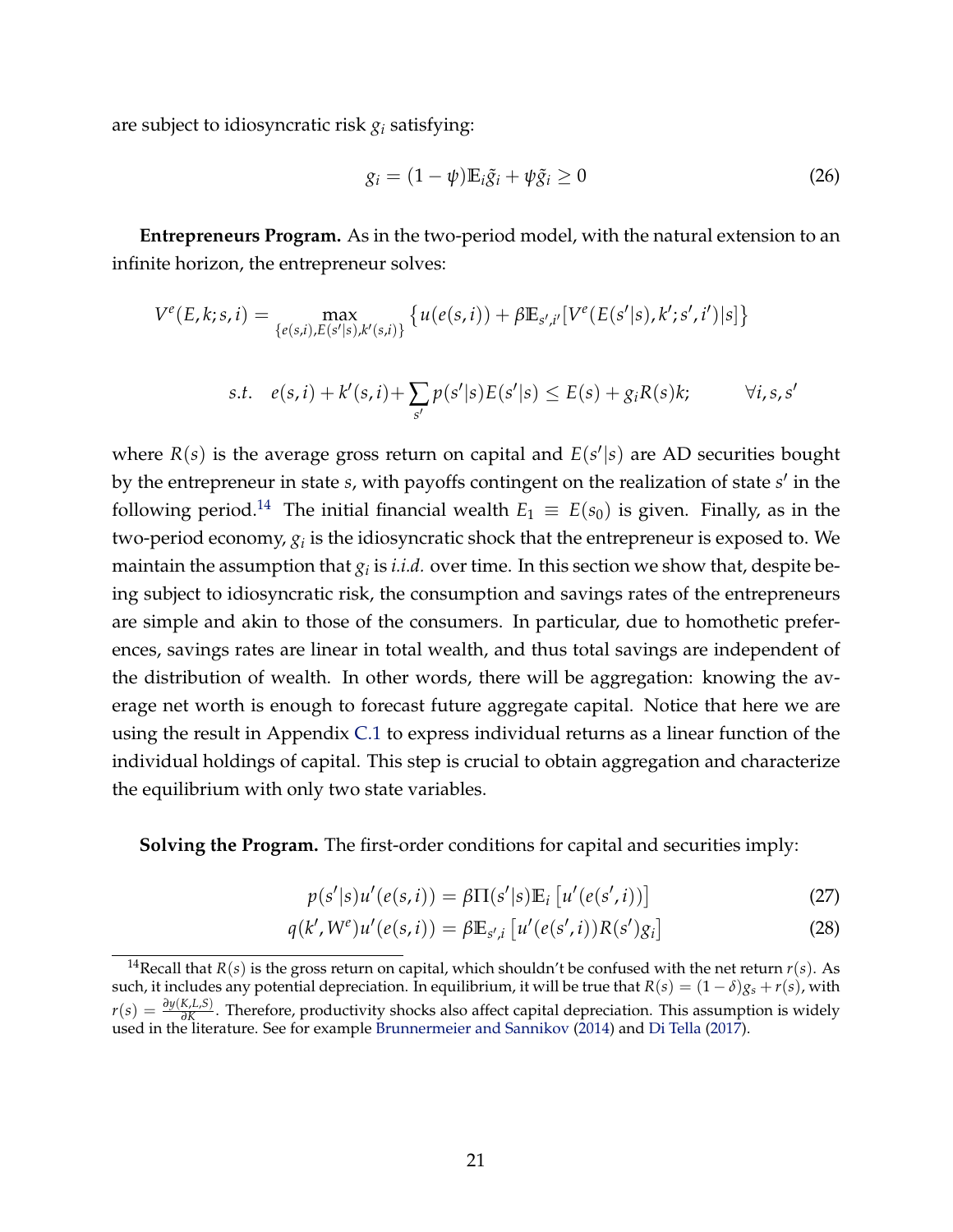As before we guess and then verify (see Appendix [F\)](#page--1-1) that the solution is characterized by:

<span id="page-23-3"></span><span id="page-23-2"></span><span id="page-23-1"></span>
$$
e(s,i) = (1 - \vartheta(s))W^{e}(s,i,k)
$$
\n(29)

$$
k'(s,i) = \nu(s)\vartheta(s)W^e(s,i,k)
$$
\n(30)

$$
E(s'|s,i) = \phi^{e}(s'|s)E_1(s,i)
$$
\n(31)

where  $\vartheta(s)$  is the entrepreneur's savings rate, and  $\nu(s)$  is the portion of savings invested in capital. The entrepreneur's total wealth is:

$$
W^e(s, i, k) = E(s, i) + R(s)g_i k
$$

In what follows we will refer to  $v(s)$  as the investment rate. Using the budget constraint we have that total savings, denoted by  $E_1(s, i)$ , is defined as:  $E_1(s, i) \equiv \vartheta(s)(1 - i)$  $\nu(s)$ )*W<sup>e</sup>*(*s, i, k*). Therefore, it must also be true that  $\sum_{s'|s} p(s'|s) \phi^e(s'|s) = 1$ . The law of motion of individual wealth is:

$$
W^{e}(s', i', k') = \vartheta(s)\varrho(s', i; \phi^{e}, \nu)W^{e}(s, i, k)
$$
\n(32)

and the ex-post growth rate of wealth

$$
o(s', i; \phi^e, v) \equiv (1 - v(s))\phi^e(s'|s) + v(s)R(s')g_{i'}
$$

Using both Euler equations for the entrepreneur, equations [\(27\)](#page-22-1) and [\(28\)](#page-22-2), we obtain that the portfolio allocation,  $\phi^e(s'|s)$  and  $v(s)$ , is determined by:

<span id="page-23-4"></span>
$$
\mathbb{E}_{s',i|s}\left[\left[(1-\vartheta(s'))o(s',i;\phi^e,\nu)\right]^{-\sigma}\left(R(s')g_i-\frac{1}{\sum_{s'|s}\rho(s'|s)}\right)\right]=0\tag{33}
$$

<span id="page-23-0"></span>
$$
(1 - \vartheta(s))^{-\sigma} = \beta \frac{\Pi(s'|s)}{p(s'|s)} [(1 - \vartheta(s'))\vartheta(s)]^{-\sigma} \mathbb{E}_i o(s', i; \phi^e)^{-\sigma}
$$
(34)

Some features are worth noting about these two equations. First, as long as  $\vartheta(s)$  is independent of wealth and *g<sup>i</sup>* is *i.i.d.*, the investment rate is also independent of individual *wealth and the current idiosyncratic shock. Second, equation [\(34\)](#page-23-0) pins down*  $φ^e(s'|s)$ *,* which is also independent of wealth. Comparing [\(23\)](#page-20-1) and [\(34\)](#page-23-0) we see that the consumer's savings rate is affected by  $\tilde{\beta}^{\sigma}(s'|s)$  while for entrepreneurs the equivalent term is  $\tilde{\beta}^{\sigma}(s'|s)\left(\mathbb{E}_{i}o(s',i;\phi^e)^{-\sigma}\right)^{-1/\sigma}$ , which depends on both risk aversion and the exposure to uninsured idiosyncratic risk. The fact that equation [\(34\)](#page-23-0) involves an expectation while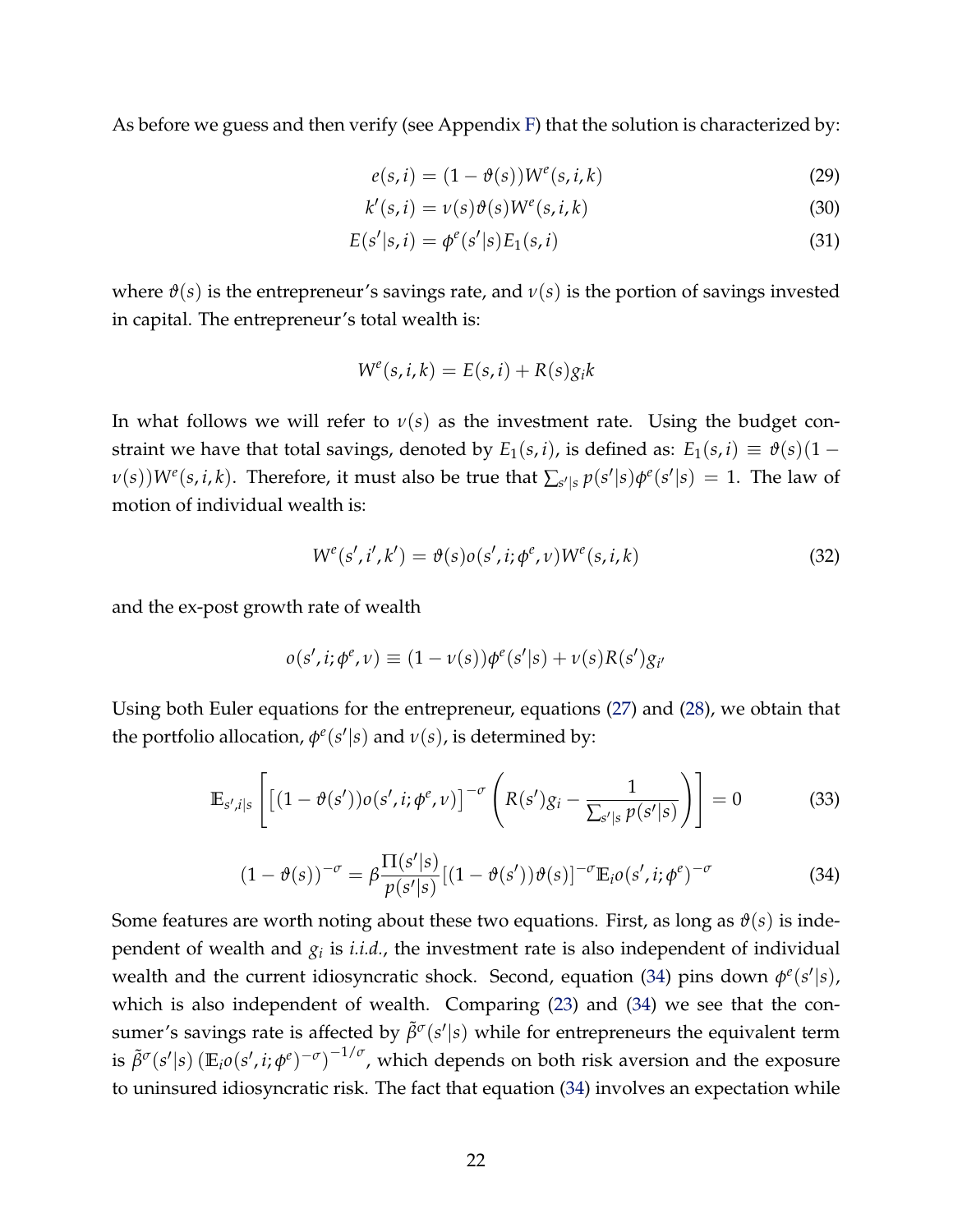equation [\(23\)](#page-20-1) does not is what generates the different behavior across workers and capitalists. In the absence of uninsured idiosyncratic risk both agents would react equally to aggregate shocks. Another way to see the role of idiosyncratic risk is by comparing the savings rates, which for the entrepreneur satisfy:

<span id="page-24-1"></span>
$$
(1 - \vartheta(s))^{-1} = 1 + m(s)^{-1} \sum_{s'|s} \left[ (\beta \Pi(s'|s))^{1/\sigma} p(s'|s)^{1-1/\sigma} (1 - \vartheta(s'))^{-1} \right] \quad \forall s \tag{35}
$$

where  $m(s) \equiv \sum_{s'} p(s'|s) \left( \mathbb{E}_i o(s', i; \phi^e)^{-\sigma} \right)^{-1/\sigma}$ . The only difference between [\(24\)](#page-20-2) and [\(35\)](#page-24-1) is  $m(s)$ . If  $m(s) = 1 \forall s$ , the moral hazard friction vanishes and consumers and entrepreneurs choose the same savings rates. However, in general,  $m(s) > 1 \forall s$  and the moral hazard prevents the full insurance of idiosyncratic risk. As a result, in equilibrium, for any price function  $p(s)$ , it must be true that  $\vartheta(s) > \zeta(s)$ : on average, the capitalist's wealth grows faster than the consumer's wealth. This creates a downward drift on the consumer's wealth ratio, *x*. As we showed in the two-period economy, this wealth effect has important quantitative implications, generating large changes in the position of financial assets.[15](#page-24-2)

#### <span id="page-24-0"></span>**3.3 Equilibrium**

For the allocations to be feasible, they must satisfy the assets' and goods' market clearing conditions, pinning down the equilibrium prices  $p(s'|s)$ . Furthermore,  $\Pi(s'|s)$  must be consistent with the laws of motion generated by individual decisions. The assets' and goods' market clearing conditions are:

<span id="page-24-3"></span>
$$
a(s'|s) + E(s'|s) = 0 \qquad \forall s, s' \tag{36}
$$

<span id="page-24-4"></span>
$$
c(s) + e(s) + K'(s) = y(s) \quad \forall s \tag{37}
$$

where  $e(s) = \int_i e(s, i, k, E)$ ,  $K'(s) = \int_i k'(s, i, k, E)$ ,  $y(s) = \int_i y(s, i, k, E)$  and  $E(s'|s) =$  $\int_i E(s'|s, i, k, E)$ . We have avoided the dependency of the allocations on individual wealth because, as shown in the previous section, the savings and consumption rates are inde-

<span id="page-24-2"></span><sup>&</sup>lt;sup>15</sup>The drift also implies that in the limit the workers end up with zero wealth, with entrepreneurs holding almost all wealth. This may seem like an odd model prediction, but it is the natural outcome of combining agents with heterogeneous exposure to risk. To be able to construct equilibria with non-degenerate stationary distributions of wealth, the literature has resorted to alternative strategies. One solution is to introduce different *β*'s, with capitalists discounting the future more (lower *β*), as [Brunnermeier and Sannikov](#page-41-7) [\(2014\)](#page-41-7) and [He and Krishnamurthy](#page-42-6) [\(2012\)](#page-42-6). Alternatively, one can assume that with some exogenous probability entrepreneurs become workers, while maintaining their wealth, and are replaced by workers who become entrepreneurs. In the next section, for our quantitative exercise, we follow the first approach.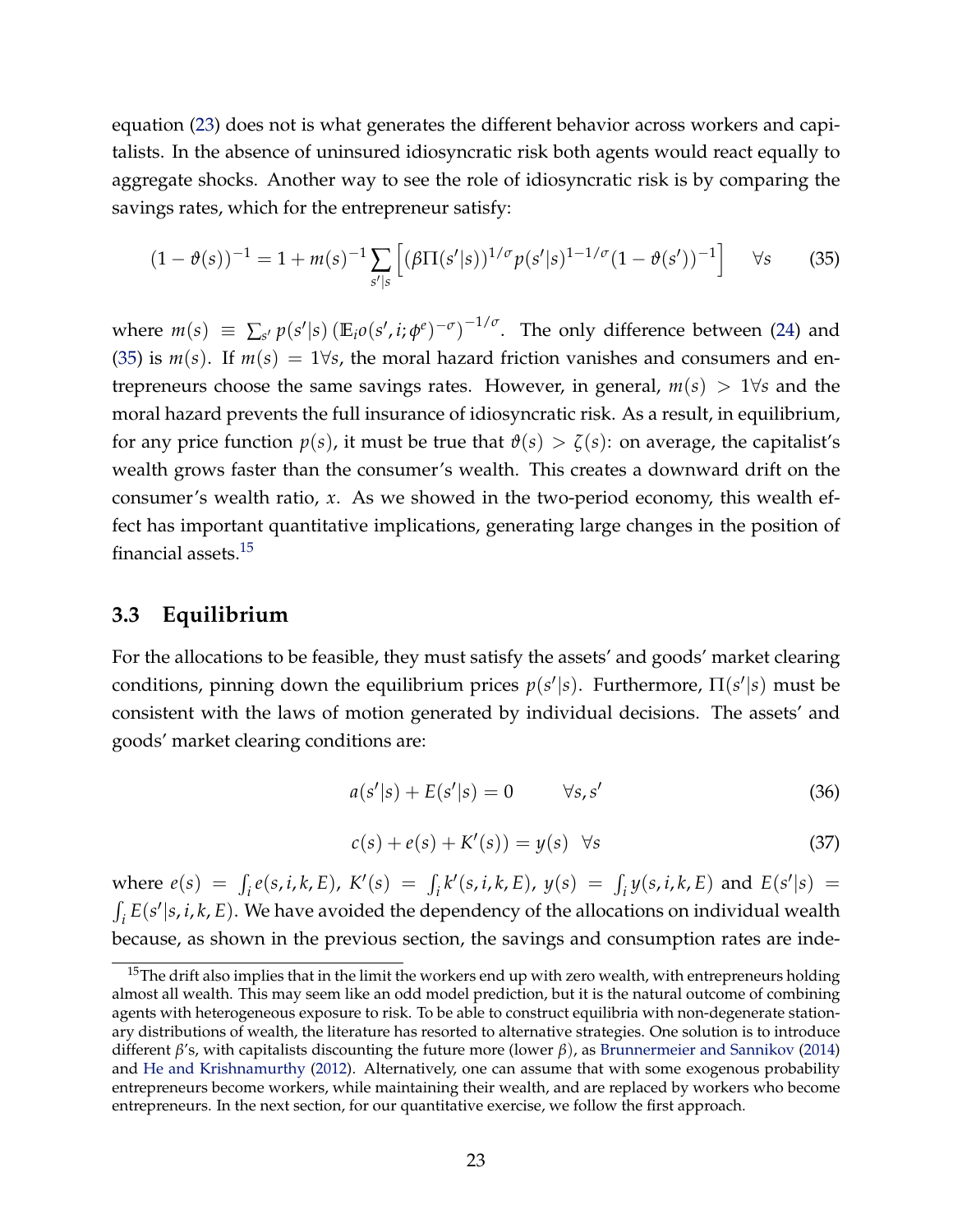pendent of it. However, for the aggregation we take it into account. Using the consumer's and the entrepreneur's equations for consumption and investment, [\(21\)](#page-20-3), [\(22\)](#page-20-4), [\(29\)](#page-23-1), [\(30\)](#page-23-2) and [\(31\)](#page-23-3), the market clearing conditions, [\(36\)](#page-24-3) and [\(37\)](#page-24-4), can be written as:

<span id="page-25-4"></span>
$$
\phi^{c}(s'|s)\zeta(s)x + \phi^{e}(s'|s)\vartheta(s)(1-\nu(s))(1-x) = \frac{w(s') + h(s')}{W^{T}(s)} \quad \forall s, s' \tag{38}
$$

$$
(1 - \zeta(s))x + [1 - \vartheta(s)(1 - \nu(s))] (1 - x) = \frac{y(s)}{W^{T}(s)}
$$
  $\forall s$  (39)

where  $W^T(s) = W^c(s) + W^e(s)$  and  $x = W^c(s)/W^T(s)$ . By Walras' Law one condition is redundant, while the other determines the equilibrium prices  $p(s'|s)$ . In Appendix [F,](#page--1-1) equation [\(81\)](#page--1-2), we show that the Arrow-Debreu prices satisfy:

$$
p(s'|s) = \beta \Pi(s'|s) \left( \frac{(1-\zeta(s))}{(1-\zeta(s'))} x + \frac{(1-\vartheta(s))}{(1-\vartheta(s'))} \mathbb{R}(s',s)^{1/\sigma} (1-x) \right)^{\sigma} \left( \frac{W^{T}(s)}{W^{T}(s')} \right)^{\sigma}
$$
(40)

where  $\mathbb{R}(s',s) \geq 1$  is an adjustment for the presence of idiosyncratic risk. Thus, when  $Var(g_i) = 0$ ,  $\mathbb{R}(s', s) = 1$ .<sup>[16](#page-25-0)</sup> All of the elements in this equation are endogenous, which complicates the interpretation. However, in the following sections we show how this equation changes under different assumptions, clarifying the economic mechanisms at play.

To find  $\Pi(s'|s)$ , recall that the aggregate state includes endogenous variables, thus, we need to know their laws of motion. Since the individual law of motion of capital is  $k'(s, j) = \nu(s) \vartheta(s) W^e(s, j, k)$ , aggregating yields:

<span id="page-25-3"></span><span id="page-25-1"></span>
$$
K'(s) = \nu(s)\vartheta(s)(1-x)W^{T}(s)
$$
\n(41)

Also, in Appendix [F](#page--1-1) we show that the law of motion of the wealth ratio satisfies:

<span id="page-25-2"></span>
$$
x(s'|s) = \phi^c(s'|s)\zeta(s)\frac{W^T(s)}{W^T(s')}x\tag{42}
$$

Notice that even though the process for *x* is not stationary, it is still Markovian. Thus, it is possible to compute its transition probabilities. As result, [\(41\)](#page-25-1) and [\(42\)](#page-25-2) together with the exogenous probability distribution over  $g_s$  determine the transition probabilities  $\Pi(s'|s)$ .

**Introducing capital adjustments costs.** To avoid cluttered notation we have presented the model without capital adjustments costs. In Appendix [F](#page--1-1) we show how all previous

<span id="page-25-0"></span><sup>&</sup>lt;sup>16</sup>See equation [\(72\)](#page--1-3) in Appendix [F,](#page--1-1) where we provide a definition, making explicit the dependency of it on both  $\hat{\text{Var}}(g_i)$  and  $\phi^e(s', s)$ .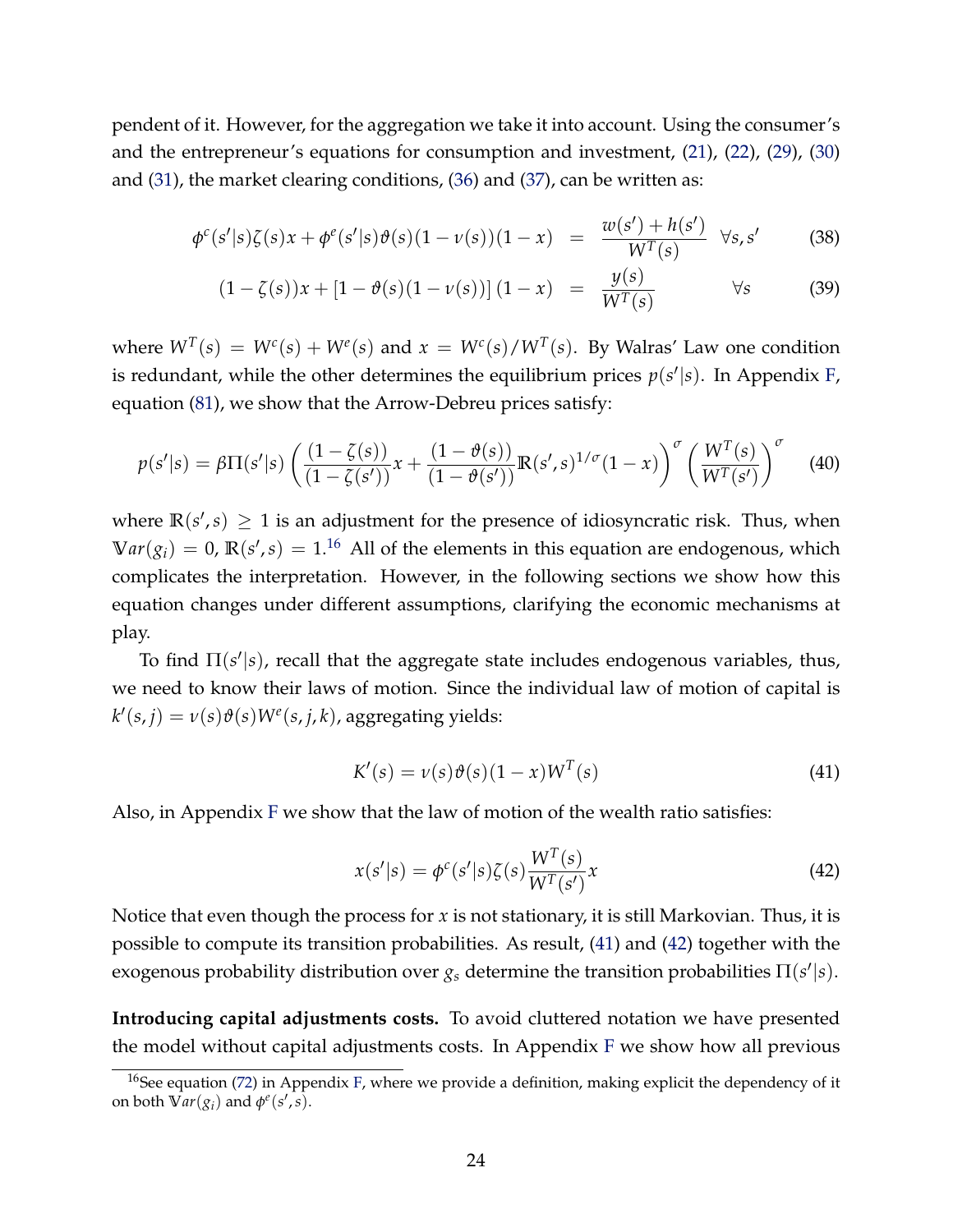conditions must be modified when is costly to adjust the capital stock. Let  $\chi(k',W^e)$  be the units of output that a capitalist with wealth  $W<sup>e</sup>$  must spend to invest in  $k'$  units of capital. To maintain the parsimonious characterization of the equilibrium we use the following functional form:

$$
\chi(k', W^e) \equiv \frac{\omega}{2} \left( \frac{k'}{W^e} - v \right)^2 W^e \tag{43}
$$

The standard adjustment cost function is of the form  $(\frac{k'}{k} - \delta)^2$ . However, here we have chosen to write the adjustment cost relative to individual net-worth rather than individual holdings of capital. We do so because all decision functions are proportional to net-worth, so this choice preserves the linearity, and consequently, the reduced dimensionality of the state space. Regarding the constant, instead of setting it equal to *δ*, so that the adjustment cost is zero around the steady state level of capital, we set it such that the adjustment cost is zero around the optimal proportion of investment in physical capital with respect to net-worth. Nevertheless, this function has the appealing feature that the cost of investment grows sharply as the wealth of the capitalist decreases. One can think about it as an additional financial friction obstructing the optimal level of investment.

#### <span id="page-26-1"></span>**3.4 Benchmark economies**

In this section we provide some important theoretical results that are useful for understanding the quantitative implications. We prove the equivalent to Proposition [1](#page-12-0) for the infinite horizon economy with endogenous investment. We also prove formally, in Proposition [4,](#page-28-0) the intuition provided in Section [2.5,](#page-17-0) where we argue that the economy with constant shares features no amplification effects with degenerate asset positions.

**Efficient risk sharing.** Now that we have all the ingredients for the full model we can show the mapping from the two-period model to the general setup. We start by showing the analogous to Proposition [1:](#page-12-0)

<span id="page-26-0"></span>**Proposition 3.** *Suppose*  $Var(g_i) = 0$ , *or alternatively that all idiosyncratic risk is fully insured, then:*

$$
x(s'|s) = x; \qquad \forall s, s'
$$

*Proof.* See Appendix [C.6.](#page-55-0)

Proposition [3](#page-26-0) contains the same information as Proposition [1](#page-12-0) but in a more general environment. After any aggregate shock *s*, and after any history of shocks, the portfolio

 $\Box$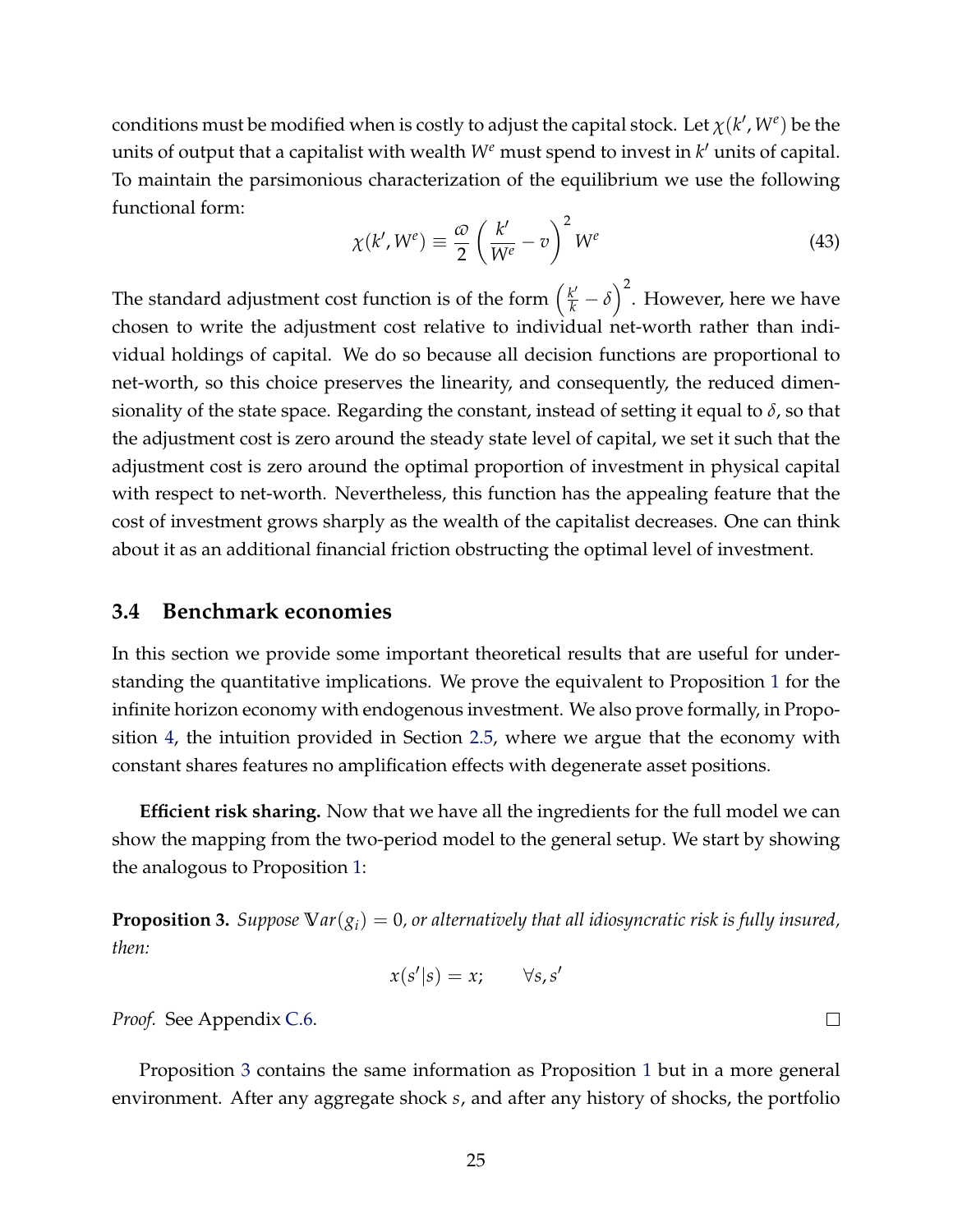holdings are such that all the implied payment transfers leave both types of agents with the same *relative* wealth. In Proposition [1](#page-12-0) we were able to characterize the solution in a sharper way because the second period wealth was equal to income. Thus, the compensation consisted of only the difference between the income share and the wealth ratio *x*. In the general setup the compensation embeds not only the current difference in income but also the present value of all the expected future changes.

The analogy is also evident in the implied asset prices. Using equation [\(40\)](#page-25-3), because with complete markets  $\zeta(s) = \vartheta(s)$  and  $\mathbb{R}(s', s, \phi^e) = 1$ , the efficient Arrow-Debreu prices are given by:

$$
p(s'|s) = \beta \Pi(s'|s) \left(\frac{1-\vartheta(s)}{1-\vartheta(s')}\right)^{\sigma} \left(\frac{W^{T}(s)}{W^{T}(s')}\right)^{\sigma}
$$

The differences with respect to Proposition [1](#page-12-0) are: 1) the price depends on the ratio of wealth rather than the ratio of second period output, and 2) the ratio of the marginal propensity to consume also appears. This is because in Proposition [1](#page-12-0) there was no investment decision, while here the resources diverted to investment change over the business cycle. If the consumption ratios were constant, the prices would just reflect the random growth in total wealth. This happens because the changes in *W*( *s*) reflect the common component of the shock, and therefore cannot be insured. All its changes are directly translated to prices.

**Constant income shares.** Next we derive some implications for the constant income share economy. From equation [\(38\)](#page-25-4) it is evident that the portfolio choice depends on the realization of the growth rate of wealth. To understand its relationship with the income shares, we express, as we did in Section [2.2,](#page-10-4) labor income as  $\omega(s) = (1 - \alpha(s))Y(s)$ . Here *α*(*s*) could have any structure, potentially depending on aggregate capital, i.e., there is no additional assumption, it is just a re-labeling. Using this, we can express the worker's human wealth per unit of output as:

$$
\tilde{h}(s) = \sum_{s'|s} p(s'|s) \left( [1 - \alpha(s') + \tilde{h}(s')] \tilde{g}(s'|s) \right)
$$

where  $\tilde{h}(s) = \frac{h(s)}{Y(s)}$  and  $\tilde{g}(s'|s) = \frac{Y(s')}{Y(s)}$  $\frac{Y(s)}{Y(s)}$ . Using the above expression we can write the right-hand side of [\(38\)](#page-25-4) as:

<span id="page-27-0"></span>
$$
\frac{w(s') + h(s')}{W^{T}(s)} = \tilde{g}(s'|s) \frac{[1 - \alpha(s') + \tilde{h}(s')]}{R(s)(K/Y) + (1 - \alpha(s)) + \tilde{h}(s)}
$$
(44)

With these intermediate calculations we can state the following proposition: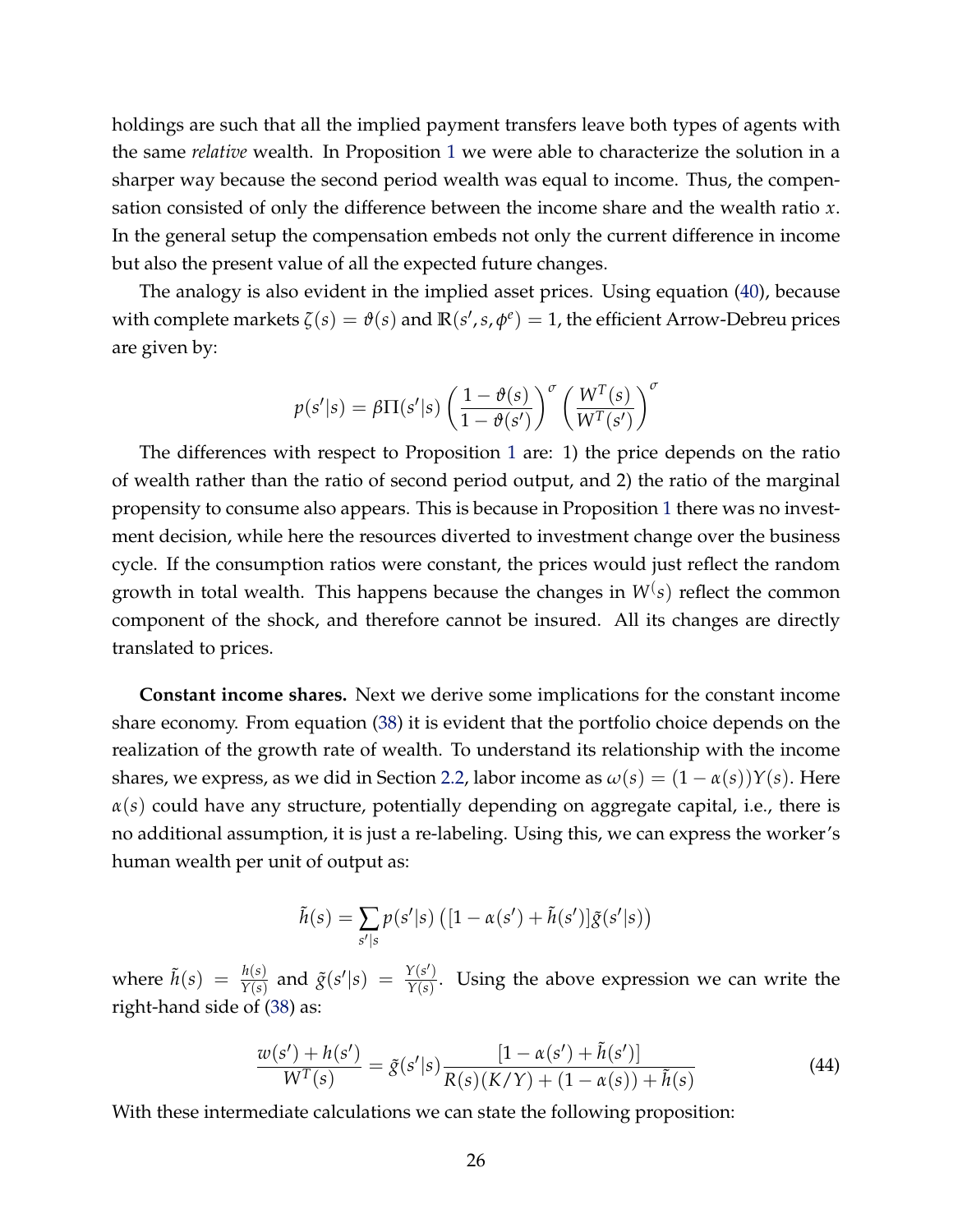<span id="page-28-0"></span>**Proposition 4.** Suppose Prob $(\tilde{g}(s'|s)|s = s_j)$  = Prob $(\tilde{g}(s'|s)|s = s_i)$ , for all j, i, s' and  $Var(\alpha(s)) = 0$  (*i.e.* the income shares are constant and the output exhibits independent in*crements). Then there exists β <sup>e</sup>* < *β such that:*

*a*.  $x(s'|s) = x;$   $\forall s, s$  $\cdot$ 

$$
b. \ \ p(s'|s) = \beta \Pi(s'|s) \tilde{g}(s'|s)^{-\sigma}; \quad \forall s, s'.
$$

*Proof.* See Appendix [C.7.](#page-56-0)

Most of the information in this proposition is similar to the discussion about constant income shares in Section [2.5.](#page-17-0) Because of the precautionary savings motive, as capitalists are more exposed to uninsured idiosyncratic risk, they tend to accumulate more assets than workers. In the limit, this force pushes the proportion of wealth in the hands of the workers towards zero. To compensate for this downward drift one can assign a smaller discount factor *β<sup>e</sup>* to the entrepreneur. In Appendix [C.7](#page-56-0) we show that this alternative discount factor satisfies:

$$
\beta^{e} = \beta \frac{(1+D)^{-\sigma}}{\mathbb{E}_{i}(1+Dg_{i})^{-\sigma}}
$$

where  $D > -1$  is the ratio of risky physical investment to financial assets in the capitalist's portfolio, capturing the capitalist's exposure to idiosyncratic risk. Only when **V** $ar(g_i) = 0$  it is true that  $β<sup>e</sup> = β$ , while for any strictly positive variance  $β<sup>e</sup> < β$ . With this adjustment, Proposition [4](#page-28-0) generates the same prices and allocations as an analogous economy with complete markets ( $Var(g_i) = 0$ ) and  $\beta = \beta^e$ . In this sense, the economy with constant income shares generates business cycle fluctuations that are efficient. As we discussed in Section [2.5,](#page-17-0) *fluctuations in the income shares are key for generating non-degenerate financial portfolios which interact with the pecuniary externality and thus amplify the effect of aggregate shocks through changes in the quantities*. The assumption that the growth shocks are independent across time guarantees that there are no *indirect effects through prices*. If the output exhibited persistent growth rates, this would create predictable changes in asset prices that would in turn affect the quantities. Nevertheless, the largest share of the amplification effect arises from the direct effect on quantities due to insurance motives.

Similar results can be found in the literature; Proposition [4](#page-28-0) is a generalization of [Di](#page-42-1) [Tella](#page-42-1) [\(2017\)](#page-42-1), which presents a similar result in a continuous time environment with an *AK* technology (and hence no labor supply) and aggregate productivity shocks that follow a Geometric Brownian Motion. We extend the result to a discrete time environment, allowing for any constant returns to scale technology and an additional factor of production (labor), as long as the income shares are constant. Also [Bocola and Lorenzoni](#page-41-8) [\(2020\)](#page-41-8)

 $\Box$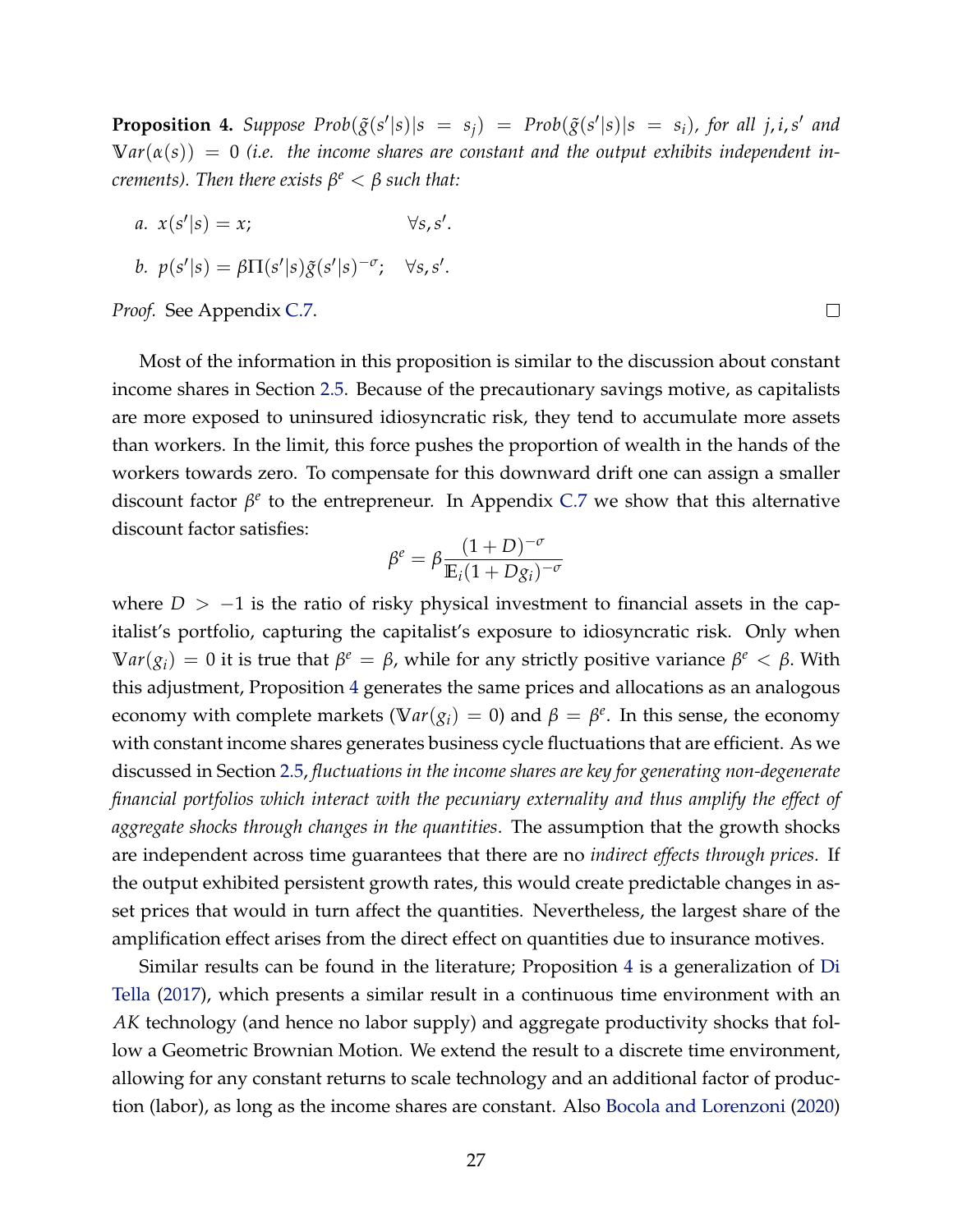provide a similar result in a discrete time environment, but they maintain the *AK* assumption and assume that the aggregate productivity shock is *i.i.d.* (in levels) over time.

#### <span id="page-29-0"></span>**3.5 The economy with moving shares**

Obtaining analytical results with varying income shares and idiosyncratic risk, as in Proposition [2,](#page-15-1) is less straightforward in the general model. However, using the insights from this proposition and the equilibrium equations for the general model we can provide some intuition for the expected outcomes. We start by analyzing the effects of an increase in the capital share on the desired financial positions. As we explained in Section [2.4,](#page-13-2) the assets' positions widen with *α*, so that the larger *α*, the larger the worker's positive position in the risky asset, and the more leverage the workers has in the risk-free asset.

For instance, suppose that the economy is initially in a state with capital share *α<sup>L</sup>* and distribution of wealth  $x_H$ . In Panel a) of Figure [1,](#page-30-0) we depict the hypothetical worker's risky position at point *A*. Now suppose there is a shock that increases the capital share to  $\alpha_H > \alpha_L$ . Absent wealth effects, the worker's position would move along the black line labeled  $x_H$ . In this case, a positive  $\alpha$  shock unambiguously increases the worker's position on the risky asset. The same argument applies for the worker's debt. This would be the outcome with complete markets, since *x* would remain constant after any shock.

However, when markets are incomplete, a positive *α* shock would increase the capitalist's wealth, and therefore *x* would fall. Since a larger  $1 - x$  implies that more resources must be devoted to insure the idiosyncratic risk, capitalists are less willing to trade on the insurance of the income shares' risk. This effect dampens the increase in the trading of the risky asset; it does so in such a way that after the shock the worker's risky position may end up being smaller. If the wealth effect is "small", say *x* moves to a new level  $x_M < x_H$ , such that the demand now lies on the red line labeled  $x_M$ , then the new position would be located at a point such as *B* in Panel a) of Figure [1.](#page-30-0) Despite the dampening effect, the worker's risky positions would be positively correlated with the capital share. But if the wealth effect is large enough, e.g. the wealth distribution moves to  $x_L < x_M < x_H$ , then the economy would end up at point *C*, where the worker's risky position and *α* are negatively correlated. Thus, the extent of uninsured idiosyncratic risk and its implications for the wealth effects are crucial components of the quantitative implications.

In Panel b) of Figure [1](#page-30-0) we show the expected patterns for asset prices. To this end it is important to bear in mind equation [\(40\)](#page-25-3). In the previous section neither idiosyncratic risk nor the distribution of wealth played any role, but now these two components have important implications. Our setup does not explicitly include a risk-free rate, but it is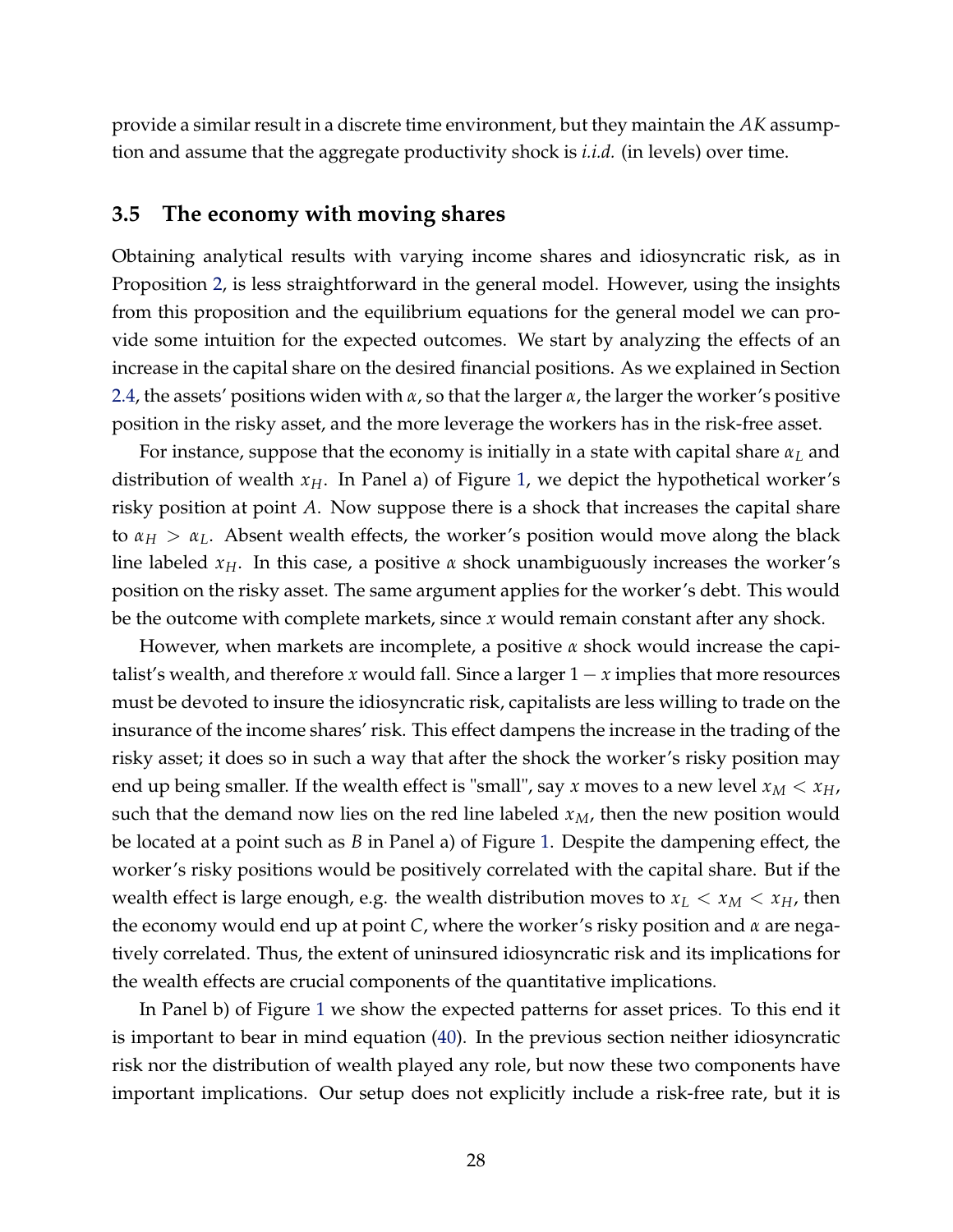<span id="page-30-0"></span>

straightforward to show that if there were a risk-free asset, its return would be given by  $1/\sum_{s'} p(s'|s)$ . Thus, an increase in the "average" price is equivalent to a fall in the riskfree rate. As we explain in the two-period model, and increase in *α* acts as an endogenous increase in uncertainty, which is reflected in a larger factor  $\mathbb{R}(s',s)$  in equation [\(40\)](#page-25-3). This direct impact is the main component generating a decreasing risk-free rate as shown in Panel b). Ceteris paribus, the new rate would move from point *B* to point *D* in the figure. However, there are two additional effects. First, *x* drops, say to  $x_M < x_H$ . Then the weight on  $\mathbb{R}(s',s)$  increases, i.e., there is more idiosyncratic risk in the economy, which also raises the average prices. However, because of the increased risk, the capitalists' consumption slows down, which puts a downwards pressure on prices. Taken together, these simultaneous effects could dampen the fall in the risk-free rate, as shown in Panel b) with the line labeled *xM*, or reinforce it. In general, we expect an important decline in the interest rate when the capital share increases.

Moreover, in Appendix  $F$  (see equation  $(75)$ ) we show that the risk premium satisfies:

$$
Prem(s) = \sum_{s'|s} p(s', s) \left[ \frac{\sigma v(s)^2 r(s')^2}{o(s', 1) \mathbb{R}(s', s)} \mathbb{V}ar(g_i) \right]
$$

In this case the larger *α* has a direct and sizeable impact on increasing *r*(*s*). Without wealth effects the risk premium should increase as depicted in the shift from *A* to *C* in Panel b). But there are two additional effects related to wealth. First, because the wealth share of the agents not exposed to idiosyncratic risk drops, it becomes increasingly harder to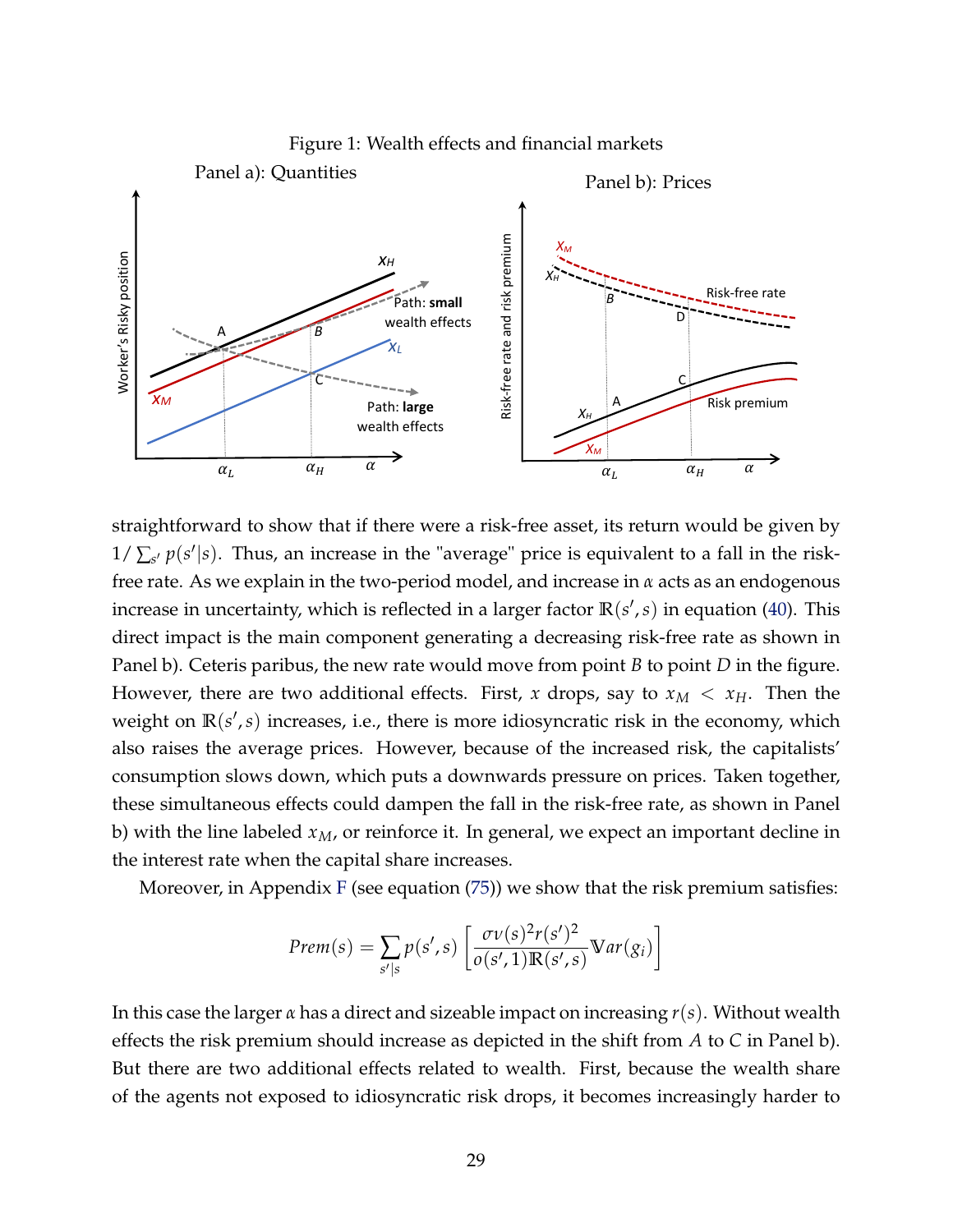insure it, and therefore the risk premium could rise further. Second, the higher exposure to the idiosyncratic risk generates a portfolio rebalancing, in which the capitalist invests less in capital so that *ν*(*s*) falls. Thus, the risk premium may fall as indicated in Figure [1.](#page-30-0) Which effect dominates is a quantitative question that we analyze in the next section.

## <span id="page-31-0"></span>**4 Quantitative Implications**

We now turn to a calibrated economy to show quantitative results. In a nutshell, we showed that income shares' risk alone generates non-trivial portfolio allocations, but due to the lack of wealth effects, the allocation is invariant to the state of the economy. Uninsured idiosyncratic risk alone delivers relevant wealth effects, but the allocations are still invariant to aggregate shocks and imply degenerate portfolios. In Section [3.5](#page-29-0) we discussed how the interaction between them maintains the richness of the portfolio allocations and adds non-trivial wealth effects which are highly responsive to aggregate shocks.

#### **4.1 Calibration**

In this section we do not attempt to match either the assets' positions or prices of those assets. There are multiple factors affecting the financial markets from which we are abstracting. For instance, households may want to accumulate risk-free assets for liquidity reasons, but in this paper we have not included a demand for liquidity. For this reason, we calibrate the model to replicate "untargeted" standard moments and we evaluate its predictions for the financial markets.

We set the workers' discount factor to  $\beta = 0.96$  and the risk aversion parameter to  $\sigma = 2$ . These are both standard parameters in the literature. Since the worker discounts the future less, it would be the agent determining the average risk-free rate. Thus, our choice implies a risk-free rate of around 4% in the stationary equilibrium. Moreover, in our setup *σ* also pins down the intertemporal elasticity of substitution (IES). As shown by [Crump et al.](#page-41-11) [\(2015\)](#page-41-11) most empirical studies point towards an IES of  $0.5$ <sup>[17](#page-31-1)</sup>

Regarding  $β<sup>e</sup>$ , we calibrate it to replicate the implied average *x* in the data. We construct *x* using the flow of funds tables. Since  $x = \frac{W^c}{W^T} = \frac{a/y + (1 - \alpha) + h/y}{1 + (1 - \delta)k/y + h/y}$  $\frac{u/y + (1 - u) + h/y}{1 + (1 - \delta)k/y + h/y}$ , we use households' financial assets over GDP as a measure of  $a/y$ . We approximate  $h/y$  as  $h/y =$  $(1 + E(r))E(1 - \alpha)/E(r)$ , which is the exact value for the human wealth to GDP ratio in

<span id="page-31-1"></span> $17$ This would affect the resulting equity premium. A large literature has explored alternative solution such as long-run risk, [Bansal and Yaron](#page-40-4) [\(2004\)](#page-40-4) and [Hansen et al.](#page-42-10) [\(2008\)](#page-42-10), and disaster risk, [Barro](#page-40-5) [\(2009\)](#page-40-5) and [Gourio](#page-42-11) [\(2012\)](#page-42-11), as possible explanations for the premium between equities and safe bonds.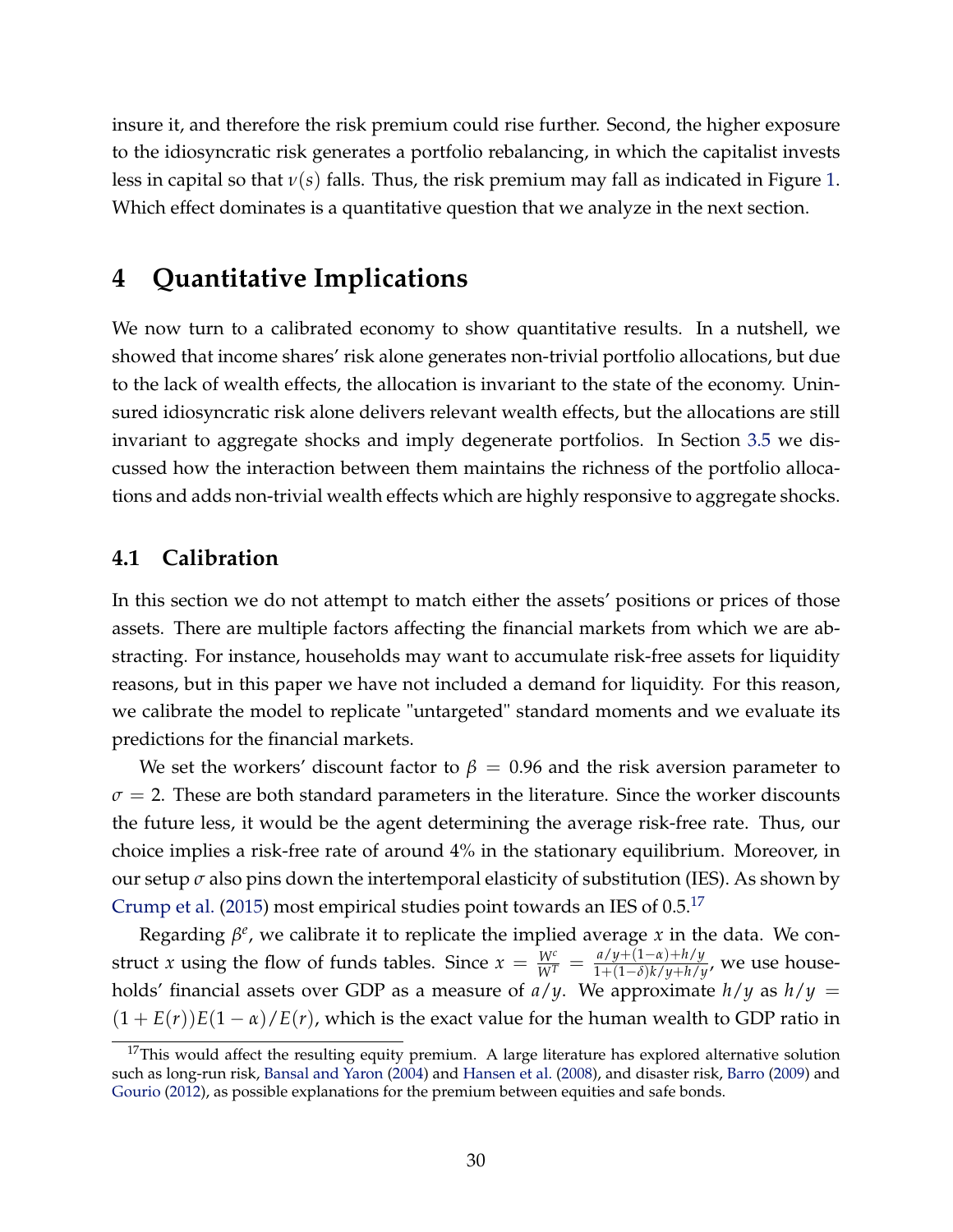a deterministic economy. For the risk-free rate we use the Fred AAA 10 year corporate bond. Then using the capital to GDP ratio from Fred in every period we obtain that the average *x* is around 0.82. This approach generates  $\beta^e = 0.885$ .

To discipline the relationship between wages, the capital stock and capital returns we use a CES production function with parameters  $\{\rho, \alpha_k\}$ , which can generate meaningful movements in the labor share:

$$
F(K,L) = \left[\alpha_k K^{\frac{\rho-1}{\rho}} + (1-\alpha_k)L^{\frac{\rho-1}{\rho}}\right]^{\frac{\rho}{\rho-1}}
$$

There are many reasons why the labor share could be procyclical in the medium-long run, which are not yet fully understood. It could be due to purely technological reasons, as in [Karabarbounis and Neiman](#page-43-0) [\(2014\)](#page-43-0) and [Koh et al.](#page-43-3) [\(2018\)](#page-43-3), or changes in bargaining power during the business cycle, as in [Ríos-Rull and Santaeulàlia-Llopis](#page-44-1) [\(2010\)](#page-44-1), or just wage rigidities as in [Cantore et al.](#page-41-0) [\(2019\)](#page-41-0).<sup>[18](#page-32-0)</sup> Since our model does not include additional frictions, we rely on  $\rho$  to obtain additional variation in the labor share.<sup>[19](#page-32-1)</sup> Moreover, with this technology the capital income share also depends on the capital-output ratio. Thus, we set  $\rho = 1.5$  and we choose  $\alpha_k$  and  $\delta$  to jointly target the average capital-output ratio and the average capital share. This generates  $\alpha_k = 0.28$  and  $\delta = 0.048$ . The resulting average capital share is 0.37, in line with most estimates that include sufficiently long time series.<sup>[20](#page-32-2)</sup> We obtain a capital-output ratio of around 2.3, which is relatively low. Nevertheless, the computed *K*/*Y* and depreciation rate are consistent with the average values in the Penn World Tables (PWT8.0), as in [Inklaar and Timmer](#page-43-9) [\(2013\)](#page-43-9), who estimate a depreciation rate between 0.045 and 0.05 and a capital-output ratio of roughly 2.5.

To construct the mapping to the intuitive riskless and risky asset positions we assume that the aggregate shock can take on two values:  $g_H = 1.02$  and  $g_L = 0.98$ , each occurring with probability 1/2. Notice that the variance of the assumed process is  $Var(g_s) = p(1$  $p)(g_H - g_L)^2 = \frac{1}{4}0.04^2 = 0.0004$ , which is in line with the medium-long term variation of GDP in the U.S. economy. The *i.i.d.* structure of the shock simplifies the state space

<span id="page-32-0"></span><sup>18</sup>[Karabarbounis and Neiman](#page-43-0) [\(2014\)](#page-43-0) and [Koh et al.](#page-43-3) [\(2018\)](#page-43-3) find values of *ρ* between 1.15 and 1.4; [Cantore](#page-41-0) [et al.](#page-41-0) [\(2019\)](#page-41-0) and [Ríos-Rull and Santaeulàlia-Llopis](#page-44-1) [\(2010\)](#page-44-1) find that the labor share is pro-cyclical in the medium-long run. [León-Ledesma and Satchi](#page-43-1) [\(2018\)](#page-43-1) show how to model an economy in which the ES is different in the short run than in the medium-long run based only on technology choices.

<span id="page-32-1"></span><sup>&</sup>lt;sup>19</sup>The variance of the capital share in the data ranges from 1.4% to 2%, depending on how the labor share is computed. To obtain this value we need to force  $\rho$  to reach unrealistically high values. For instance, [Karabarbounis and Neiman](#page-43-0) [\(2014\)](#page-43-0) finds that *ρ* could range from 1.15 to 1.4.

<span id="page-32-2"></span> $^{20}$ The current debate about the labor share focuses on the last 20 years or so and estimates lower values. In our environment the capital share is very close to a random walk but is still stationary. As we show in the next section, long periods of time (say 20 to 30 years) with either constantly increasing or decreasing capital shares arise naturally.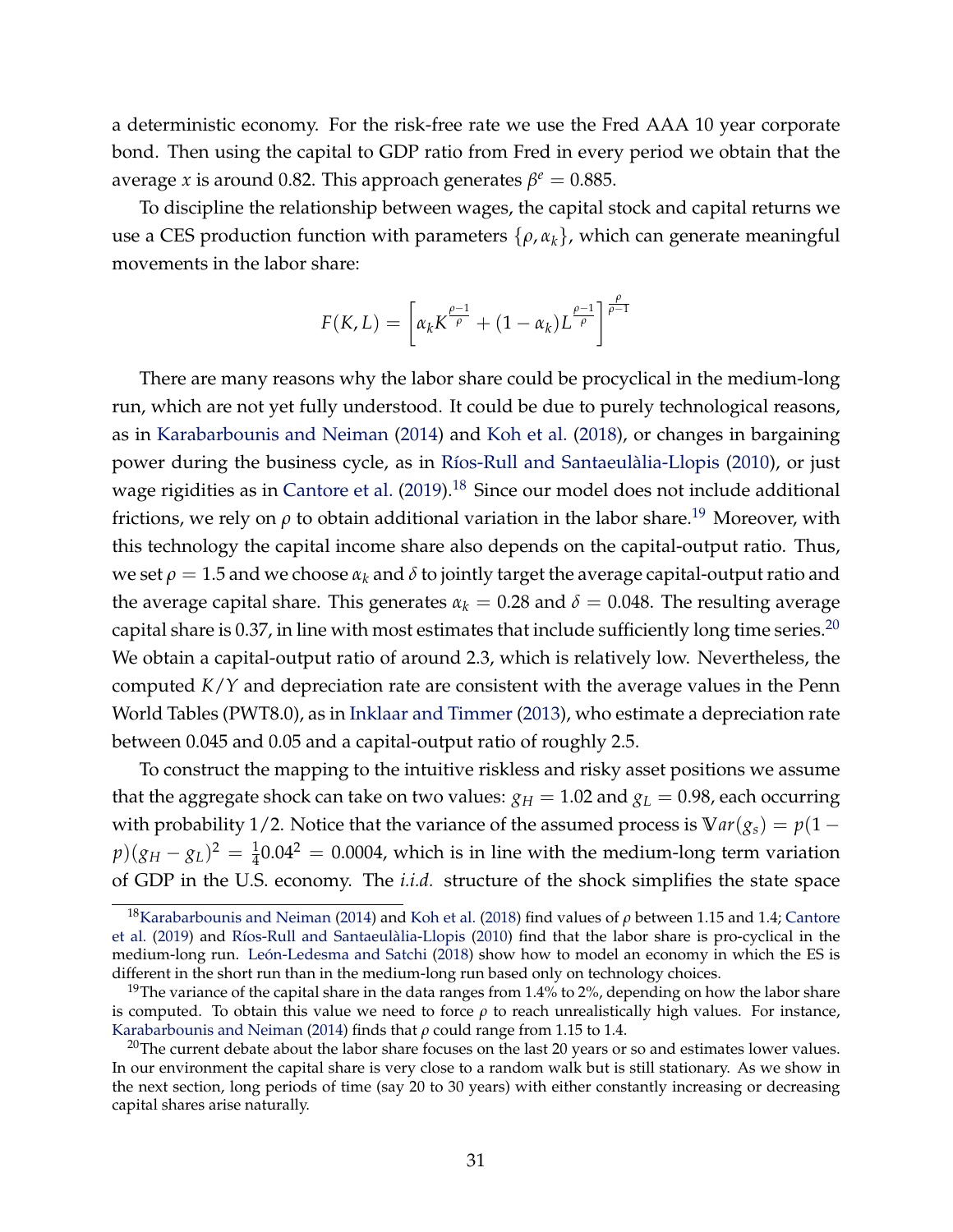| Parameter             | Description                       | Value      |
|-----------------------|-----------------------------------|------------|
| $\sigma$              | Risk aversion                     | 2          |
| β                     | <b>Discount Factor Consumers</b>  | 0.96       |
| В <sup>е</sup>        | Discount Factor Entrepreneurs     | 0.885      |
| $\varrho$             | <b>Elasticity of Substitution</b> | 1.50       |
| $\alpha_k$            | Capital Share Parameter           | 0.28       |
| δ                     | Depreciation                      | 0.048      |
| $g_{s,h}$ , $g_{s,l}$ | Aggregate Shocks to Capital       | 1.02, 0.98 |
| $p_s$                 | Probability of $g_s$              | 0.5        |
| $Var(g_i)$            | Variance of Id. Shocks to Capital | 0.04       |
| ψ                     | Exposure to Id. Risk              | 0.20       |

<span id="page-33-1"></span>Table 1: Baseline Calibration

without losing realism, since the generated output is still close to a random walk. With only two possible realizations of the aggregate shock we can construct the straightforward mapping from the economy with Arrow-Debreu securities to that with only two assets: a risk-free and a risky asset. Adding more realizations would have minimal quantitative effects and would make this mapping less clear.

As described in Section [2.4](#page-13-2) what matters for the entrepreneur is the residual risk *ψ* <sup>2</sup>**V***ar*(*gi*) to which she is exposed. Since we are assuming that workers are not subject to idiosyncratic risk, this risk must be interpreted in relative terms. There is ample evidence that firms are more exposed to idiosyncratic risk than workers. Following [He](#page-42-6) [and Krishnamurthy](#page-42-6) [\(2012\)](#page-42-6), we set  $\psi = 0.2$  to match the 20% share of profits that hedge funds charge. The total variance of the idiosyncratic shock is  $Var(g_i) = 0.04$  and thus the total idiosyncratic risk borne by entrepreneurs is given by  $\psi^2 \nabla a r(g_i) = 0.0016$ . We summarize our calibrated parameters in Table [1.](#page-33-1)

#### <span id="page-33-0"></span>**4.2 Results: the corporate and household gluts**

Table [2](#page-34-0) displays several moments of the calibrated economy. Panel A shows the targeted values in the data and the corresponding model predictions. On average, the capital share is around 0.37, the capital-output ratio is 2.3 and the workers' share of wealth is 0.83, very close to the targeted moments. Panel B displays the values for the risk-free rate, the investment rate and the workers' portfolio allocations. Although these are all non-targeted statistics, the calibrated economy delivers sensible predictions for each quantity. The riskfree rate is on average 4%, investment is 11% of GDP and, on average, the workers hold a positive amount of risky assets (equities) and finance this position by borrowing on the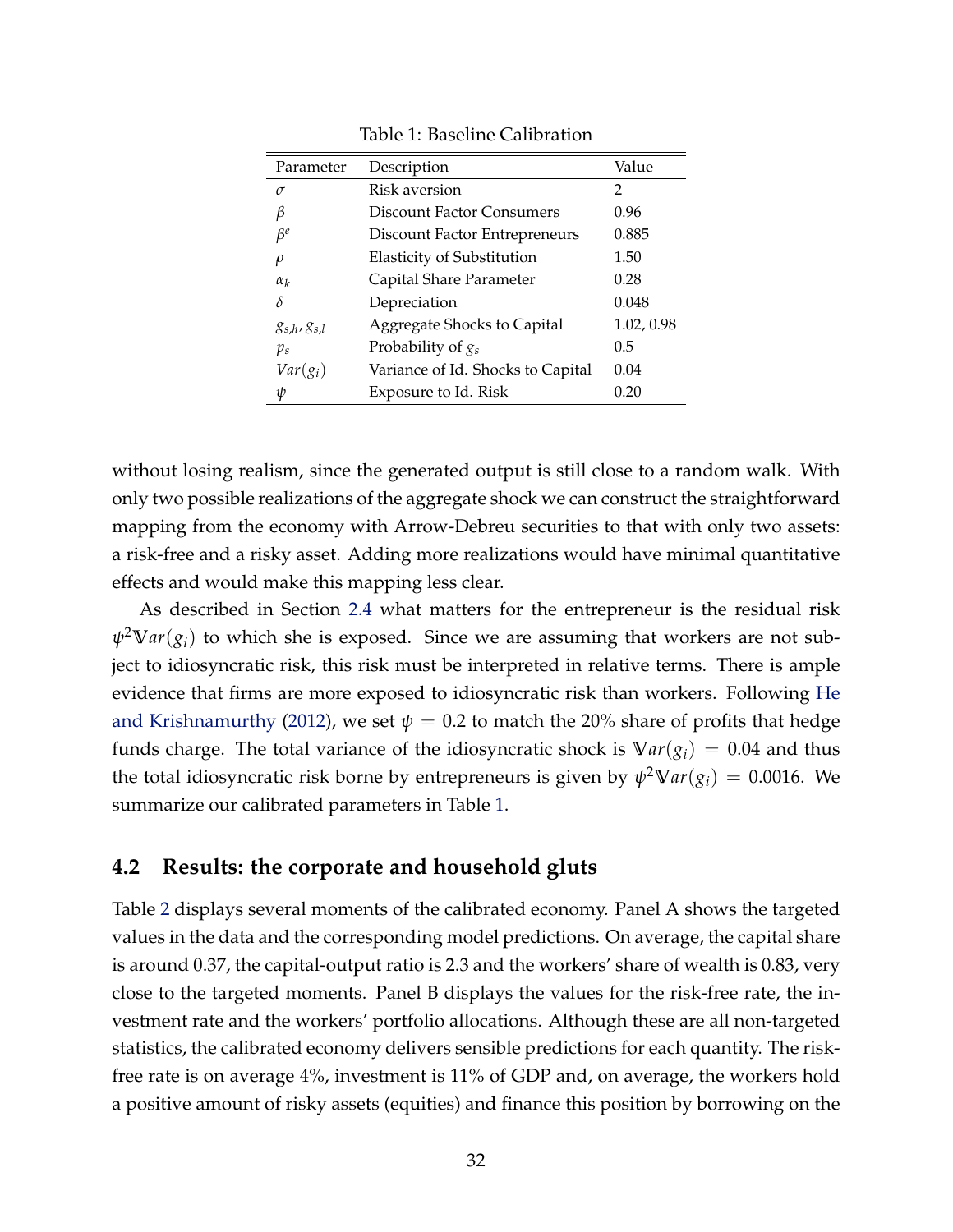| Quantity                               | Description                            | Data | Model   |  |  |
|----------------------------------------|----------------------------------------|------|---------|--|--|
| Panel A - Targeted Moments - Means     |                                        |      |         |  |  |
| K(s)/Y(s)                              | Capital-Output Ratio                   | 2.50 | 2.31    |  |  |
| $\alpha(s)$                            | Capital Share                          | 0.37 | 0.37    |  |  |
| x(s)                                   | Workers' Wealth Share                  | 0.82 | 0.83    |  |  |
| Panel B - Non-targeted Moments - Means |                                        |      |         |  |  |
| B(s)/Y(s)                              | <b>Worker Risk-less Asset Position</b> |      | $-1.36$ |  |  |
| PA(s)A(s)/Y(s)                         | Worker Risky Asset Position            |      | 0.79    |  |  |
| r(s)                                   | Risk-Free Rate                         |      | 0.043   |  |  |
| I(s)/Y(s)                              | Investment                             |      | 0.113   |  |  |
| Prem(s)                                | Risk Premium                           |      | 0.05    |  |  |

<span id="page-34-0"></span>Table 2: Simulated moments

risk-less asset. The assets' positions have been constructed using the equilibrium laws of motion in a similar fashion to Section [2.4.](#page-13-2)

The main takeaway from Table [2](#page-34-0) is that the mechanism of this paper is able to generate large and reasonable financial positions with apparently low variations in the income shares. Situating the values in the context of the U.S. economy, households held around 1.3GDP in equity in 2018, while the total private debt was also around 1.3GDP. Moreover, the model delivers sensible results for financial positions while also implying an underlying risk-free rate and risk premium that are not far from the actual observations. Last but not least, the asset positions and prices exhibit the right sign for the correlations with both GDP and the capital share.

As mentioned in Sections [2](#page-8-0) and [3.5,](#page-29-0) the combination of a pro-cyclical capital share and limited risk sharing has important implications for the changes in the aggregate portfolio allocations. In Figure [2](#page-35-0) we plot the calibrated version of Figure [1.](#page-30-0) First, in the top left panel we show that the wealth effect on the risk-free rate is mild. As a result, the riskfree rate falls sharply as the capital share increases. The combination of high exposure to idiosyncratic risk and large quantities of accumulated capital pushes the return on capital downwards. As expected, and anticipated in Section [3.5,](#page-29-0) the risk premium increases as the capital share rises as pictured in the top right panel of Figure [2.](#page-35-0) Unlike the risk-free rate, here the wealth effects are more relevant. For a given capital share, the risk premium is higher the higher is the consumer's wealth share.

In the bottom left panel of Figure [2](#page-35-0) we plot the risky asset positions,  $PA(s) \times A(s)/Y(s)$ , for different values of *x*. As we discussed in Section [3.5](#page-29-0) the position on the risky asset widens as  $\alpha(s)$  increases and the wealth effects become more prominent. For instance,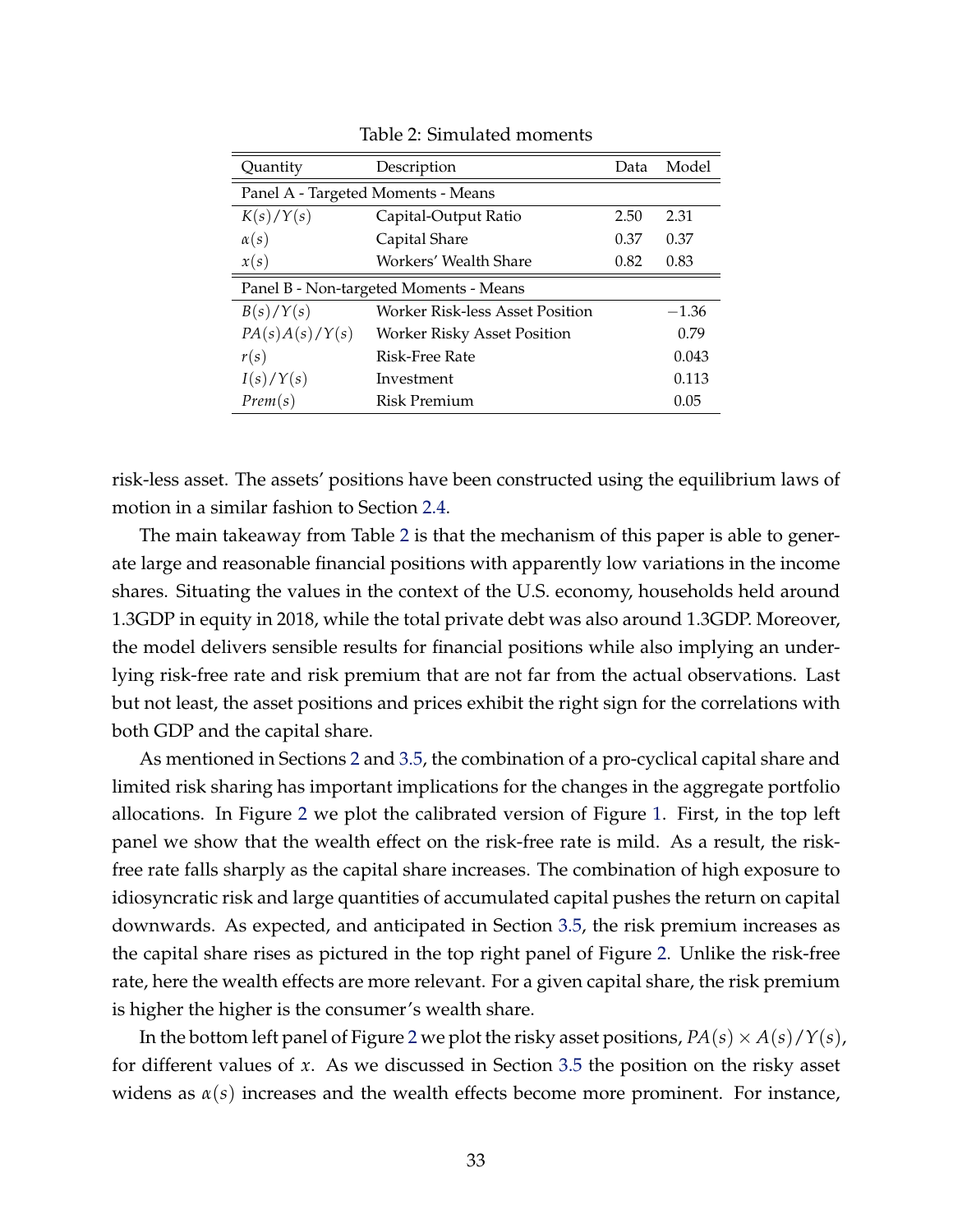

#### <span id="page-35-0"></span>Figure 2: Equilibrium policy functions

*Note: This figure plots, from left to right and from top to bottom, the risk free rate, the risk premium and the risky and risk-less asset positions for consumers as a function of the capital share. The values of x low, medium and high are given by 0.71, 0.79, 0.85.*

when *x* falls from 0.85 to 0.79, the risky position decreases by around 0.5 GDP (the difference between the yellow dashed line and the red dotted line). In fact, if *x* is sufficiently low, the worker will also be borrowing in the risky asset. The flip side of the accumulation of risky assets is the borrowing in the risk-free asset. In the bottom right panel of Figure [2](#page-35-0) we depict the implied patterns for the workers' holdings of risk-free assets. The pattern for  $A(s)$  is mirrored by  $B(s)$  with the opposite sign. As the capital share increases, the financial positions sharply widen, increasing the leverage that is used to accumulate risky assets. Because of market clearing, the capitalists' financial positions are the negative of the workers' positions. Thus, if households are borrowing to buy equity, it must be that the corporate sector is increasing the issuance of equity and accumulating risk-free assets.

The increased holdings of risk-free assets by corporations is known as the *corporate savings glut*. What we add to this discussion is the implication that it must be accompanied by increasing holdings of risky assets by households: a *household's equity glut*. Given the discussion in Section [3.5](#page-29-0) and the large wealth effects observed in Figure [2,](#page-35-0) one may wonder if the time paths implied by the model generate a positive or negative correlation between the capital share and the capitalists' holdings of risk-free assets. To shed light on this issue we reproduce an increasing path for *α* of the same magnitude as observed in the data since 1980. We plot the implied paths for the worker's wealth share, risk-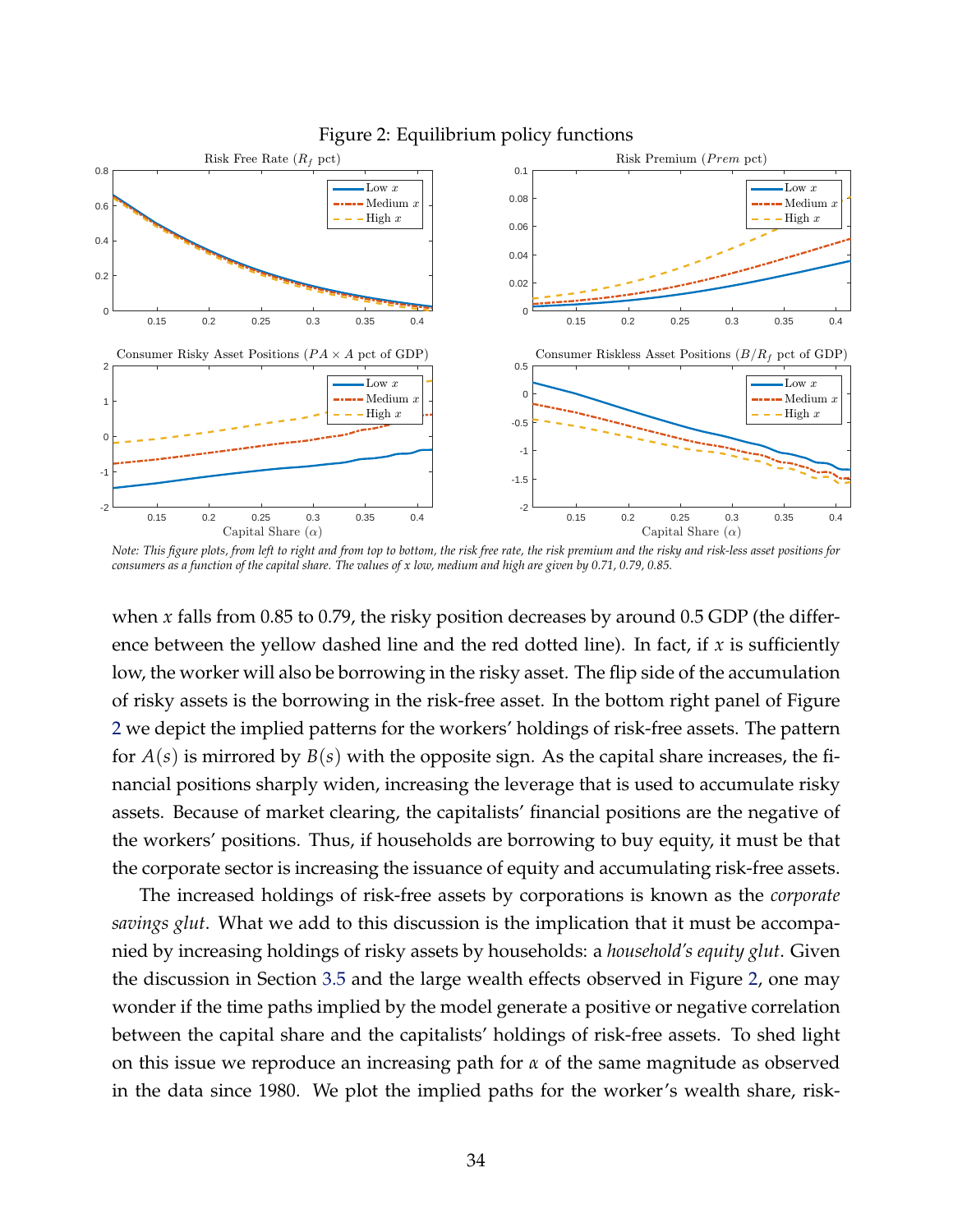

#### <span id="page-36-1"></span>Figure 3: Model generated fall in the labor share

*Note: This figure displays key quantities for our calibrated model after a path of observed changes in α as in the last 20 years.*



#### <span id="page-36-0"></span>Figure 4: Corporate savings and household equity gluts

*U.S. Data. Data are from 1980 on.*

free assets, risky assets, risk-free rate and the risk premium. The results can be seen in Figure [3.](#page-36-1) With a standard calibration, the wealth effects are not enough to overturn the patterns predicted by the complete markets economy. As the labor share falls, capitalists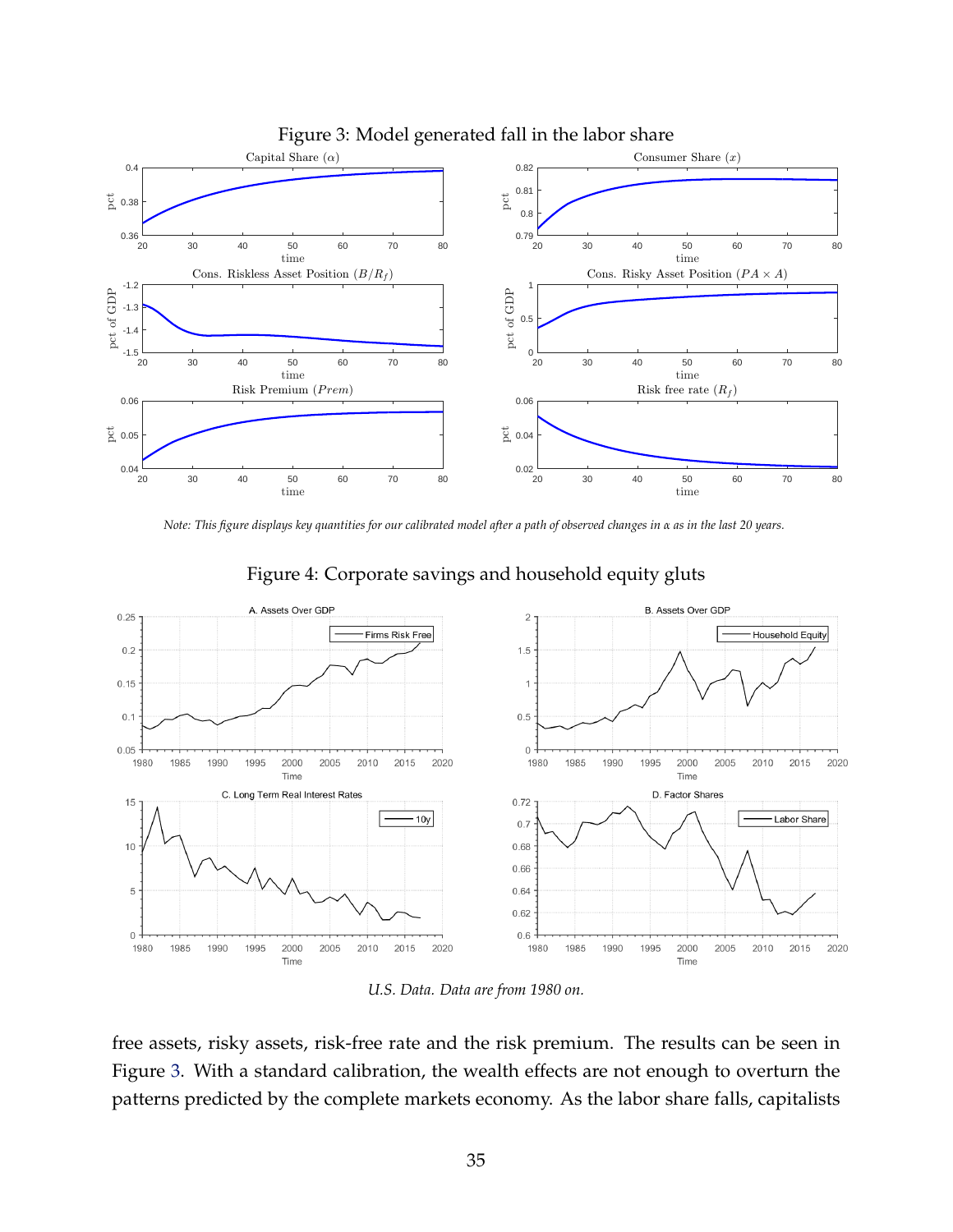<span id="page-37-0"></span>

accumulate more risk-free assets, and lend these funds to workers who, leveraging, invest in equity to insure against changes in the income shares. At the same time, as the capital share increases, it becomes harder for capitalists to insure the idiosyncratic risk, which put a downwards pressure on the risk-free rate. Because capital is a risky asset, to decrease their exposure to risk capitalists also invest less.

Are these patterns consistent with the data? In Appendix [B.1](#page-45-0) we describe in detail how, using widely available data, we construct model-consistent measures for the U.S. economy. In Figure [4](#page-36-0) we show the results for the period starting in 1980. We choose this starting point in this section for ease of comparison with other literatures that focus on a similar time frame. Nevertheless, in Figure [6](#page-47-0) of Appendix [B.1](#page-45-0) we show the equivalent calculations starting in 1946. In short, Figure [4](#page-36-0) shows a striking similarity, in terms of patterns, to those predicted by our theory. The corporate savings glut is accompanied by a households' equity glut and falling interest rates.

It is also evident from the figures that the levels of our calibrated quantities are relatively distant from the actual observations. We have too many risk-free assets and too few risky assets. As we mentioned before, the purpose of the exercise is not to exactly match all the moments but to assess the quantitative relevance of this mechanism. To properly match all the moments, we would need to add additional motives to hold and trade financial assets, which is beyond the scope of this paper. Nevertheless, we show that *seemingly small variations in the income shares have a large impact on the financial markets*.

The path chosen for *α* in Figure [3,](#page-36-1) although observed in data, may appear arbitrary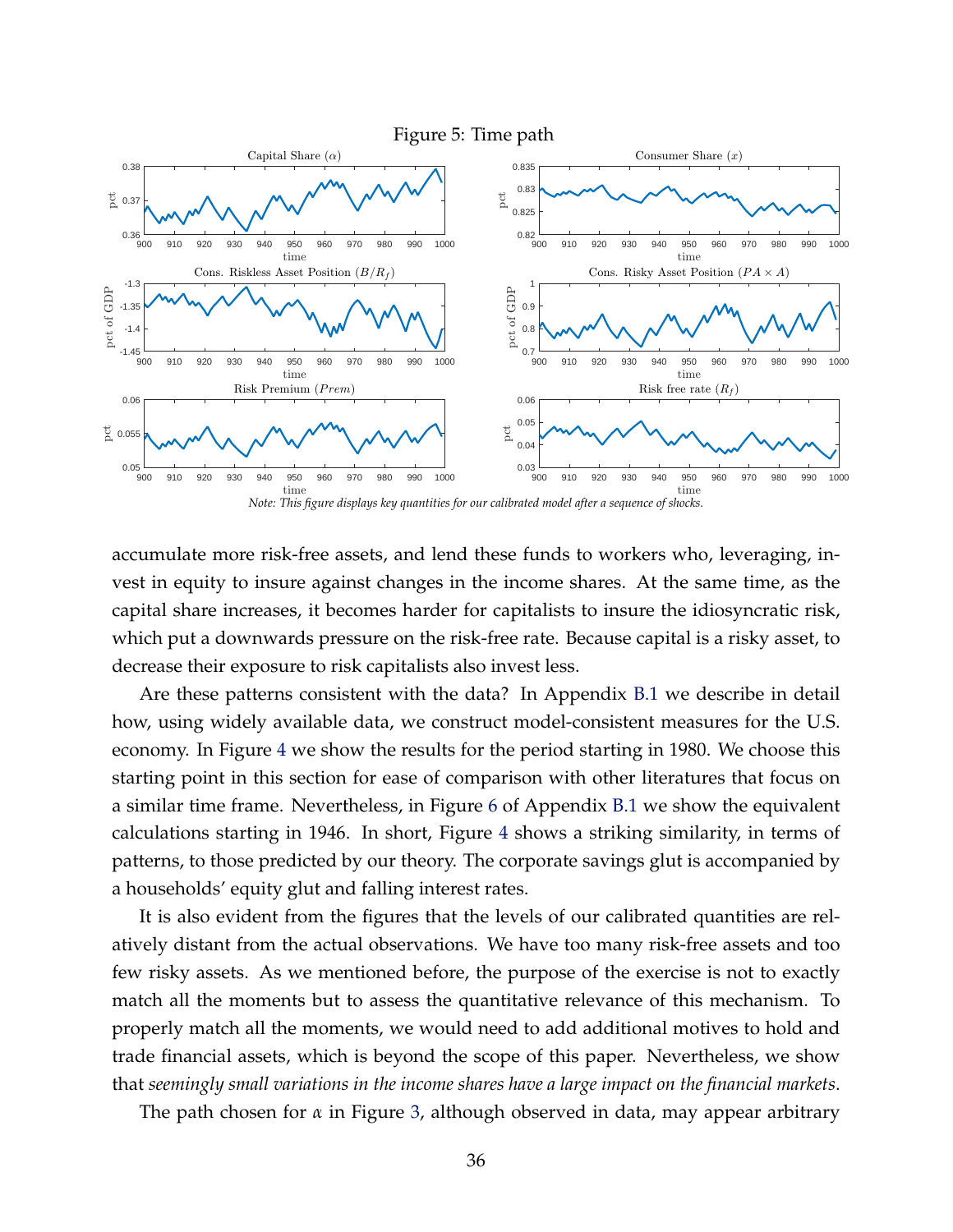|         | Capital Share Risk Free Position Risky Position Risk Free Rate Risk Premium |         |         |         |
|---------|-----------------------------------------------------------------------------|---------|---------|---------|
| 1.00    | $-0.97$                                                                     | 0.85    | $-0.99$ | 0.81    |
| $-0.97$ | 1.00                                                                        | $-0.91$ | 0.98    | $-0.86$ |
| 0.85    | $-0.91$                                                                     | 1.00    | $-0.90$ | 0.99    |
| $-0.99$ | 0.98                                                                        | $-0.90$ | 1.00    | $-0.88$ |
| 0.81    | $-0.86$                                                                     | 0.99    | $-0.88$ | 1.00    |

<span id="page-38-0"></span>Table 3: Implied correlations

within the structure of the model. Could random paths with *i.i.d* aggregate shocks generate a similar pattern? As mentioned in Section [3.3,](#page-24-0) the *g<sup>s</sup>* shock is such that the *growth rates are i.i.d.*, so that the *levels* are close to random walks. Figure [5](#page-37-0) depicts a typical path from a simulation of the model. Although the shocks are *i.i.d.*, the model generates long time spans of an increasing capital share (top left panel) and a decreasing consumers' share of wealth (top right panel). In addition, the consumers' risky and riskless asset positions (middle panels) are almost perfectly negatively correlated. This can be seen in detail in Table [3,](#page-38-0) which displays the model-implied correlations<sup>[21](#page-38-1)</sup>. The predictions derived analytically in Section [2.4,](#page-13-2) reaffirmed in Section [3.3](#page-24-0) and clearly depicted in Figure [3](#page-36-1) are part of the typical random paths of this economy.

## **5 Conclusions**

The Kaldor facts led to the prevailing belief that the capital and labor income shares were, aside from some small short-run variations, roughly constant. An important implication of this belief is the impossibility for workers and capitalists to insure each other. With constant income shares, aggregate fluctuations affect both sectors equally and only common uninsurable shocks are left. Recent studies, however, have shown that the labor share moves in both the short and medium-long run.

In this paper we study how varying income shares affect risk sharing, and examine the resulting predictions over allocations and prices. We argue that variation in the income shares creates an important motive to share risk between capitalists and workers. Since both are differentially affected by aggregate shocks, they have incentives to trade in the financial markets to insure changes in their relative income. When the labor share is

<span id="page-38-1"></span><sup>&</sup>lt;sup>21</sup> Additional correlations for other variables can be found in Table [4](#page-45-1) in [A](#page-45-2)ppendix A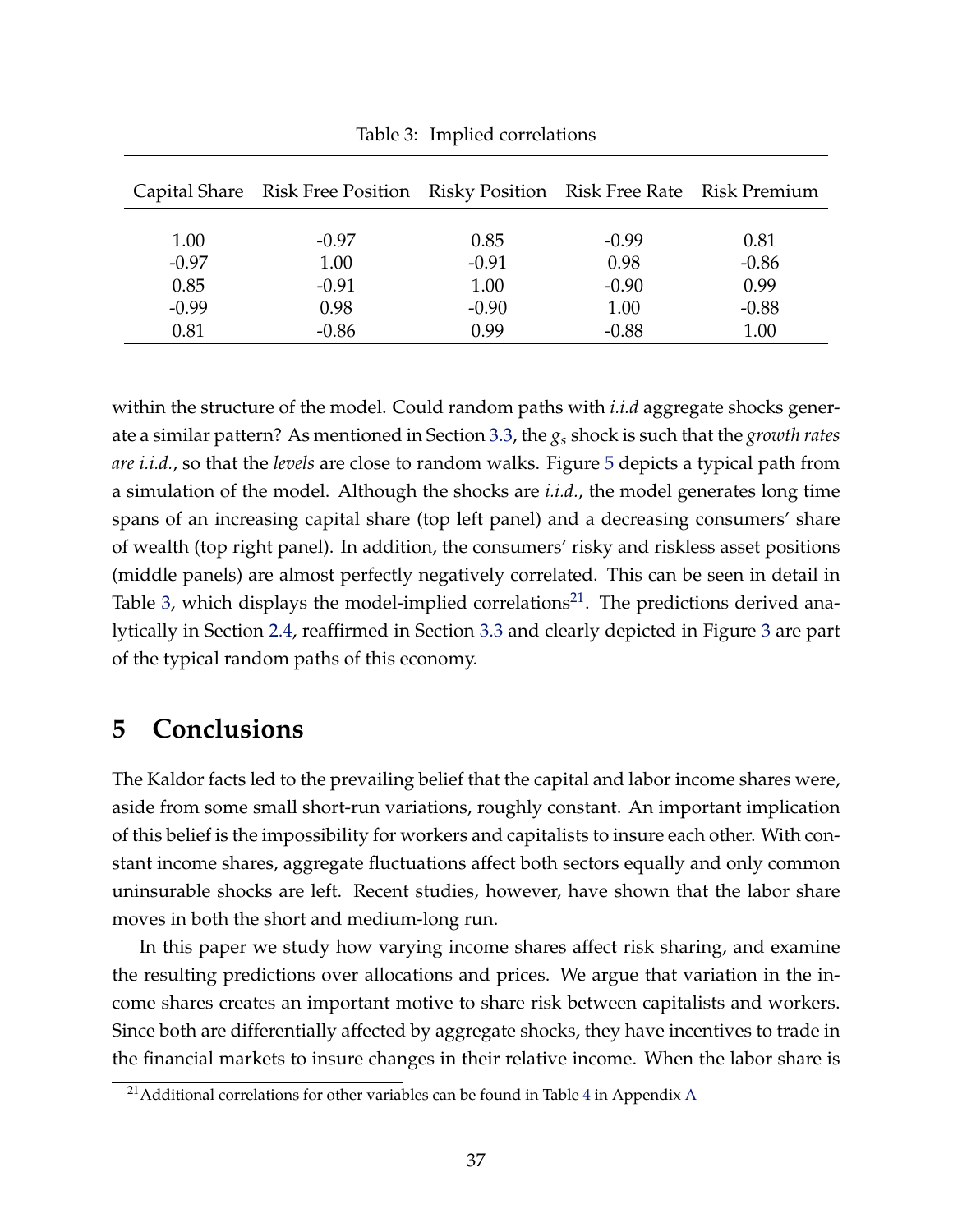counter-cyclical, the optimal insurance contract can be implemented by workers borrowing in risk-free assets and buying equity to participate in the capitalists' gains. The presence of uninsured idiosyncratic risk for capitalists decreases their willingness to trade, hampering the implementation of the optimal contract. Nevertheless, we show in a calibrated model that this channel is quantitatively large, to the extent that it can by itself account for some observed long-term patterns in the financial markets: the corporate savings glut, the households' equity glut and the falling interest rates. Thus, although there are certainly other factors shaping these patterns, the mechanism proposed here cannot be ignored.

The focus of this paper is on the medium-long run. However, our model would lend itself naturally to the study of how income shares exacerbate or mitigate fluctuations. The setup is also suitable for analyzing questions linking inequality and asset pricing. In particular, ours is a two-factor asset pricing model in which the capital share and the relative wealth of financial intermediaries are factors pricing the "cross-section" of assets. Both business cycles and asset prices are topics for further research.

Finally, we have abstracted from many frictions that can either directly affect financial markets, such as inflation, liquidity concerns, default risk, etc., or that can indirectly affect the financial sector through links to the real economy, such as wage and price rigidities. The interactions of these frictions with our mechanism are interesting paths for future research.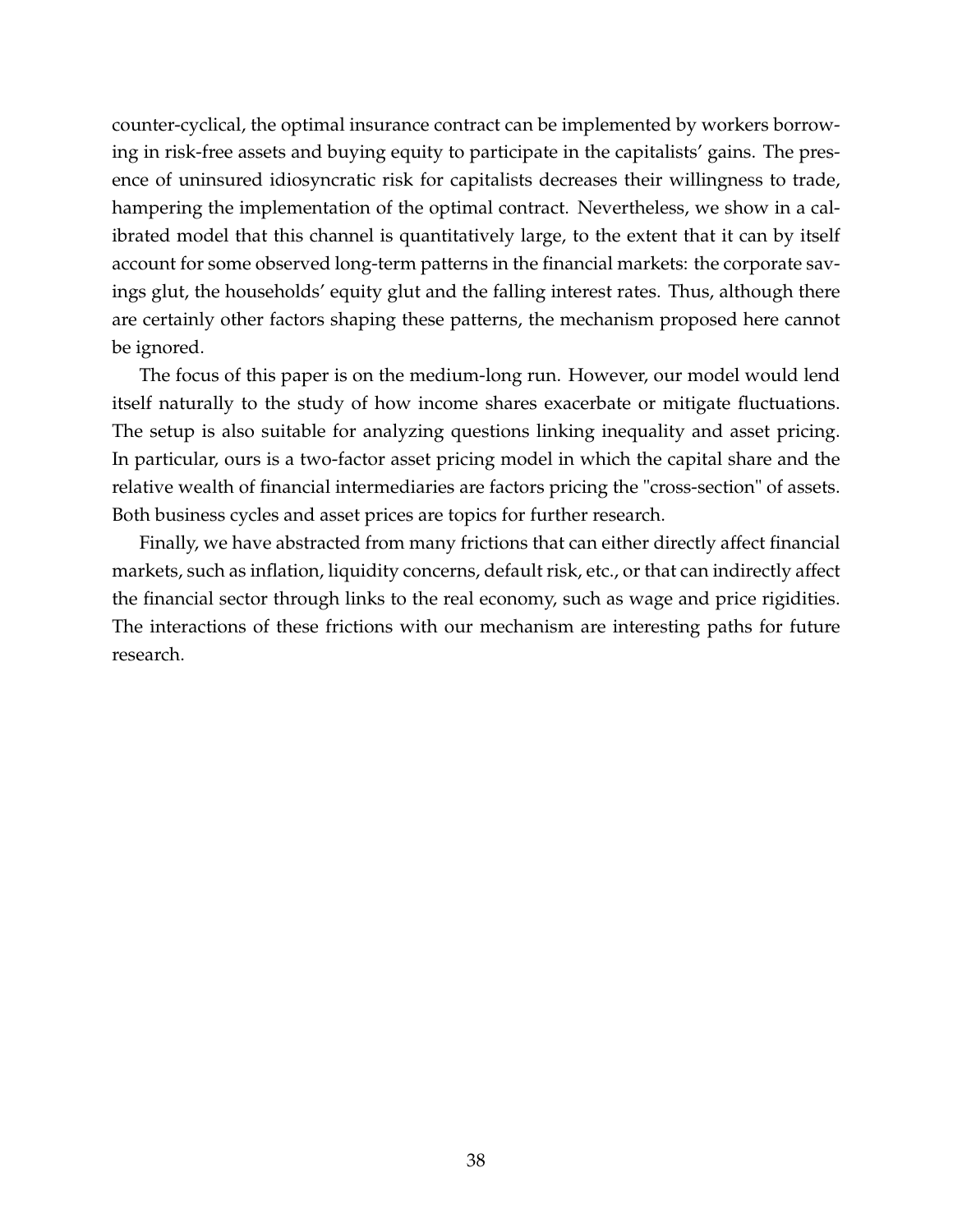## **References**

- <span id="page-40-2"></span>**Auclert, A., F. Martenet, H. Malmberg, and M. Rognlie**, "Wealth and Demographics in the 21st Century," Technical Report, Working Paper 2019.
- <span id="page-40-12"></span>**Autor, D., D. Dorn, L. F. Katz, C. Patterson, and J Van Reenen**, "The fall of the labor share and the rise of superstar firms," Technical Report, NBER Working Paper 2017.
- <span id="page-40-4"></span>**Bansal, Ravi and Amir Yaron**, "Risks for the long run: A potential resolution of asset pricing puzzles," *The Journal of Finance*, 2004, *59* (4), 1481–1509.
- <span id="page-40-0"></span>**Barkai, Simcha**, "Declining labor and capital shares," *Journal of Finance*, 2019, *Forthcoming.*
- <span id="page-40-5"></span>**Barro, Robert**, "Rare disasters, asset prices, and welfare costs," *American Economic Review*, 2009, *99* (1), 243–64.
- <span id="page-40-6"></span>**Bates, T. W., K. M. Kahle, and R. M. Stulz**, "Why do US firms hold so much more cash than they used to?," *The Journal of Finance*, 2009, *64* (5), 1985–2021.
- <span id="page-40-3"></span>**Benigno, Gianluca and Luca Fornaro**, "Stagnation traps," *The Review of Economic Studies*, 2018, *85* (3), 1425–1470.
- <span id="page-40-11"></span>**Bentolila, Samuel and Gilles Saint-Paul**, "Explaining movements in the labor share," *Contributions in Macroeconomics*, 2003, *3* (1).
- <span id="page-40-7"></span>**Bergstresser, Daniel and James Poterba**, "Asset allocation and asset location: Household evidence from the Survey of Consumer Finances," *Journal of Public Economics*, 2004, *88* (9-10), 1893–1915.
- <span id="page-40-1"></span>**Bernanke, Ben and Mark Gertler**, "Agency costs, net worth, and business fluctuations," *The American Economic Review*, 1989, pp. 14–31.
- <span id="page-40-8"></span>**Bertaut, Carol C. and Martha Starr**, "Household portfolios in the United States," Technical Report, FEDS Working Paper 2000.
- <span id="page-40-9"></span>**Blanchard, Oivier, William D. Nordhaus, and Edmund S. Phelps**, "The medium run," *Brookings Papers on Economic Activity*, 1997, (2), 89–158.
- <span id="page-40-10"></span>**Blanchard, Olivier and Francesco Giavazzi**, "Macroeconomic effects of regulation and deregulation in goods and labor markets," *The Quarterly Journal of Economics*, 2003, *118* (3), 879–907.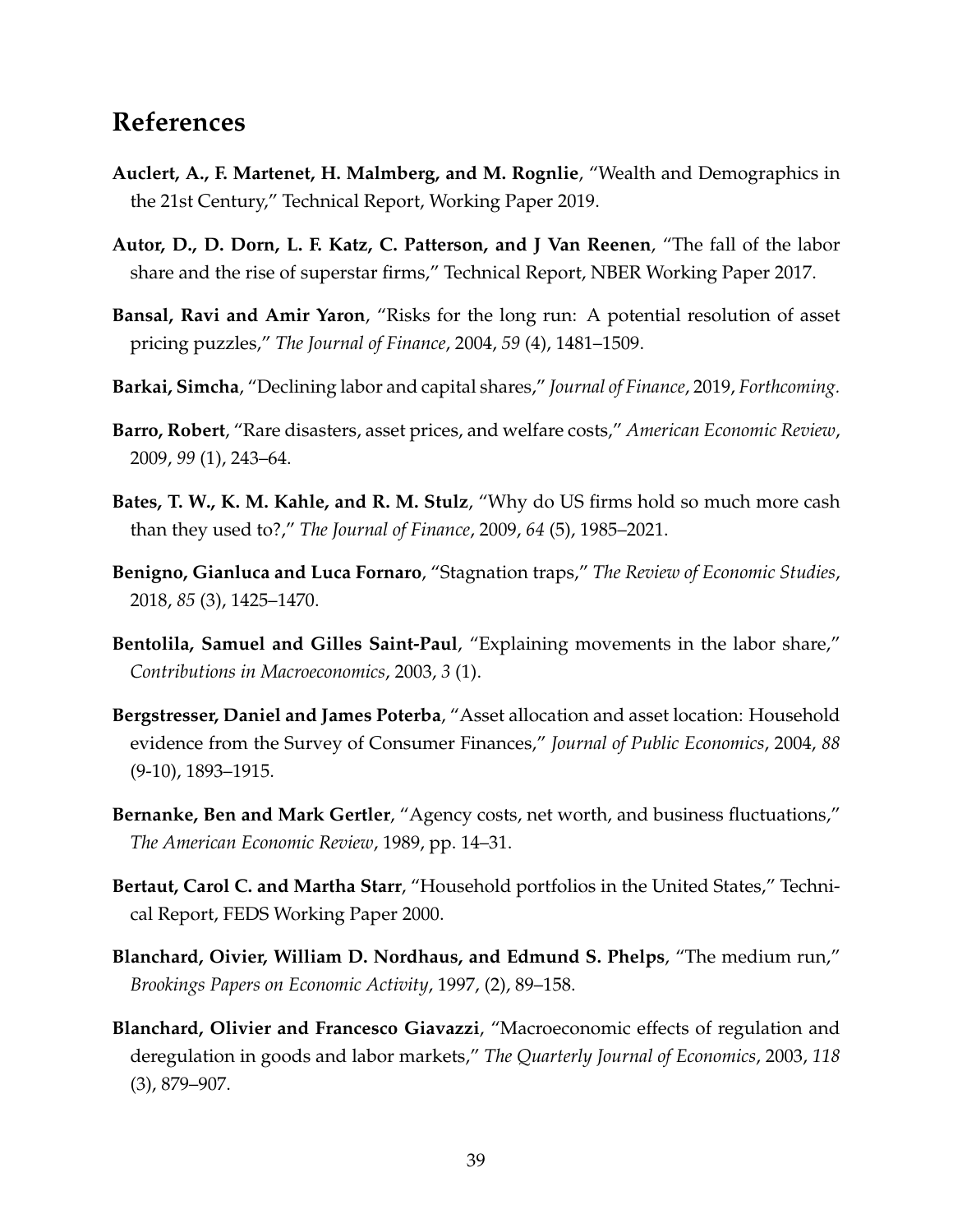- <span id="page-41-8"></span>**Bocola, Luigi and Guido Lorenzoni**, "Risk Sharing Externalities," Working Paper 26985, National Bureau of Economic Research April 2020.
- <span id="page-41-7"></span>**Brunnermeier, Markus K. and Yuliy Sannikov**, "A macroeconomic model with a financial sector," *The American Economic Review*, 2014, *104* (2), 379–421.
- <span id="page-41-5"></span>**Caballero, Ricardo, Emmanuel Farhi, and Pierre-Olivier Gourinchas**, "Rents, technical change, and risk premia accounting for secular trends in interest rates, returns on capital, earning yields, and factor shares," *American Economic Review*, 2017, *107* (5), 614–20.
- <span id="page-41-12"></span>**Campbell, John Y.**, "Household finance," *The Journal of Finance*, 2006, *61* (4), 1553–1604.
- <span id="page-41-0"></span>**Cantore, Cristiano, Filippo Ferroni, and Miguel A. León-Ledesma**, "The missing link: monetary policy and the labor share," Technical Report, CEPR Working Paper 2019.
- <span id="page-41-9"></span>**Carvalho, Carlos, Andrea Ferrero, and Fernanda Nechio**, "Demographics and real interest rates: inspecting the mechanism," *European Economic Review*, 2016, *88*, 208–226.
- <span id="page-41-6"></span>**Chen, Peter, Loukas Karabarbounis, and Brent Neiman**, "The global rise of corporate saving," *Journal of Monetary Economics*, 2017, *89*, 1–19.
- <span id="page-41-11"></span>**Crump, Richard K., Stefano Eusepi, Andrea Tambalotti, and Giorgio Topa**, "Subjective intertemporal substitution," Staff Reports 734, Federal Reserve Bank of New York July 2015.
- <span id="page-41-4"></span>**De Loecker, Jan, Jan Eeckhout, and Gabriel Unger**, "The rise of market power and the macroeconomic implications," *The Quarterly Journal of Economics*, 2020.
- <span id="page-41-2"></span>**Del Negro, Marco, Domenico Giannone, Marc P. Giannoni, and Andrea Tambalotti**, "Safety, liquidity, and the natural rate of interest," *Brookings Papers on Economic Activity*, 2017, *2017* (1), 235–316.
- <span id="page-41-1"></span>**, Gauti Eggertsson, Andrea Ferrero, and Nobuhiro Kiyotaki**, "The great escape? A quantitative evaluation of the Fed's liquidity facilities," *American Economic Review*, 2017, *107* (3), 824–57.
- <span id="page-41-3"></span>**DeMarzo, Peter M. and Michael J. Fishman**, "Optimal Long-Term Financial Contracting," *Review of Financial Studies*, November 2007, *20* (6), 2079–2128.
- <span id="page-41-10"></span>**and Yuliy Sannikov**, "Optimal Security Design and Dynamic Capital Structure in a Continuous-Time Agency Model," *Journal of Finance*, December 2006, *61* (6), 2681–2724.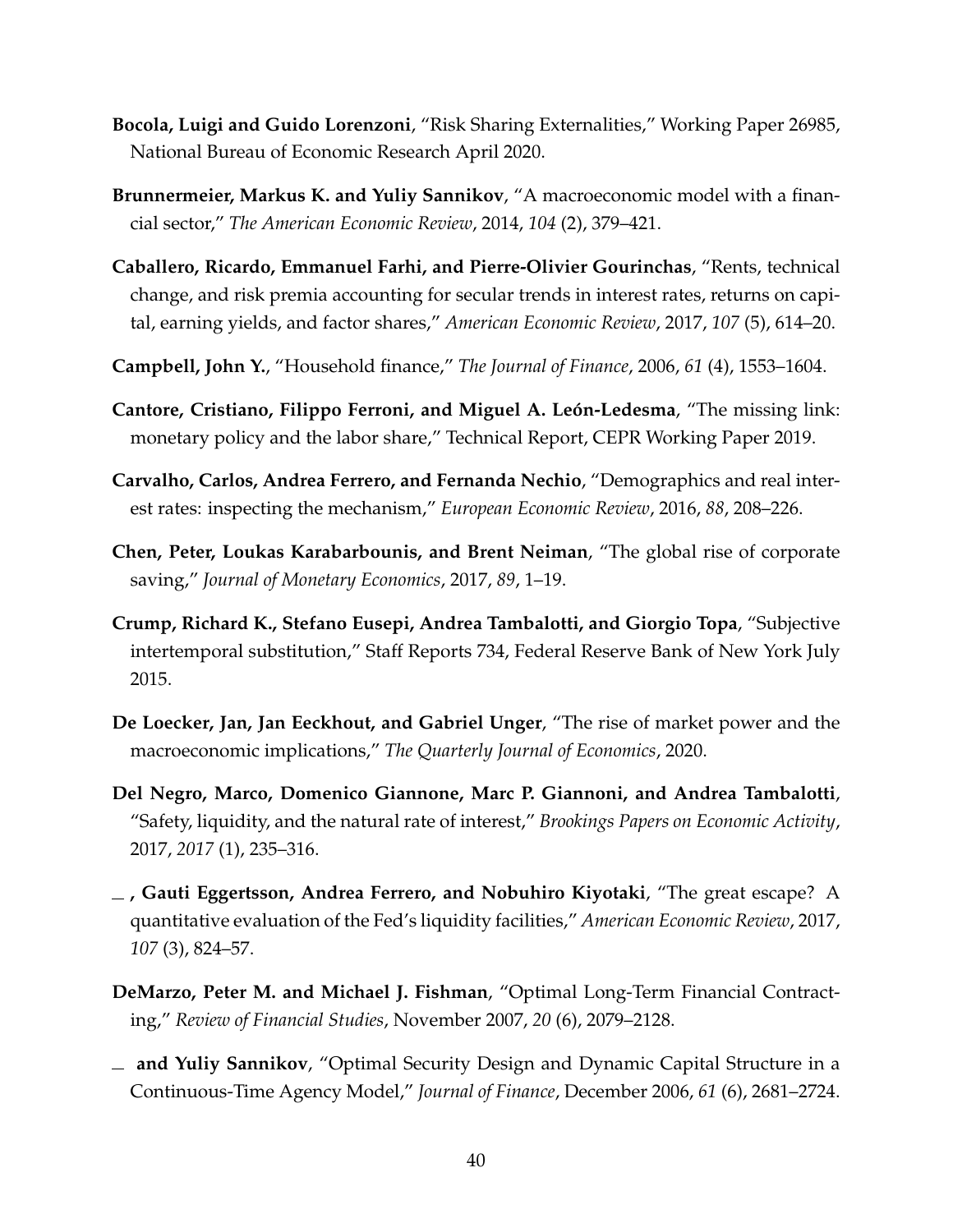- <span id="page-42-1"></span>**Di Tella, Sebastian**, "Uncertainty Shocks and Balance Sheet Recessions," *Journal of Political Economy*, 2017, *125* (6), 2038–2081.
- <span id="page-42-9"></span>, "Optimal regulation of financial intermediaries," *American Economic Review*, 2019, *109* (1), 271–313.
- <span id="page-42-3"></span>**Eggertsson, Gauti B., Jacob A Robbins, and Ella Getz Wold**, "Kaldor and Piketty's Facts: The Rise of Monopoly Power in the United States," Technical Report, National Bureau of Economic Research 2018.
- <span id="page-42-8"></span>**, Neil R. Mehrotra, and Jacob A. Robbins**, "A model of secular stagnation: Theory and quantitative evaluation," *American Economic Journal: Macroeconomics*, 2019, *11* (1), 1–48.
- <span id="page-42-2"></span>**Farhi, Emmanuel and Francois Gourio**, "Accounting for macro-finance trends: Market power, intangibles, and risk premia," Technical Report, NBER Working Paper 2018.
- <span id="page-42-12"></span>**Foley, C. F., J. C. Hartzell, S. Titman, and G. Twite**, "Why do firms hold so much cash? A tax-based explanation," *Journal of Financial Economics*, 2007, *86* (3), 579–607.
- <span id="page-42-11"></span>**Gourio, Francois**, "Disaster risk and business cycles," *American Economic Review*, 2012, *102* (6), 2734–66.
- <span id="page-42-5"></span>**Grossman, G. M., E. Helpman, E. Oberfield, and T. Sampson**, "The productivity slowdown and the declining labor share: A neoclassical exploration," Technical Report, NBER Working Paper 2017.
- <span id="page-42-0"></span>**Guiso, Luigi, Luigi Pistaferri, and Fabiano Schivardi**, "Insurance within the firm," *Journal of Political Economy*, 2005, *113* (5), 1054–1087.
- <span id="page-42-4"></span>**Gutierrez-Gallardo, Gérman and Sophie Piton**, "Revisiting the global decline of the (non-housing) labor share," Technical Report, Bank of England Working Paper 2019.
- <span id="page-42-7"></span>**Hansen, Alvin H.**, "Economic progress and declining population growth," *The American Economic Review*, 1939, *29* (1), 1–15.
- <span id="page-42-10"></span>**Hansen, Lars Peter, John C. Heaton, and Nan Li**, "Consumption strikes back? Measuring long-run risk," *Journal of Political Economy*, 2008, *116* (2), 260–302.
- <span id="page-42-13"></span>**Harrison, Ann**, "Has globalization eroded labor's share? Some cross-country evidence," Technical Report, Working Paper 2005.
- <span id="page-42-6"></span>**He, Zhiguo and Arvind Krishnamurthy**, "A model of capital and crises," *The Review of Economic Studies*, 2012, *79* (2), 735–777.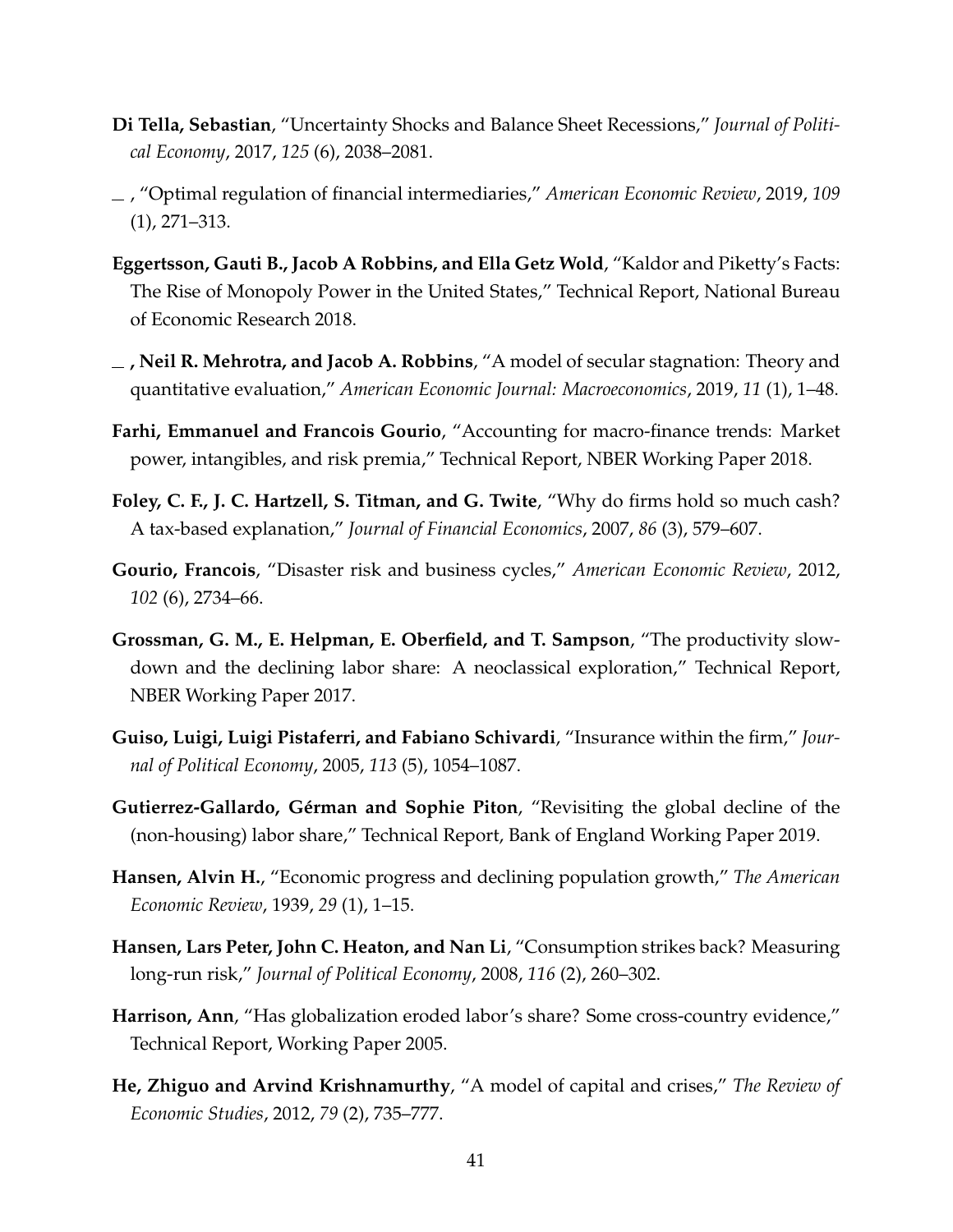- <span id="page-43-11"></span>**Heaton, John and Deborah Lucas**, "Portfolio choice and asset prices: The importance of entrepreneurial risk," *The Journal of Finance*, 2000, *55* (3), 1163–1198.
- <span id="page-43-13"></span>**Homer, Sidney and Richard Sylla**, *A history of interest rates*, Rutgers University Press, 1996.
- <span id="page-43-2"></span>**Hopenhayn, Hugo, Julian Neira, and Rish Singhania**, "From Population Growth to Firm Demographics: Implications for Concentration, Entrepreneurship and the Labor Share," Technical Report, NBER Working Paper December 2018.
- <span id="page-43-9"></span>**Inklaar, Robert and Marcel P. Timmer**, "Capital, Labor, and TFP in PWT8.0," Technical Report, Working Paper, Groningen Growth and Development Centre 2013.
- <span id="page-43-12"></span>**Jones, Charles**, "Growth, capital shares, and a new perspective on production functions," Technical Report, NBER Working Paper 2003.
- <span id="page-43-0"></span>**Karabarbounis, Loukas and Brent Neiman**, "The global decline of the labor share," *The Quarterly Journal of Economics*, 2014, *129* (1), 61–103.
- <span id="page-43-5"></span>**Kiyotaki, Nobuhiro and John Moore**, "Credit chains," *Journal of Political Economy*, 1997, *105* (21), 211–248.
- <span id="page-43-3"></span>**Koh, Dongya, Raul Santaeulàlia-Llopis, and Yu Zheng**, "Labor share decline and intellectual property products capital," Technical Report, Working Paper 2018.
- <span id="page-43-6"></span>**Krishnamurthy, Arvind**, "Collateral constraints and the amplification mechanism," *Journal of Economic Theory*, 2003, *111* (2), 277–292.
- <span id="page-43-1"></span>**León-Ledesma, Miguel A. and Mathan Satchi**, "Appropriate technology and balanced growth," *The Review of Economic Studies*, 2018, *86* (2), 807–835.
- <span id="page-43-7"></span>**Marx, Magali, Benoit Mojon, and Francois R. Velde**, "Why Have Interest Rates Fallen Far Below the Return on Capital," Technical Report, BIS Working Paper 2019.
- <span id="page-43-8"></span>**Merton, Robert C.**, *Continuous-time finance, revised edition*, Blackwell Publishing, 1992.
- <span id="page-43-4"></span>**Oberfield, Ezra and Devesh Raval**, "Micro data and macro technology," Technical Report, NBER Working Paper 2014.
- <span id="page-43-10"></span>**Opler, T., L. Pinkowitz, R. Stulz, and R. Williamson**, "The determinants and implications of corporate cash holdings," *Journal of Financial Economics*, 1999, *52* (1), 3–46.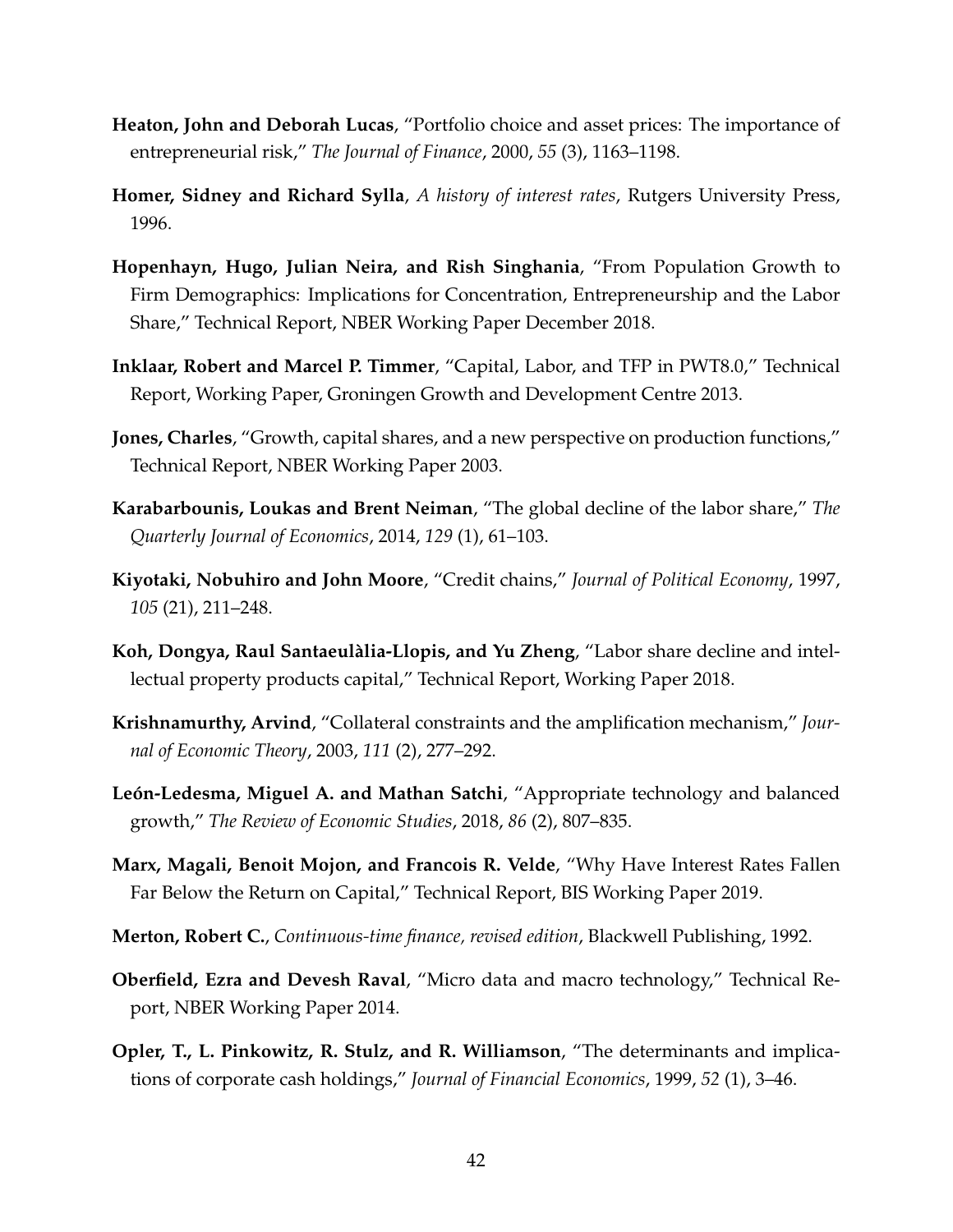- <span id="page-44-4"></span>**Piketty, Thomas and Emmanuel Saez**, "The evolution of top incomes: a historical and international perspective," *American Economic Review*, 2006, *96* (2), 200–205.
- <span id="page-44-7"></span>**Poterba, James and Andrew Samwick**, "Household portfolio allocation over the life cycle," in "Aging Issues in the United States and Japan," University of Chicago Press, 2001, pp. 65–104.
- <span id="page-44-1"></span>**Ríos-Rull, Jose Victor and Raul Santaeulàlia-Llopis**, "Redistributive shocks and productivity shocks," *Journal of Monetary Economics*, November 2010, *57* (8), 931–948.
- <span id="page-44-0"></span>**Rodriguez, Francisco and Arjun Jayadev**, "The declining labor share of income," *Journal of Globalization and Development*, 2010, *3* (2), 1–18.
- <span id="page-44-2"></span>**Rognlie, Matthew**, "Deciphering the Fall and Rise in the Net Capital Share: Accumulation or Scarcity?," *Brookings Papers on Economic Activity*, 2015, *46* (1), 1–69.
- <span id="page-44-3"></span>**Schmitt-Grohé, Stephanie and Martin Uribe**, "The making of a great contraction with a liquidity trap and a jobless recovery," Technical Report, NBER Working Paper 2012.
- <span id="page-44-5"></span>**Shiller, Robert J.**, *Market volatility*, MIT Press, 1992.
- <span id="page-44-6"></span>, *Irrational exuberance: Revised and expanded third edition*, Princeton University Press, 2015.
- <span id="page-44-8"></span>**Summers, Larry**, "Reflections on the 'new secular stagnation hypothesis'," *Secular Stagnation: Facts, Causes and Cures*, 2014, pp. 27–40.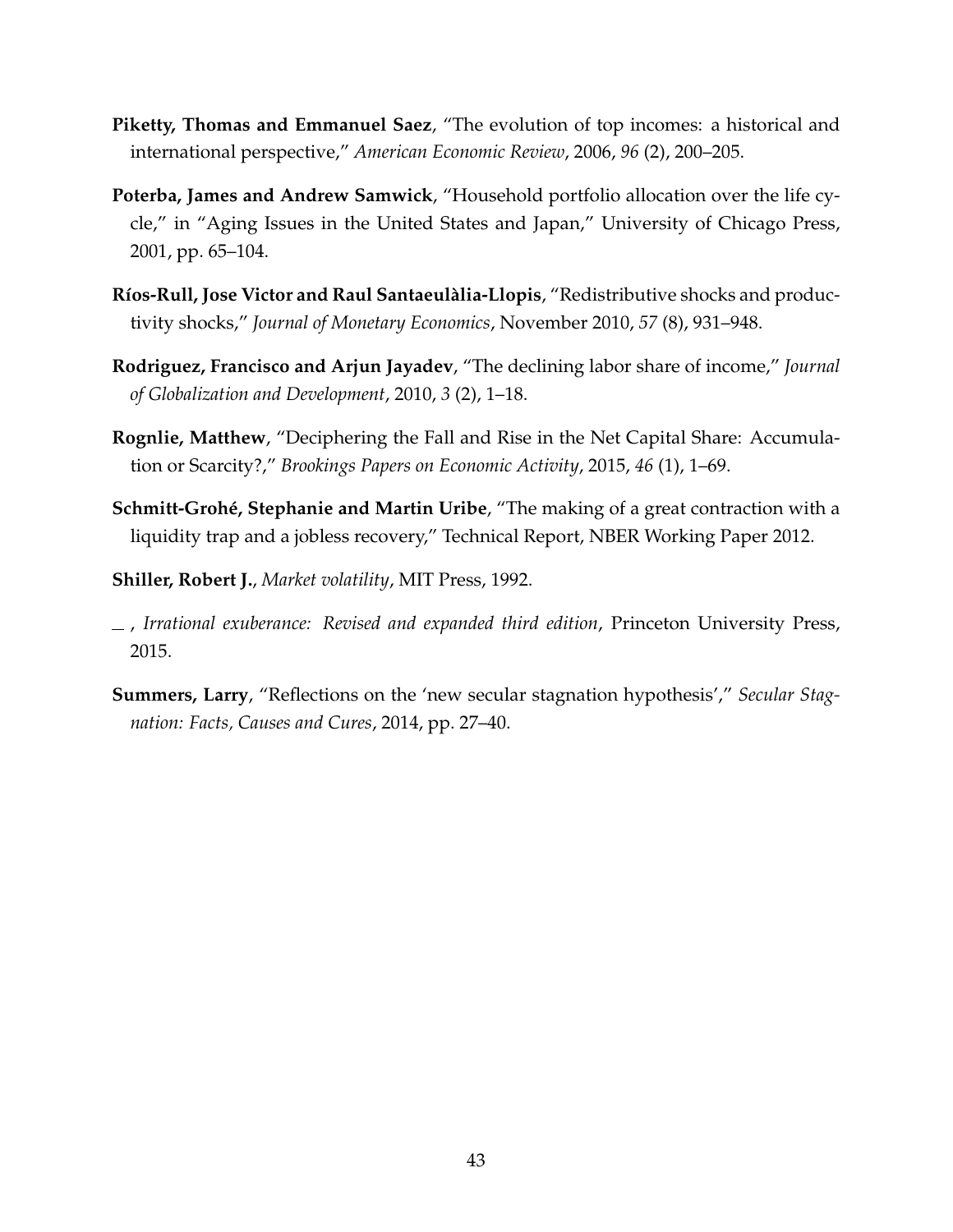# <span id="page-45-2"></span>**A Additional tables**

| Capital Share | Risk Free Position | Risky Position | Risk Free Rate | Consumer Share | Investment | Risk Premium |
|---------------|--------------------|----------------|----------------|----------------|------------|--------------|
|               |                    |                |                |                |            |              |
| 1.00          | $-0.97$            | 0.85           | $-0.99$        | $-0.01$        | $-0.79$    | 0.81         |
| $-0.97$       | 1.00               | $-0.91$        | 0.98           | $-0.12$        | 0.78       | $-0.86$      |
| 0.85          | $-0.91$            | 1.00           | $-0.90$        | 0.51           | $-0.68$    | 0.99         |
| $-0.99$       | 0.98               | $-0.90$        | 1.00           | $-0.11$        | 0.79       | $-0.88$      |
| $-0.01$       | $-0.12$            | 0.51           | $-0.11$        | 1.00           | $-0.01$    | 0.58         |
| $-0.79$       | 0.78               | $-0.68$        | 0.79           | $-0.01$        | 1.00       | $-0.65$      |
| 0.81          | $-0.86$            | 0.99           | $-0.88$        | 0.58           | $-0.65$    | 1.00         |

<span id="page-45-1"></span>Table 4: Correlation of simulated variables - Table for the appendix of the paper

## **B Stylized facts**

#### <span id="page-45-0"></span>**B.1 Post 1980's**

Figure [4](#page-36-0) plots four statistics which we consider important for empirically validating our work. Panel A shows that the share of risk-free assets in U.S. firms' portfolios has been increasing in the last 30 years. We define risk-free assets as the sum of private foreign deposits, checkable deposit and currency, total time and savings deposits, money market fund shares, security repurchase agreements, commercial paper, treasury securities, agency and GSE backed securities, municipal securities and mutual fund shares. The amount of risk-free assets is then normalized by nominal GDP. Our definition of risk-free assets is similar to the one of broad liquid assets for nonfinancial corporations given by the Board of Governors of the Federal Reserve; ours differs as we consider both financial and nonfinancial corporations and exclude corporate equity, as we will treat equity differently from other liquid assets. The indicator on corporate risk-free debt has received a lot of attention in the recent years because of what is now known as the "Corporate savings glut." This pattern is not peculiar to the U.S. but it is evident in many countries. <sup>[22](#page-45-3)</sup>

Panel B shows an increase in the share of risky assets in households' portfolios as a proportion of GDP. Indeed, households' equity holdings have almost tripled from 1980

<span id="page-45-3"></span> $22$ This kind of measure is used for example in the empirical literature on the determinants of corporate cash holdings (see [Opler et al.](#page-43-10) [\(1999\)](#page-43-10)) and in the literature on intangible capital. See [Chen et al.](#page-41-6) [\(2017\)](#page-41-6) for a characterization of patterns of sectoral saving and investment for a large set of countries over the past three decades. Among other possibilities, increased net lending can be associated with accumulation of cash, repayment of debt, or increasing equity buybacks net of issuance, as highlighted by [Bates et al.](#page-40-6) [\(2009\)](#page-40-6) and [Foley et al.](#page-42-12) [\(2007\)](#page-42-12).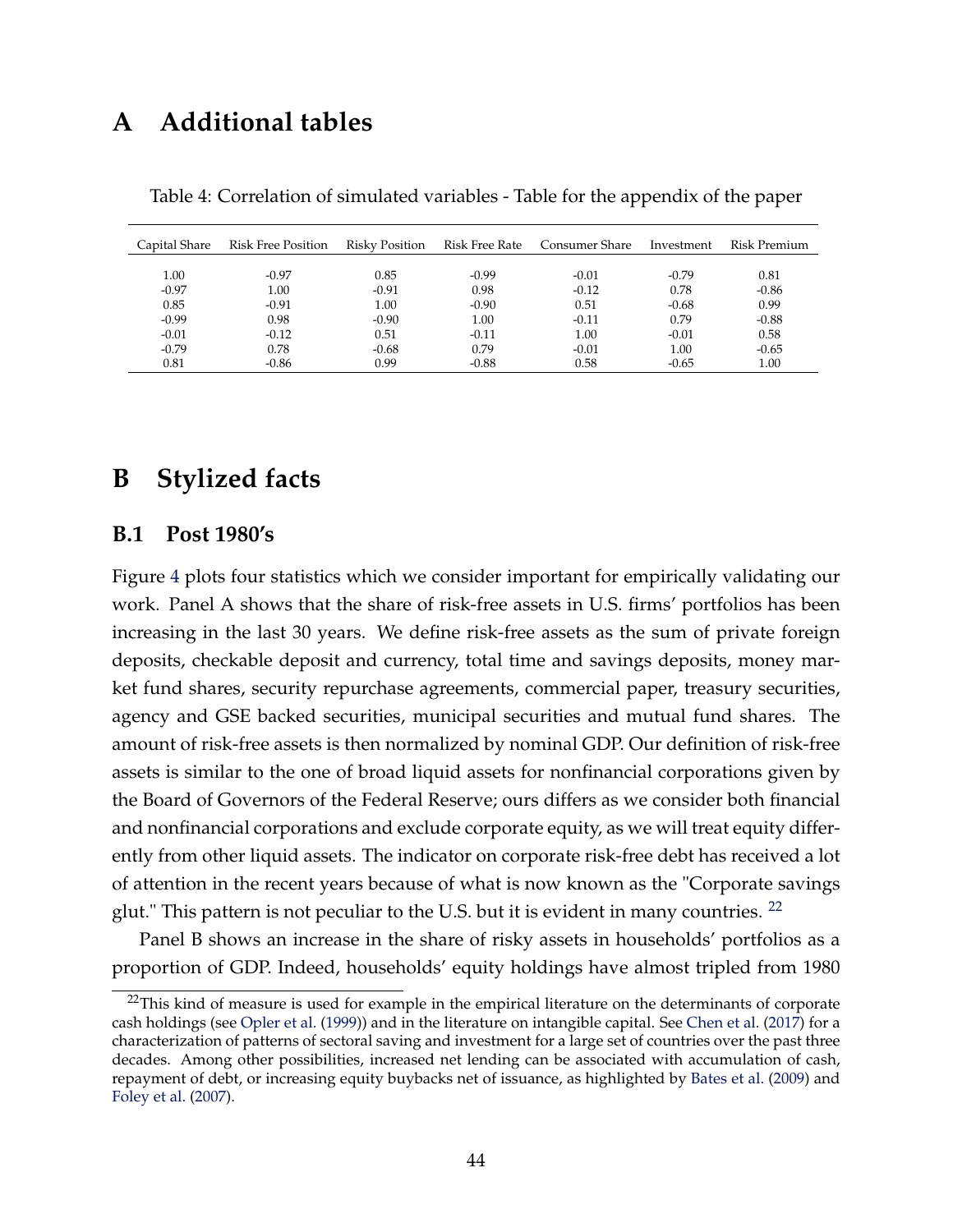to 2014, with a clear upward trend. To compute the series, we normalize the amount of households' directly and indirectly held corporate equities over nominal GDP. This kind of indicator is generally considered for cross sectional analyses in the household finance literature.<sup>[23](#page-46-1)</sup>

Panel C depicts the 10-year U.S. real interest rate, which has been falling continuously since the '80s. This feature has been widely documented; explanations for this falling rate range from demographics, to passing from a secular stagnation, to a sudden increase in uncertainty.<sup>[24](#page-46-2)</sup> Long term nominal interest rates and the consumer price index are taken from the FRED database.

Panel D plots the time series of the U.S. labor share, which hovers around 0.7 until the 2000's, after which experiences a decline. This highlighting that, although one could say that the Kaldor facts hold in the long run, the labor share is moving in the medium run. We chose to compute the labor and capital share similarly to [Piketty and Saez](#page-44-4)  $(2006)^{25}$  $(2006)^{25}$  $(2006)^{25}$  $(2006)^{25}$ ; capital is defined as the sum of consumption of fixed capital and net operating surplus less business current transfer payments, and labor is defined as compensation of employees. We obtain capital and labor shares by normalizing the two quantities over nominal GDP (less taxes). The magnitude and the consequences of the drop in the labor share are controversial issues which are being analyzed in current studies. $^{26}$  $^{26}$  $^{26}$ 

#### <span id="page-46-0"></span>**B.2 Post WWII and Data Sources**

**Long-term interest rates.** Long-term interest rates are taken from two sources. First, we use FRED data from 1962 to 2017, series DGS10, source Board of Governors of the Federal Reserve System (US), release: H.15 Selected Interest Rates. Units are in percent, not seasonally adjusted, at a monthly frequency. The rates are averages of business days. Inflation is computed from the Consumer Price Index for all urban consumers series CPI-AUCSL also taken from FRED. The index series is sampled at monthly frequency, with base year 1982-1984, seasonally adjusted. Data before 1962 are taken from Robert Shiller's update of data shown in Chapter 26 of [Shiller](#page-44-5) [\(1992\)](#page-44-5), and [Shiller](#page-44-6) [\(2015\)](#page-44-6). For the long term

<span id="page-46-1"></span><sup>&</sup>lt;sup>23</sup>See [Campbell](#page-41-12) [\(2006\)](#page-41-12). Most papers use SCF data to look at these statistics [\(Bergstresser and Poterba](#page-40-7) [\(2004\)](#page-40-7), [Bertaut and Starr](#page-40-8) [\(2000\)](#page-40-8), [Heaton and Lucas](#page-43-11) [\(2000\)](#page-43-11), [Poterba and Samwick](#page-44-7) [\(2001\)](#page-44-7), while we use the Flow of Funds data to construct a longer series that we show Appendix [B.2.](#page-46-0)

<span id="page-46-2"></span><sup>&</sup>lt;sup>24</sup>See for example [Karabarbounis and Neiman](#page-43-0) [\(2014\)](#page-43-0), [Caballero et al.](#page-41-5) [\(2017\)](#page-41-5), [Carvalho et al.](#page-41-9) [\(2016\)](#page-41-9) and [Summers](#page-44-8) [\(2014\)](#page-44-8).

<span id="page-46-3"></span><sup>&</sup>lt;sup>25</sup>There are a number or ways to compute the labor share, see [Karabarbounis and Neiman](#page-43-0) [\(2014\)](#page-43-0), [Blan](#page-40-9)[chard et al.](#page-40-9) [\(1997\)](#page-40-9), [Blanchard and Giavazzi](#page-40-10) [\(2003\)](#page-40-10), [Jones](#page-43-12) [\(2003\)](#page-43-12), [Bentolila and Saint-Paul](#page-40-11) [\(2003\)](#page-40-11), [Harrison](#page-42-13) [\(2005\)](#page-42-13) and [Rodriguez and Jayadev](#page-44-0) [\(2010\)](#page-44-0) ). FRED has similar calculations from 1950 on, but we chose to use our own measure to construct a longer serie that we show Appendix [B.2.](#page-46-0)

<span id="page-46-4"></span> $26$ See [Rognlie](#page-44-2) [\(2015\)](#page-44-2) and [Autor et al.](#page-40-12) [\(2017\)](#page-40-12).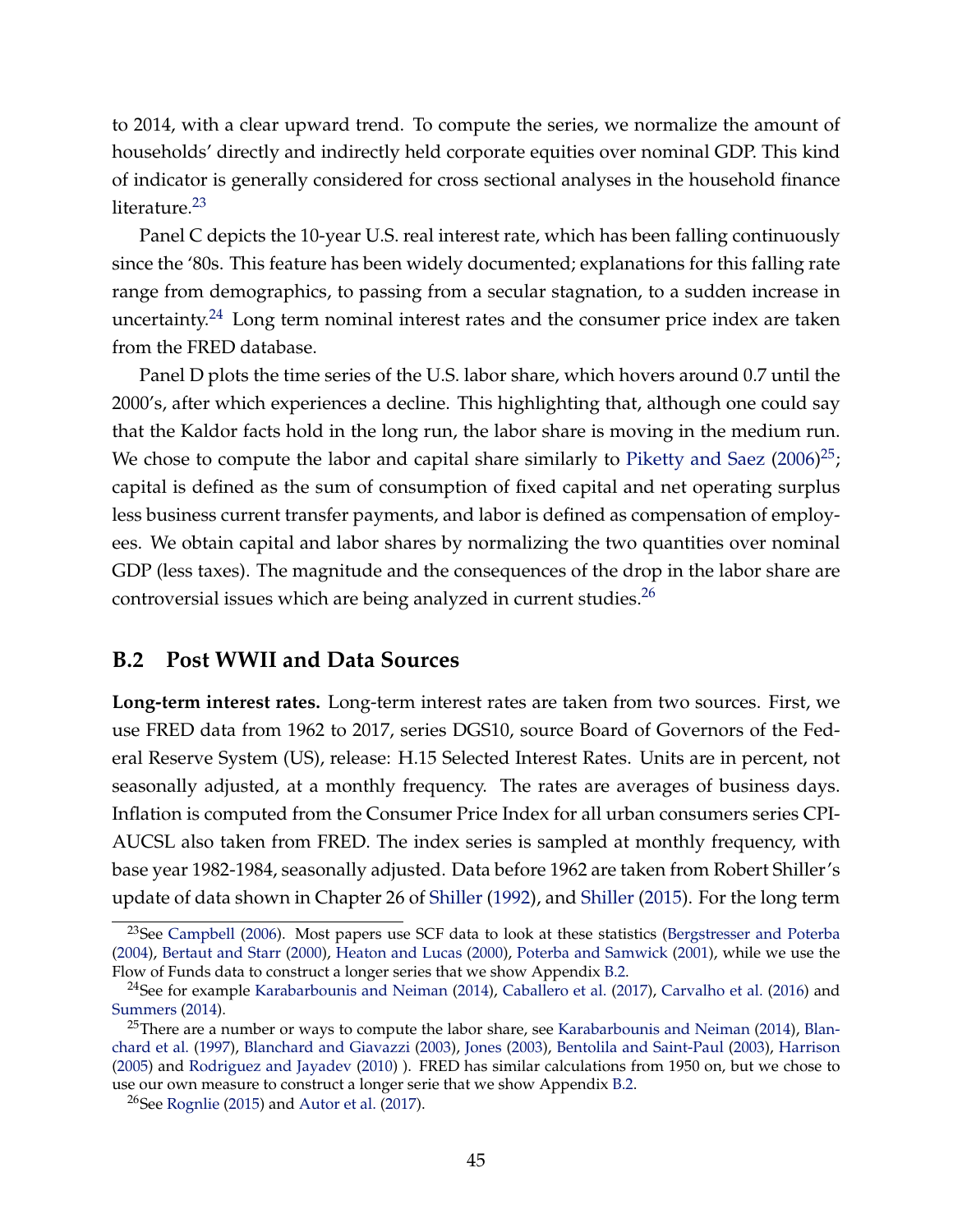

#### <span id="page-47-0"></span>Figure 6: Saving and equity gluts

*Note: U.S. Data. Data are from 1946 on.*

interest rate, the author uses the 10-year Treasury after 1953; before 1953, it is government bond yields from [Homer and Sylla](#page-43-13) [\(1996\)](#page-43-13). Shiller uses the CPI (Consumer Price Index-All Urban Consumers) published by the U.S. Bureau of Labor Statistics. We compute the monthly inflation as the percentage change of the consumer price index and obtain the real 10-year rate by subtracting the inflation, times 100, from the nominal interest rate.

**Labor Share.** Data from NIPA Table 1.14; Similarly to [Piketty and Saez](#page-44-4) [\(2006\)](#page-44-4), capital is defined as the sum of consumption of fixed capital and net operating surplus less business current transfer payments, and labor is defined as compensation of employees. We obtain capital and labor shares by normalizing the two quantities over nominal GDP (less taxes).

**Assets.** Data are from the Board of Governors of the Federal Reserve system. Firms' risk-free debt is defined as the sum of private foreign deposits, checkable deposit and currency, total time and savings deposits, money market fund shares, security repurchase agreements, commercial paper, treasury securities, agency and gse backed securities, municipal securities and mutual fund shares. All the series are in table L.102 Nonfinancial Business, Billions of dollars; amounts outstanding end of period, not seasonally adjusted. To compute household equity we use the B.101.e Balance Sheet of Households and Nonprofit Organizations with Equity Detail, Billions of dollars; amounts outstanding end of period, not seasonally adjusted, precisely the entry Directly and indirectly held corporate equities ( serie LM153064475). Both quantities are normalized over nominal GDP.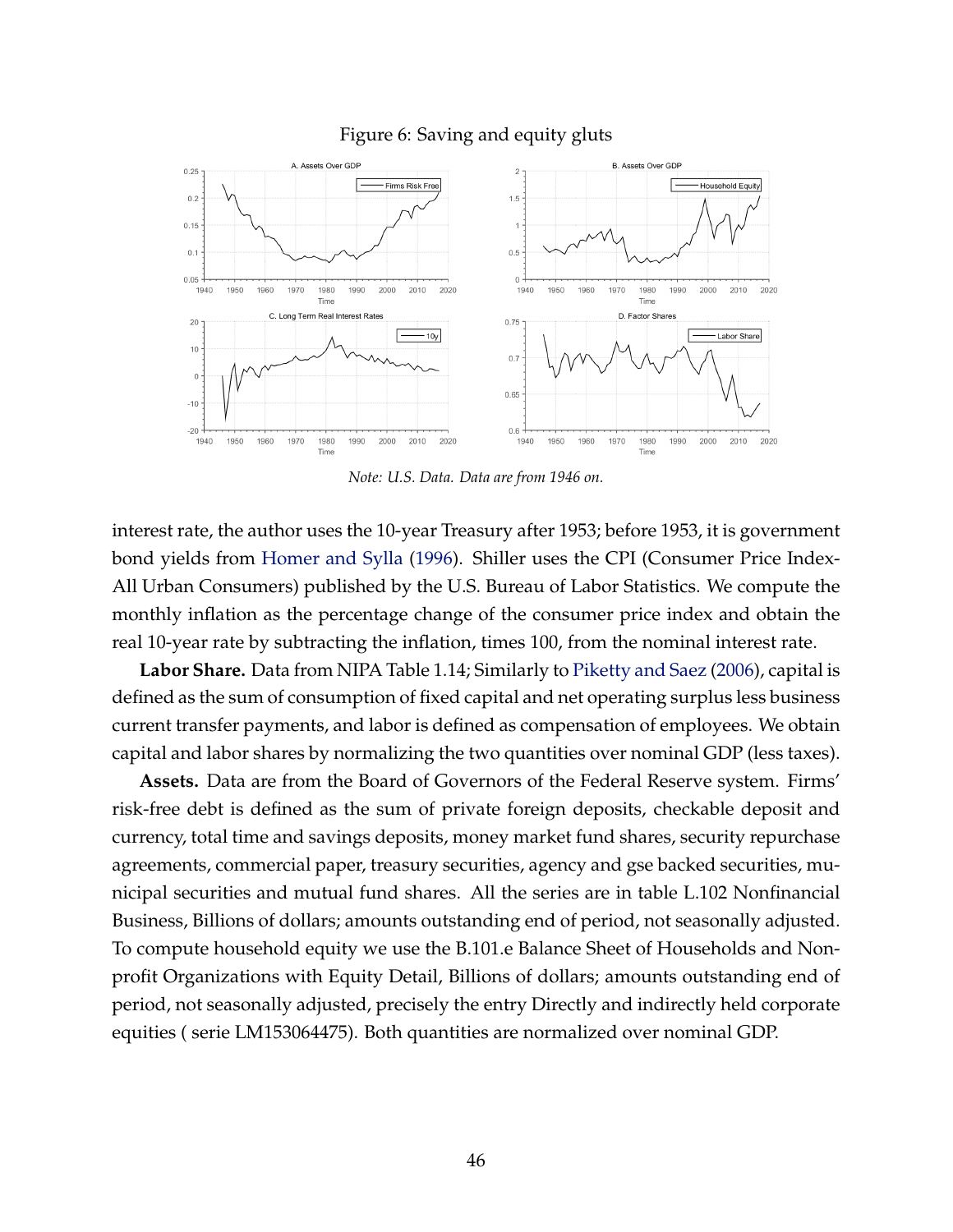## **C Proofs**

#### <span id="page-48-1"></span>**C.1 Profits are linear in the effective capital stock.**

This result is valid for both the two period model and the infinite horizon economy. Recall that the technology is:

$$
y(s, i, k, l) = F(g_i g_s k, l) + (1 - \delta) g_i g_s k_i
$$

where *F* is homogeneous of degree one. The profits are given by:

$$
\pi(s,i,k,l) = \max_l \{ F(g_i g_s k,l) + (1-\delta) g_i g_s k_i - \omega(s)l \}
$$

Because the technology is CRS, we can write it as:

$$
\pi(s, i, k, l) = \left[\max_{\frac{l}{g_i g_s k_i}} \left\{ F(1, \frac{l}{g_i g_s k_i}) + (1 - \delta) - \frac{\omega(s)l}{g_i g_s k_i} \right\} \right] g_i g_s k
$$
  
= 
$$
\left[\max_{\tilde{l}} \left\{ F(1, \tilde{l}) + (1 - \delta) - \omega(s) \tilde{l} \right\} \right] g_i g_s k
$$
  
= 
$$
r(\omega(s)) g_s g_i k
$$
  
= 
$$
r(s) g_i k_i
$$

where we have defined:

$$
r(\omega(s)) \equiv \left[ \max_{\tilde{l}} \left\{ F(1,\tilde{l}) + (1-\delta) - \omega(s)\tilde{l} \right\} \right]
$$

Thus, the shock to capital, including the effect in depreciation, renders the problem linear in individual capital and the idiosyncratic shock. As mentioned before the gross return *r*(*s*) includes the depreciation rate. The net return on capital is  $r^n(s) \equiv r(\omega(s)) - (1 - \delta)$ .

#### <span id="page-48-0"></span>**C.2 Proof of Propositions [1](#page-12-0) and [2](#page-15-1)**

Here we characterize the solution to the two period model. Recall equation [\(9\)](#page-11-1),

$$
\frac{u'(e_1)}{u'(c_1)} = \frac{\mathbb{E}_i[(-\phi(s)Y_2(s) + \alpha(s)Y_2(s)g_i)^{-\sigma}]}{(\phi(s)Y_2(s) + (1 - \alpha(s))Y_2(s))^{-\sigma}}
$$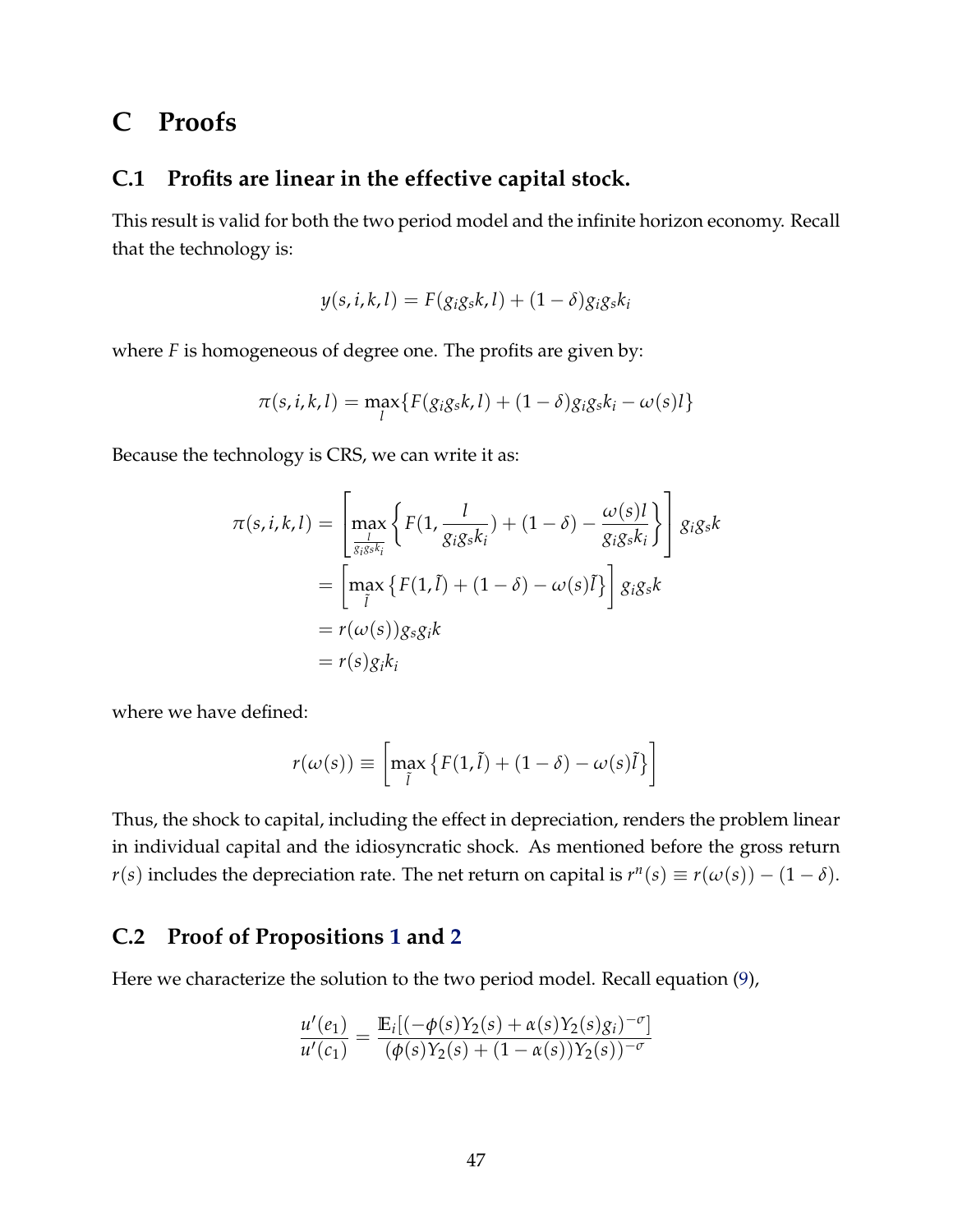Replacing the budget constraint in the period 1 by the individuals consumptions, dividing all the components in period 1 by  $Y_1$ , and cancelling  $Y_2(s)$  in the right hand side of [\(9\)](#page-11-1), the last equation can be written as:

$$
\left(\frac{y_1+\sum_s p(s)g_s\phi(s)}{1-y_1-\sum_s p(s)g_s\phi(s)}\right)^{-\sigma} = \frac{\mathbb{E}_i[(-\phi(s)+\alpha(s)(s)g_i)^{-\sigma}]}{(\phi(s)+(1-\alpha(s)))^{-\sigma}}
$$

where  $y_1 = \alpha_1 + E_1/Y_1$  is the share of resources in hands of entrepreneurs in period 1.

Define the grow adjusted Arrow-Debreu prices as:  $\hat{p}(s) = p(s)g_s$ . Using the definition of consumption equivalent in [\(16\)](#page-14-2), and taking into account that the Arrow-Debreu prices satisfy  $p(s) = \prod_{i=1}^{k} (s) \frac{\mathbb{E}_{i} u'(e_2(s,i))}{u'(e_1)}$  $\frac{u^{\prime}(e_2(s,\mu))}{u^{\prime}(e_1)}$ , we can characterize the equilibrium as the functions  $\{\phi(s), \hat{p}(s)\}\$  satisfying:

<span id="page-49-0"></span>
$$
\frac{y_1 + \sum_{s} \hat{p}(s)\phi(s)}{1 - y_1 - \sum_{s} \hat{p}(s)\phi(s)} = \frac{-\phi(s) + \alpha(s)(s)g^{ce}(s)}{\phi(s) + (1 - \alpha(s))}
$$
(45)

$$
\hat{p}(s) = \Pi(s) \left( \frac{y_1 + \sum_{s} \hat{p}(s) \phi(s)}{-\phi(s) + \alpha(s) g^{ce}(s)} \right)^{\sigma} g_s^{1-\sigma}
$$
\n(46)

Notice that  $\sum_s \hat{p}(s)\phi(s)$  are the total entrepreneur's savings in units of time 1 output. Thus  $y_1 + \sum_s \hat{p}(s)\phi(s)$  is the normalized consumption of the capitalist. With these definitions the total economy's wealth in units of period output is  $1 + \sum_s \hat{p}(s)$ . Similarly, the worker's present value of resources, normalized by *Y*<sub>1</sub>, is:  $1 - y_1 + \sum_s \hat{p}(s)(1 - \alpha(s))$ . Therefore, the equilibrium initial wealth ratio is:

<span id="page-49-2"></span>
$$
x_1 = \frac{1 - y_1 + \sum_{s} \hat{p}(s)(1 - \alpha(s))}{1 + \sum_{s} \hat{p}(s)}
$$
(47)

To simplify notation define:

$$
P = \sum_{s} \hat{p}(s) \in \mathbb{R}_{+}; \quad \text{and} \quad P_{\phi} = \sum_{s} \hat{p}(s)\phi(s) \in \mathbb{R}
$$

Operating with equation [\(45\)](#page-49-0) we can write:

<span id="page-49-1"></span>
$$
\phi(s) = \alpha(s)g^{ce}(s)[1 - y_1 - P_{\phi}] - (1 - \alpha(s))[y_1 + P_{\phi}]; \ \forall s
$$
\n(48)

Multiplying the last by  $\hat{p}(s)$  and adding up we obtain:

$$
P_{\phi} = \sum_{s} \hat{p}(s) \alpha(s) g^{ce}(s) [1 - y_1 - P_{\phi}] - \sum_{s} \hat{p}(s) (1 - \alpha(s)) [y_1 + P_{\phi}]
$$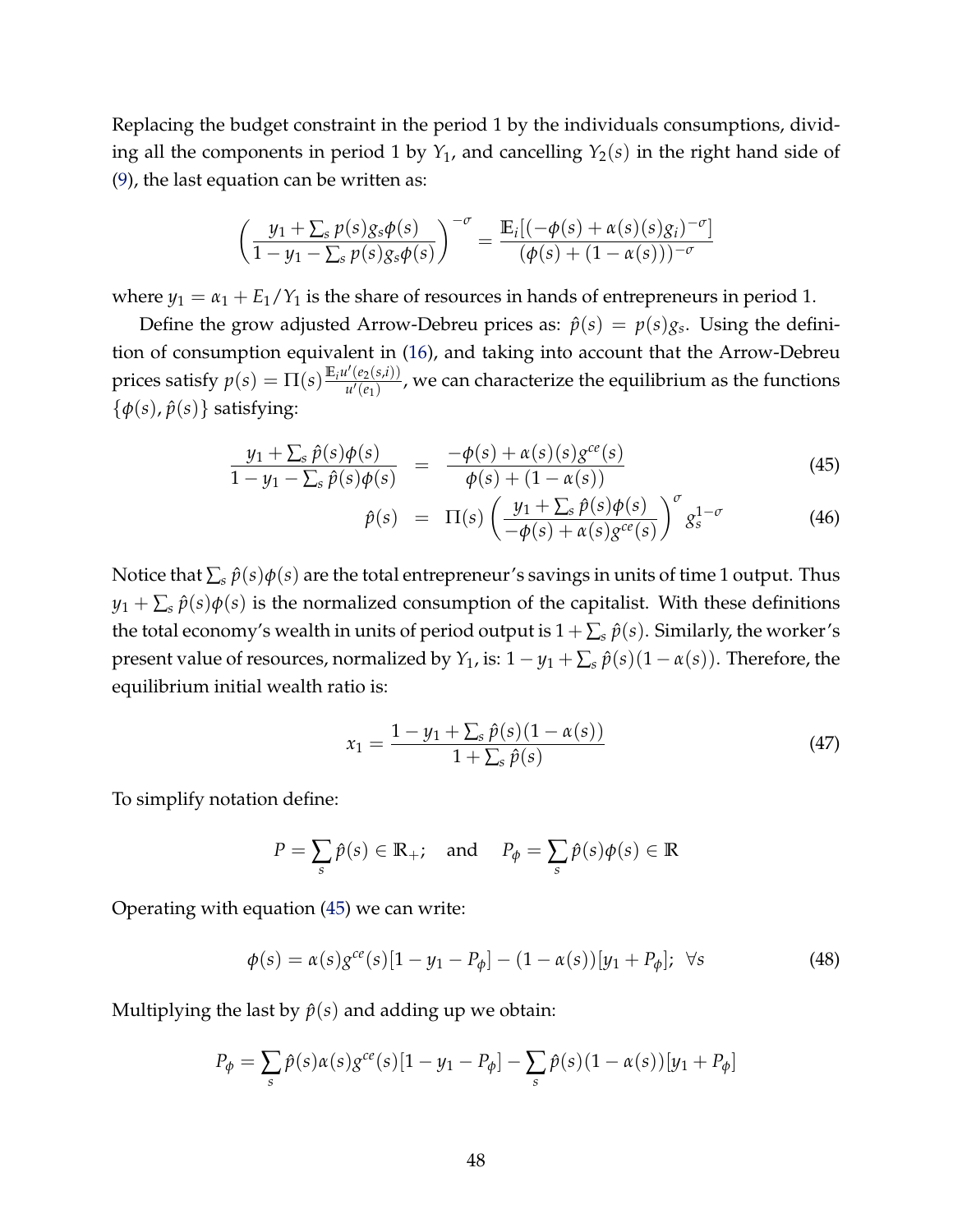$$
P_{\phi} = \sum_{s} \hat{p}(s)\alpha(s) - P[y_1 + P_{\phi}] + \sum_{s} \hat{p}(s)\alpha(s)[g^{ce}(s) - 1][1 - y_1 - P_{\phi}]
$$

Adding *y*<sup>1</sup> in both sides of the last equation and reorganizing generates:

<span id="page-50-0"></span>
$$
y_1 + P_{\phi} = \frac{y_1 + \sum_{s} \hat{p}(s)\alpha(s)}{1 + P} + \frac{\sum_{s} \hat{p}(s)\alpha(s)[g^{ce}(s) - 1][1 - y_1 - P_{\phi}]}{1 + P}
$$
  

$$
y_1 + P_{\phi} = 1 - x_1 + \hat{c} \sum_{s} \hat{p}(s)\alpha(s)[g^{ce}(s) - 1]
$$
 (49)

where  $\hat{c} = \frac{1-y_1-P_\phi}{1+P} \geq 0$ . Hence, equations [\(48\)](#page-49-1) and [\(49\)](#page-50-0) generate the solution for the quantities of transacted assets.

To solve for the prices note that equation [\(48\)](#page-49-1) can be rewritten as:

$$
[y_1 + P_{\phi}][(1 - \alpha(s)) + \alpha(s)g^{ce}(s)] = -\phi(s) + \alpha(s)g^{ce}(s)
$$

Using the last relationship in the price equation [\(46\)](#page-49-0) we obtain:

<span id="page-50-1"></span>
$$
\hat{p}(s) = \Pi(s) \left( \frac{1}{1 + \alpha(s) \left[ g^{ce}(s) - 1 \right]} \right)^{\sigma} g_s^{1 - \sigma} \tag{50}
$$

**Proof of Proposition [1.](#page-12-0)** When there is no idiosyncratic risk  $g^{ce}(s) = 1$  for all *s*. Thus, combining equations [\(48\)](#page-49-1) and [\(49\)](#page-50-0) with  $g^{ce}(s) = 1$  we obtain:

$$
\phi(s) = \alpha(s) - (1 - x_1); \quad \forall s
$$

While equation [\(50\)](#page-50-1) generates:

$$
\hat{p}(s) = \Pi(s) g_s^{1-\sigma}; \quad \forall s
$$

Using the fact that  $\hat{p}(s) = p(s)g_s$ , the last two equations deliver the results shown in equation [\(12\)](#page-12-1), part b) of Proposition [1.](#page-12-0) Moreover, because the second period is the last one, the wealth ratio is equal to the income ratio:  $1 - x_2 = -\phi(s) + \alpha(s)$ . Finally, since  $-\phi(s) + \alpha(s) = 1 - x_1$  by the last results, it follows that  $x_1 = x_2$ . The wealth ratio is constant, delivering part a) of Proposition [1.](#page-12-0)

**Proof of Proposition [2.](#page-15-1)** The results of Proposition [2](#page-15-1) are conditional on equal wealth ratios. Since prices differ with complete and incomplete markets, one can think there are different distributions of initial assets that equalize them. To be precise, using equation [\(47\)](#page-49-2), for any *x CM*  $_1^{CM}$ , given initial asset holdings  $E_1$ , there exists an alternative  $\hat{E}_1$  such that  $x_1 = x_1^{CM}$  $_1^{\text{CM}}$ . This allows as to focus on the risk effect postponing the discussion of wealth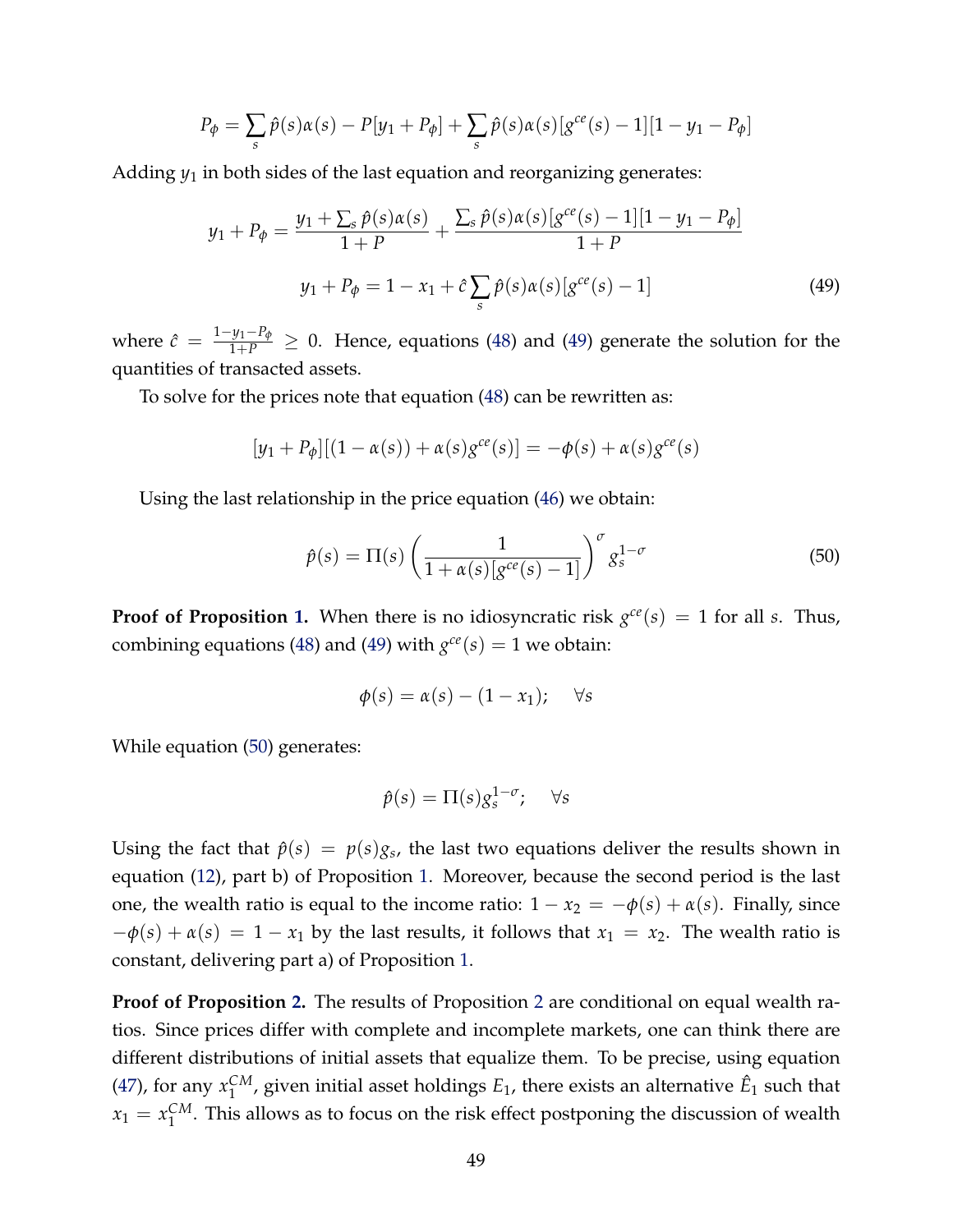effects to the full dynamic model of Section [3.](#page-19-0) Thus, from now on we work under the assumption that  $x_1 = x_1^{CM}$  $_1^{\mathsf{CM}}$  and later we addressed the issue on how wealth shares differ. *Precautionary savings.* Recall that  $y_1 + P_\phi$  is the capitalist's normalized consumption and also its consumption share out of output. In the complete markets economy  $y_1 + P_\phi =$ 1 − *x*1, so that the consumption share is equal to the wealth ratio. However, by equation [\(49\)](#page-50-0), when markets are incomplete  $y_1 + P_\phi < 1 - x_1$  because  $g^{ce}(s) < 1$ ,  $\forall s$ . Due to the presence of uninsured idiosyncratic risk, capitalists consume a smaller proportion of their wealth. If they are consuming less, it is because they are saving more. Using equation [\(49\)](#page-50-0) the difference in total value of the worker's savings satisfies:

$$
P_{\phi}^{IM} - P_{\phi}^{CM} = \hat{c} \sum_{s} \hat{p}(s) \alpha(s) [g^{ce}(s) - 1] < 0
$$

which proves part a) of Proposition [2.](#page-15-1) By market clearing the capitalists are saving more. This does not depend on  $P_{\phi}$  being positive or negative. If  $P_{\phi}$  is positive with complete markets, given the same wealth ratio, it is less positive (or even negative) with incomplete markets. If  $P_{\phi}$  is already negative, it is more negative when there is idiosyncratic risk.

Using  $\hat{p}(s) = p(s)g_s$  in equation [\(50\)](#page-50-1) generates the first equation in [\(18\)](#page-15-0). To obtain the second relationship, reorganize equation [\(48\)](#page-49-1):

$$
\phi(s) = \alpha(s)g^{ce}(s) - (y_1 + P_{\phi}) + \alpha(s)[1 - g^{ce}(s)][y_1 + P_{\phi}]
$$

Replacing [\(49\)](#page-50-0) in the last:

$$
\phi(s) = \alpha(s)g^{ce}(s) + [\alpha(s)(1 - g^{ce}(s)) - 1][1 - x_1 + \hat{c}\sum_{s}\hat{p}(s)\alpha(s)[g^{ce}(s) - 1]]
$$

Define:

$$
\Gamma := -\hat{c} \sum_{s} \hat{p}(s) \alpha(s) [g^{ce}(s) - 1]] > 0
$$

Because  $g^{ce}(s) < 0$  for all *s*, then:

$$
\phi(s) = \alpha(s)g^{ce}(s) + [\alpha(s)(1 - g^{ce}(s)) - 1][1 - x_1 - \Gamma]
$$

$$
\phi(s) = \alpha(s) - (1 - x_1) + \Gamma + \alpha(s)(1 - g^{ce}(s))(-x_1 - \Gamma)
$$

The last result is the second equation in [\(18\)](#page-15-0) of Proposition [2.](#page-15-1)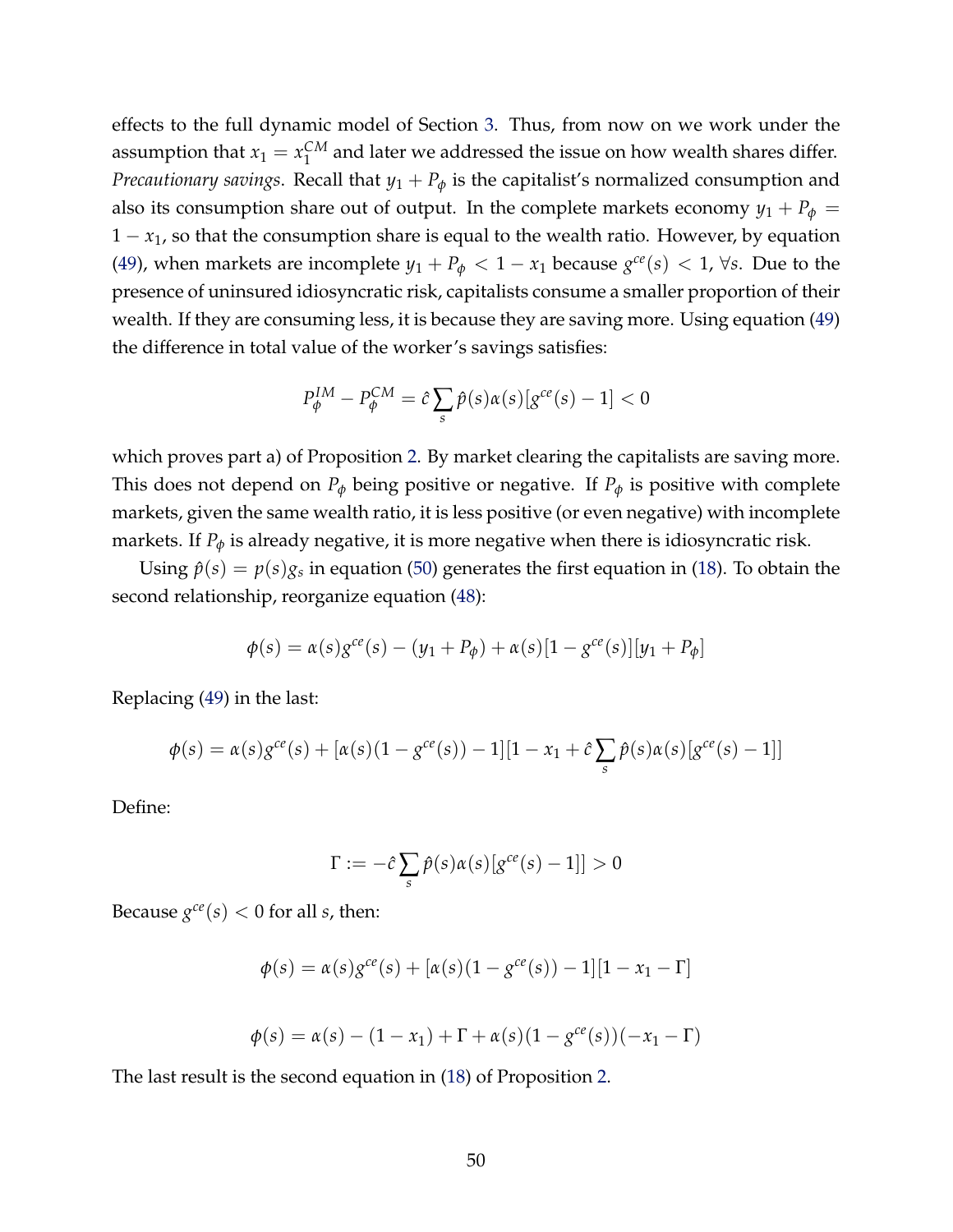To prove part c) notice that equation [\(45\)](#page-49-0) can also be written as:

$$
\frac{e_1}{1 - e_1} = \frac{-\phi(s) + \alpha(s)(s)g^{ce}(s)}{\phi(s) + (1 - \alpha(s))}
$$

where  $e_1$  is the normalized consumption of the capitalist, and thus  $\phi(s) = \alpha(s)g^{ce}(s) +$  $\alpha(s)(1-g^{ce}(s))e_1-e_1$ , which generates:

$$
\frac{\partial \phi(s)}{\partial \alpha} = \frac{\partial [\alpha(s)g^{ce}(s)]}{\partial \alpha}(1 - e_1) + e_1
$$

If markets are complete, then  $g^{ce}(s) = 1$  and  $\frac{\partial \phi(s)}{\partial a} = 1$ , while in Appendix [C.3](#page-53-0) we show that  $\frac{\partial [\alpha(s)g^{ce}(s)]}{\partial \alpha} < 1$  as long as  $g^{ce}(s) < 1$ .

**Constant shares.** When the income shares are constant the expression for *φ* can be further  $\text{simplicial.}\n \text{ Since } \alpha(s) = \alpha \text{ and } g^{ce}(s) = g^{ce}$ , for all *s*, equation [\(49\)](#page-50-0) can be written as:

$$
y_1 + P_{\phi} = 1 - x_1 + \frac{1 - y_1 - P_{\phi}}{1 + P} p_{\alpha} [g^{ce} - 1]
$$

Which yields:

$$
y_1 + P_{\phi} = \frac{y_1 + \alpha g^{ce} P}{1 + (1 - \alpha + \alpha g^{ce})P}
$$

Using the last in [\(48\)](#page-49-1) we obtain:

$$
\phi = \frac{\alpha g^{ce} - y_1(1 - \alpha + \alpha g^{ce})}{1 + (1 - \alpha + \alpha g^{ce})P}
$$

Denoting by  $\phi_1$  the worker's initial financial position, then  $y_1 = -\phi_1 + \alpha$ , which replaced in the above generates:

<span id="page-52-0"></span>
$$
\phi = \frac{\phi_1[g^{ce}(\phi)\alpha + 1 - \alpha] + \alpha(1 - \alpha)[g^{ce}(\phi) - 1]}{1 + P[g^{ce}(\phi)\alpha + 1 - \alpha]}
$$
(51)

The workers ratio of wealth at period 1 is  $x_1 = [\phi_1 + (1 - \alpha)(1 + P)]/(1 + P)$  while in the second period the equivalent ratio is  $x_2 = \phi + 1 - \alpha$ . Thus, the worker's proportion of wealth decreases whenever:

$$
\phi \leq \frac{\phi_1}{1+P}
$$

Using the last with [\(51\)](#page-52-0) it follows that the wealth ratio decreases always that  $g^{ce}(\phi) <$ 1 and  $\phi_1$  >  $-(1 - \alpha)(1 + P)$ . But the last condition must always be satisfied because otherwise the worker would have negative consumption.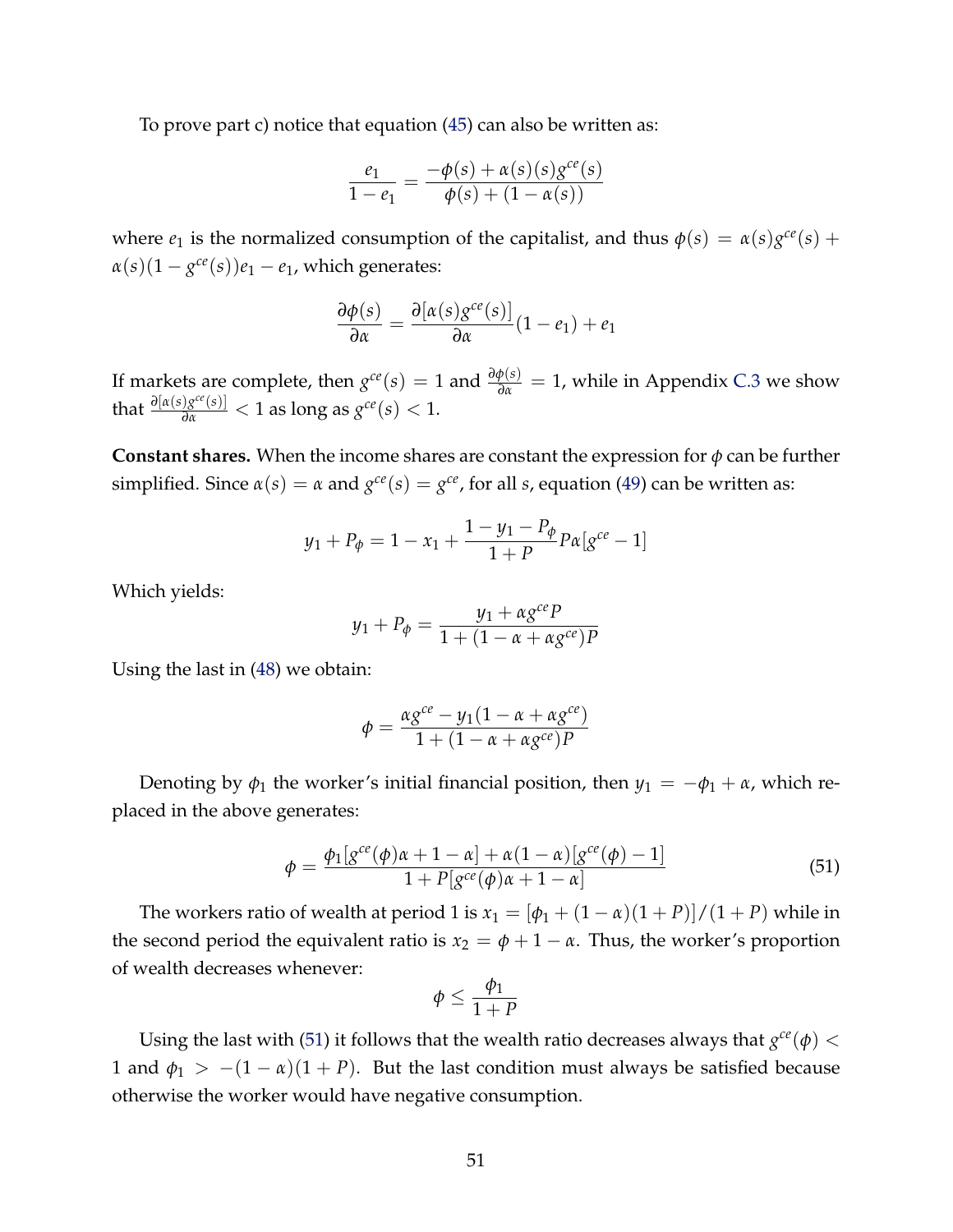# <span id="page-53-0"></span>**C.3** Proof that  $\frac{\partial [a(s)g^{ce}(s)]}{\partial \alpha} < 1$

Replace the solution for  $\phi(s)$  in equation [\(16\)](#page-14-2) and use the second order approximation of the RHS as in equation [\(15\)](#page-14-0). Then we have:

$$
(-\alpha(s)e_1 + \alpha(s)g^{ce}(s)e_1 + e_1)^{-\sigma} = (-\alpha(s)g^{ce}(s)(1 - e_1) - \alpha(s)e_1 + e_1 + \alpha(s))^{-\sigma} + \frac{\sigma(1 + \sigma)\alpha(s)^2 \mathbb{V}ar(g_i)/2}{(-\alpha(s)g^{ce}(s)(1 - e_1) - \alpha(s)e_1 + e_1 + \alpha(s))^{\sigma+2}}, \forall s.
$$

Define  $y(s) \equiv \alpha(s)g^{ce}(s) - \alpha(s)$ . The previous equation becomes:

$$
(1+y(s))e_1=[e_1-y(s)(1-e_1)]\left(1+\frac{\sigma(1+\sigma)\alpha(s)^2}{(e_1-y(s)(1-e_1))^2}\frac{\mathbb{V}ar(g_i)}{2}\right)^{-1/\sigma};\ \ \forall s.
$$

Define:

$$
M \equiv (1 + y(s))e_1 - [e_1 - y(s)(1 - e_1)] \left( 1 + \frac{\sigma(1 + \sigma)\alpha(s)^2}{(e_1 - y(s)(1 - e_1))^2} \frac{\text{Var}(g_i)}{2} \right)^{-1/\sigma} = 0
$$

Hence,

$$
\frac{\partial M}{\partial y}dy + \frac{\partial M}{\partial \alpha}d\alpha = 0 \Rightarrow \frac{dy}{d\alpha} = -\frac{\frac{\partial M}{\partial \alpha}}{\frac{\partial M}{\partial y}}.
$$

Differentiating  $M(\cdot)$  we obtain:

$$
\frac{\partial M}{\partial \alpha} = [e_1 - y(s)(1 - e_1)]^{-1} ((1 + \sigma) \mathbb{V}ar(g_i)) \aleph^{-\frac{1}{\sigma} - 1} \alpha
$$
  
\n
$$
\frac{\partial M}{\partial y} = e_1 + (1 - e_1) \aleph^{-\frac{1}{\sigma}} + [e_1 - y(s)(1 - e_1)]^{-2} ((1 + \sigma) \mathbb{V}ar(g_i)) \aleph^{-\frac{1}{\sigma} - 1} \alpha^2 (1 - e_1)
$$

Combining the two:

$$
\frac{\partial M}{\partial y} = e_1 + (1 - e_1) \aleph^{-\frac{1}{\sigma}} + \frac{\partial M}{\partial \alpha} \left[ e_1 - y(s)(1 - e_1) \right]^{-1} \alpha (1 - e_1)
$$

Then, *dy*

$$
\frac{dy}{d\alpha} = -\left[\underbrace{\frac{e_1 + (1 - e_1)\aleph^{-\frac{1}{\sigma}}}{\frac{\partial M}{\partial \alpha}}}_{>0} + \underbrace{\frac{\alpha(1 - e_1)}{e_1 - y(s)(1 - e_1)}}_{>0}\right]^{-1}
$$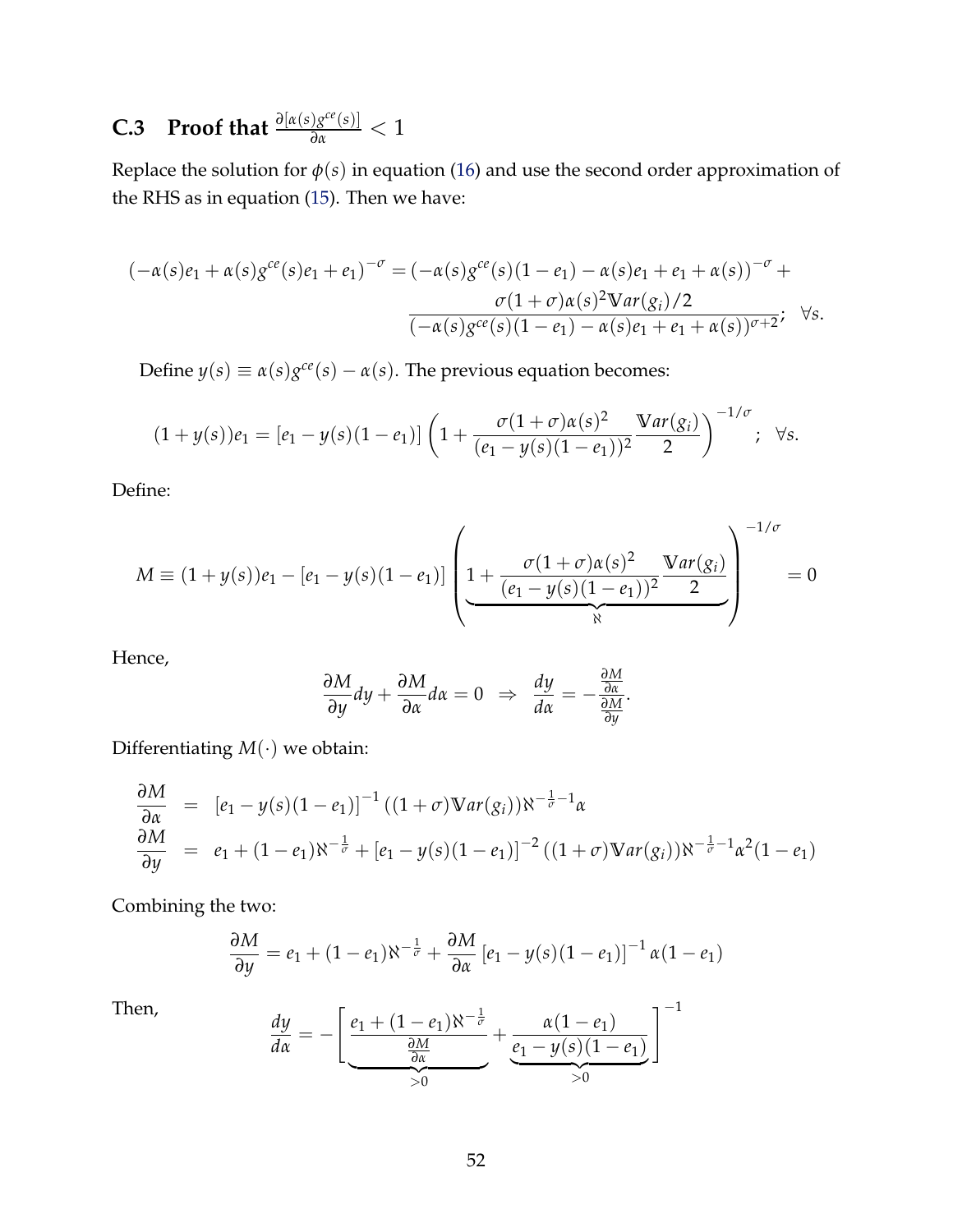As a result:

$$
\frac{dy}{d\alpha} < 0 \quad \Rightarrow \frac{d(\alpha(s)g^{ce}(s) - \alpha)}{d\alpha} < 0 \quad \Rightarrow \frac{d\alpha(s)g^{ce}(s)}{d\alpha} < 1
$$

#### <span id="page-54-0"></span>**C.4 Derivation Equations [\(13\)](#page-13-0) and [\(14\)](#page-13-1)**

In equilibrium  $A^c + A^e = 0$  and  $B^c + B^e = 0$ . Consider the problem of the consumer. Note that there is a one-to-one mapping between the second period's payoffs of the AD securities  $\phi(s)$  and of the portfolio with two assets:

$$
\phi(L)Y(L) = R_L B^c + A^c \alpha(L) Y(L)
$$

$$
\phi(H)Y(H) = R_L B^c + A^c \alpha(H) Y(H)
$$

The latter implies positions and prices given by

$$
Ac = \frac{\phi(H)Y(H) - \phi(L)Y(L)}{\alpha(H)Y(H) - \alpha(L)Y(L)}
$$
\n(52)

$$
R_L B^c = \frac{Y(L)Y(H)(\phi(L)\alpha(H) - \alpha(L)\phi(H))}{\alpha(H)Y(H) - \alpha(L)Y(L)}
$$
\n(53)

$$
R_L = \frac{1}{\sum_s p(s)}\tag{54}
$$

$$
P_A = \sum_{s} p(s)\alpha(s)Y(s) \tag{55}
$$

Where  $p(s)$  is the price of the AD securities, then both the consumer and the entrepreneur are optimizing. Using the results of Proposition [1](#page-12-0) we have equations [\(13\)](#page-13-0) and [\(14\)](#page-13-1).

#### **C.5 Capital share in the CES production function**

The firms maximizes  $\pi(s,i)=\left[\alpha\left(g_ig_sk\right)^{\frac{\rho-1}{\rho}}+(1-\alpha)L^{\frac{\rho-1}{\rho}}\right]^{\frac{\rho}{\rho-1}}-\omega L$ , which implies  $L^d(s,i)=0$  $\alpha^{\frac{\rho}{\rho-1}}\left[\frac{\omega}{1-\omega}\right]$ 1−*α*  $\int_{0}^{\rho-1}$  –  $(1-\alpha)\Big|^{\frac{\rho}{1-\rho}}$ *g<sub>i</sub>g<sub>s</sub>k*. From the labor market clearing condition 1 = *L*<sup>*s*</sup> =  $L^d(s) = \mathbb{E}(L^d(s, i))$  we obtain the wage:

$$
\omega(s) = (1 - \alpha) \left[ \alpha \left( g_s k \right)^{\frac{\rho - 1}{\rho}} + (1 - \alpha) \right]^{\frac{1}{\rho - 1}}
$$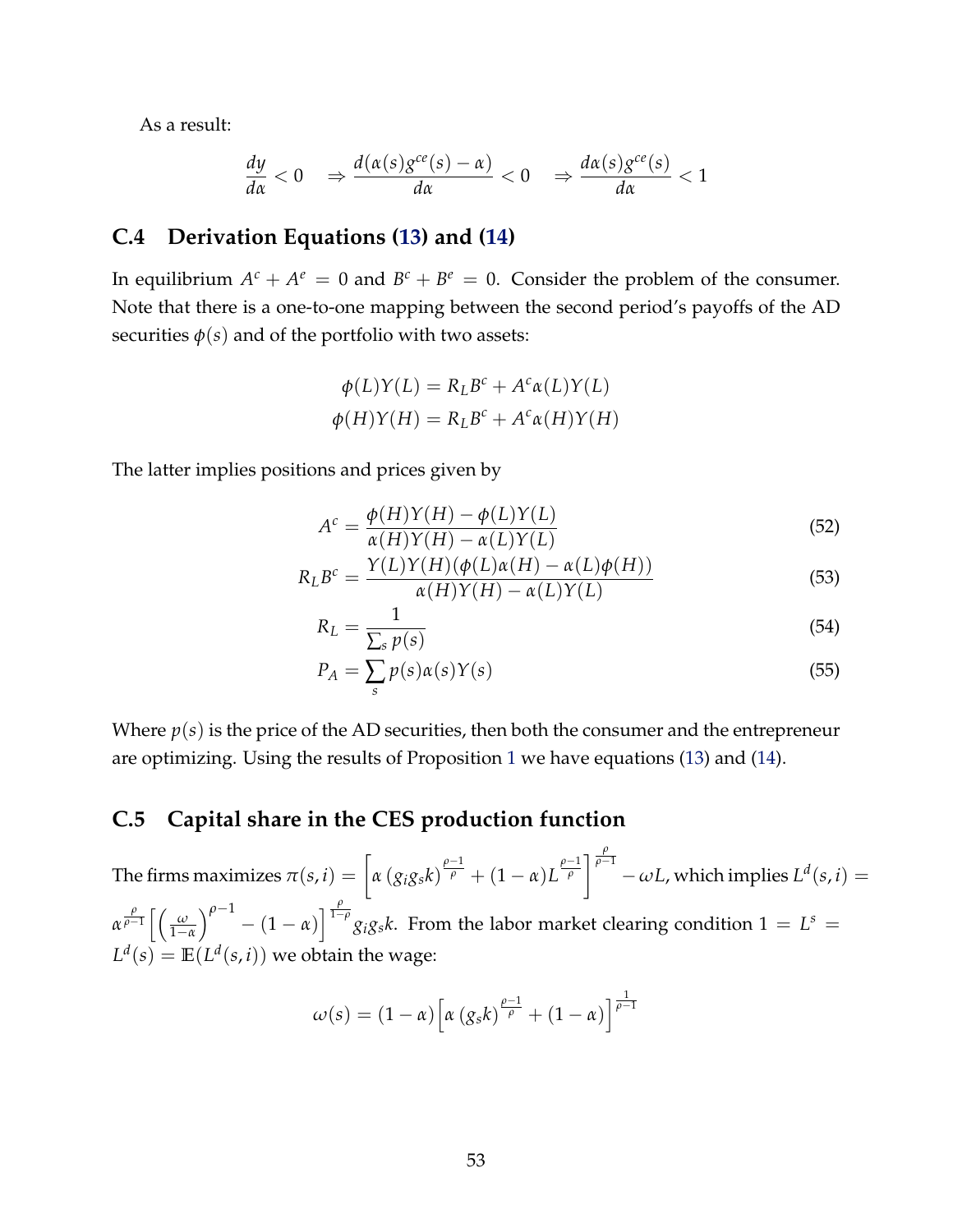Moreover recall that:

$$
\alpha(s,i) = \frac{\partial y(s,i)}{\partial k} \frac{k}{y(s,i)} = \frac{\alpha(g_i g_s k)^{\frac{\rho-1}{\rho}}}{\alpha(g_i g_s k)^{\frac{\rho-1}{\rho}} + (1-\alpha)(L)^{\frac{\rho-1}{\rho}}}
$$

so  $\alpha(s) = \mathbb{E}_i(\alpha(s, i))$  is given by:

$$
\alpha(s) = \frac{\alpha(g_s k)^{\frac{\rho-1}{\rho}}}{\alpha(g_s k)^{\frac{\rho-1}{\rho}} + (1-\alpha)}
$$

and, given that  $Y(s) = \mathbb{E}(y(s, i))$ , in the same way, the labor share is:

$$
(1 - \alpha(s)) = \frac{\partial Y}{\partial L} \frac{L}{Y} = \frac{(1 - \alpha)}{\alpha (g_s k)^{\frac{\rho - 1}{\rho}} + (1 - \alpha)}
$$

Then  $\omega(s) = (1 - \alpha(s))Y(s)$ . Given the wage,  $L^d(s, i) = g_i$  and therefore  $\pi(s, i) =$ *α*(*s*)*Y*(*s*)*g<sup>i</sup>* .

#### <span id="page-55-0"></span>**C.6 Proof of Proposition [3](#page-26-0)**

First notice that when capitalists can fully insure their idiosyncratic risk  $m(s) = 1$ , for all *s*. Then from equations [\(24\)](#page-20-2) and [\(35\)](#page-24-1) follows that  $\zeta(s) = \vartheta(s)$ . In addition, in Appendix [F](#page--1-1) we show that the law of motion of the wealth ratio can be written as:

$$
x(s'|s) = \frac{\phi^c(s'|s)\zeta(s)x}{\mathbb{E}_i o(s',i,s)\vartheta(s)(1-x) + \phi^c(s'|s)\zeta(s)x'}
$$

where  $\mathbb{E}_i o(s', i; \phi^e)^{-\sigma}$  satisfies:

$$
\left(\mathbb{E}_{i}\rho(s',i;\phi^e)^{-\sigma}\right)^{-\frac{1}{\sigma}}=\tilde{\beta}(s',s)\frac{(1-\vartheta(s))}{\vartheta(s)(1-\vartheta(s'))};\ \ \forall s,s'
$$

When all idiosyncratic risk is insured  $\mathbb{E}_i o(s',i;\phi^\varrho)^{-\sigma}=\left[\mathbb{E}_i o(s',i;\phi^\varrho)\right]^{-\sigma}$ , thus using this and  $\zeta(s) = \vartheta(s)$ , from the last equation and [\(23\)](#page-20-1) we obtain:

$$
\mathbb{E}_{i}o(s', i; \phi^{e}) = \frac{\tilde{\beta}(s', s)(1 - \vartheta(s))}{\vartheta(s)(1 - \vartheta(s'))} = \frac{\tilde{\beta}(s', s)(1 - \zeta(s))}{\zeta(s)(1 - \zeta(s'))} = \phi^{c}(s'|s); \ \forall s, s'
$$

Using the last equation in the first delivers the result.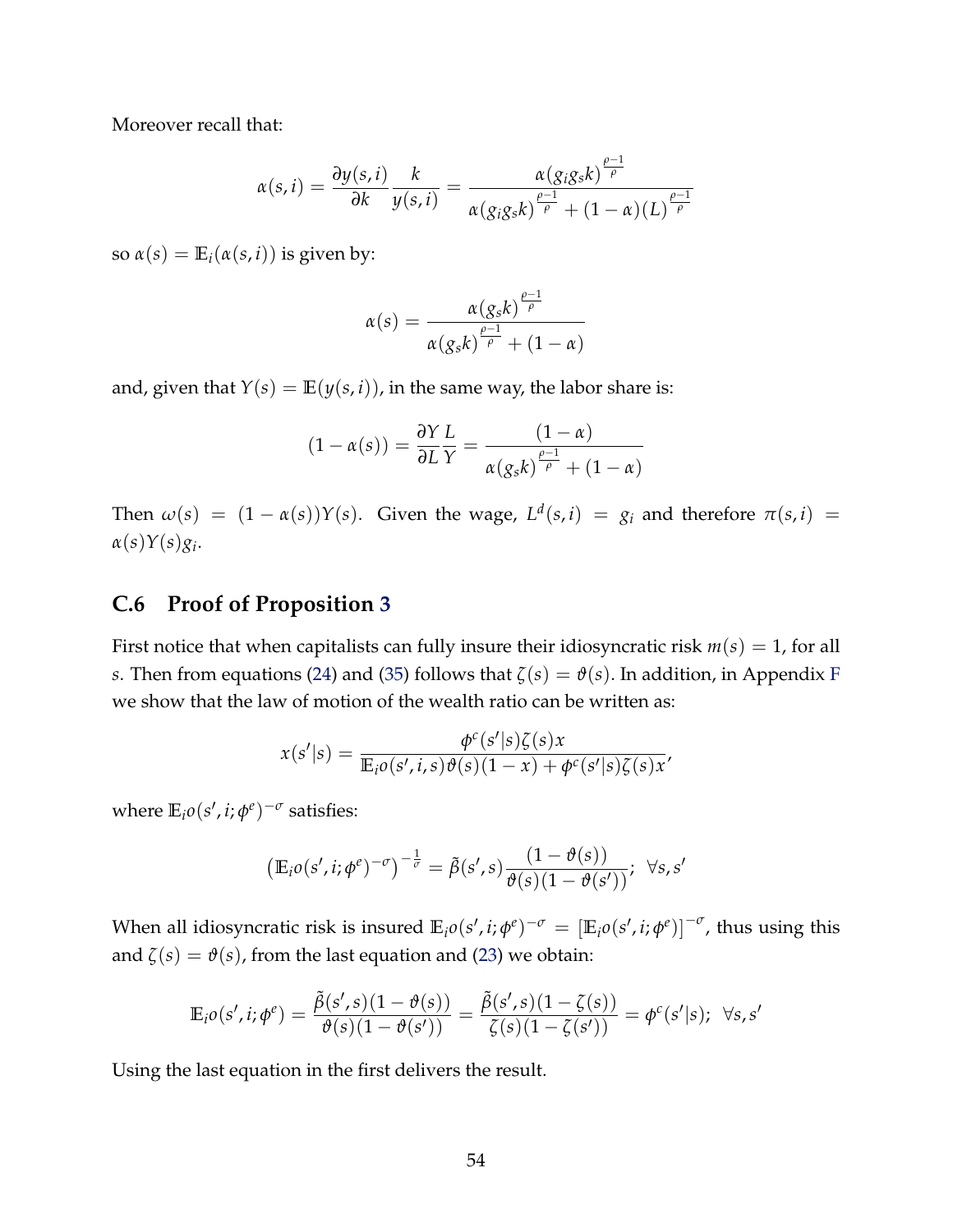#### <span id="page-56-0"></span>**C.7 Proof of Proposition [4](#page-28-0)**

Assume that  $\delta = 1$  and guess an equilibrium with constant *x*. To do this, assume that entrepreneurs have a different discount rate *β e* . We'll pick its value to make sure that *x* is constant. We use a guess and verify strategy, guessing that prices and the risk adjustment factor satisfy:

<span id="page-56-1"></span>
$$
p(s'|s) = A_0 \beta \Pi(s'|s) \tilde{g}(s'|s)^{-\sigma} \qquad \text{and} \qquad m(s) = m; \qquad \forall s, s' \tag{56}
$$

for some constant  $A_0 > 0$  and  $m \geq 1$ ;  $\forall x$ . Later we verify this guess. We prove this proposition in a series of steps showing that: 1) the savings rates are independent of the state, 2) holdings of contingent assets are proportional to growth, 3) the investment rate and portfolio allocations are constant, 4) the wealth growth rates are independent of the state. In the final steps we verify the guesses in [\(56\)](#page-56-1).

**Savings rates are independent of aggregate shock.** Now we have two  $\tilde{\beta}(s'|s)$ , using the guessed prices in  $\tilde{\beta}(s'|s)$  we obtain:

$$
\tilde{\beta}(s'|s) = \left[\frac{\beta \Pi(s'|s)}{p(s'|s)}\right]^{1/\sigma} = \left[\frac{\beta \Pi(s'|s)}{A_0 \beta \Pi(s'|s) \tilde{g}(s'|s)^{-\sigma}}\right]^{1/\sigma} = \frac{\tilde{g}(s'|s)}{A_0^{1/\sigma}}
$$

but also:

$$
\tilde{\beta}^e(s'|s) = \left[\frac{\beta^e \Pi(s'|s)}{p(s'|s)}\right]^{1/\sigma} = \left[\frac{\beta^e \Pi(s'|s)}{A_0 \beta \Pi(s'|s) \tilde{g}(s'|s)^{-\sigma}}\right]^{1/\sigma} = \left(\frac{\beta^e}{\beta}\right)^{1/\sigma} \frac{\tilde{g}(s'|s)}{A_0^{1/\sigma}}
$$

Guess that the savings rates are constant. The last in equation [\(24\)](#page-20-2) together with the guessed price implies that the solution for the worker's saving rate is:

$$
\zeta(s') = \zeta(s) = \zeta = \beta \frac{\mathbb{E}\tilde{g}(s'|s)^{1-\sigma}}{A_0^{\frac{1-\sigma}{\sigma}}}; \qquad \forall s, s'
$$

Doing similar calculations with equation [\(35\)](#page-24-1) we obtain:

<span id="page-56-2"></span>
$$
\vartheta(s) = \vartheta = \beta \frac{\mathbb{E}\tilde{g}(s'|s)^{1-\sigma}}{m A_0^{\frac{1-\sigma}{\sigma}}} \left(\frac{\beta^e}{\beta}\right)^{1/\sigma}; \qquad \forall s, s'
$$
\n(57)

**AD securities proportional to**  $\tilde{g}(s'|s)$ . From equation [\(23\)](#page-20-1) and the computed value of  $\tilde{\beta}(s'|s)$  we obtain: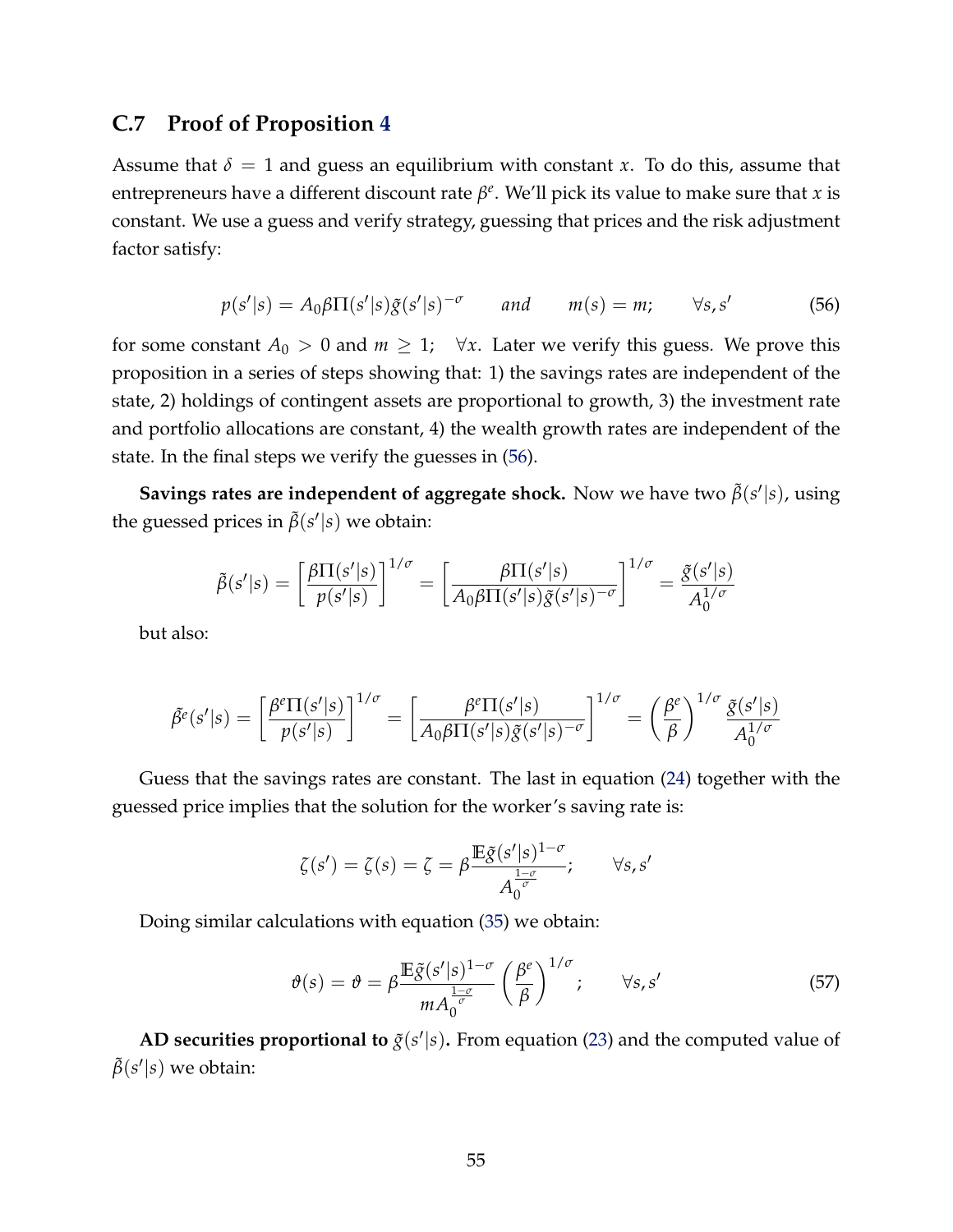$$
\phi^c(s'|s) = \frac{\tilde{g}(s'|s)}{\zeta A_0^{1/\sigma}} = \frac{\tilde{g}(s'|s)}{\beta A_0 \mathbb{E}\tilde{g}(s'|s)^{1-\sigma}}.
$$

The equivalent condition for the entrepreneur (see equation [\(69\)](#page--1-5) in the online appendix) generates:

$$
\left[\mathbb{E}_{i}o(s',i,\phi^e)^{-\sigma}\right]^{-1/\sigma} = \left(\frac{\beta^e}{\beta}\right)^{1/\sigma} \frac{\tilde{g}(s'|s)}{\vartheta A_0^{1/\sigma}} = \frac{\tilde{g}(s'|s)m}{\beta A_0 \mathbb{E}\tilde{g}(s'|s)^{1-\sigma}} \qquad \forall s, s' \tag{58}
$$

Note that this implies that  $\phi^c(s'|s) = \frac{\tilde{\beta}(s'|s)}{\sum_{s'} p(s'|s) \tilde{\beta}}$  $\frac{\tilde{\beta}(s'|s)}{\sum_{s'} p(s'|s)\tilde{\beta}(s'|s)}$  and  $\left[\mathbb{E}_{i}o(s',i,\phi^{e})^{-\sigma}\right]^{-1/\sigma} = \frac{\tilde{\beta}^{e}(s'|s)m}{\sum_{s'} p(s'|s)\tilde{\beta}(s')}$  $\sum_{s'} p(s'|s) \tilde{\beta}(s'|s)$ The capitalist's growth rate of wealth is  $o(s', i; \phi^e) \equiv [(1 - v(s))\phi^e(s'|s) + v(s)r(s')g_i].$ Define the portfolio allocation as:

$$
\frac{(1-\nu(s))\phi^e(s'|s)}{\nu(s)r(s')}=\frac{1}{D}
$$

Here we are guessing that  $D$  is constant. With this equation it is immediate (recall  $\sum_{s'} p(s'|s) \phi^e(s'|s) =$ 1) that

<span id="page-57-0"></span>
$$
m \equiv \sum_{s'|s} p(s'|s) \left( \mathbb{E}_{i} o(s', i; \phi^e)^{-\sigma} \right)^{-1/\sigma} = (1 - \nu(s)) \left[ \mathbb{E}_{i} (1 + D g_i)^{-\sigma} \right]^{-1/\sigma}
$$
(59)

As a result:

$$
\left[\mathbb{E}_{i}o(s',i,\phi^e)^{-\sigma}\right]^{-1/\sigma} = (1-\nu(s))\phi^e(s'|s)\left[\mathbb{E}_{i}(1+Dg_i)^{-\sigma}\right]^{-1/\sigma} = \frac{\tilde{\beta}(s'|s)m}{\sum_{s'}p(s'|s)\tilde{\beta}(s'|s)}
$$

Because of [\(59\)](#page-57-0) the last implies  $\phi^e(s'|s) = \phi^c(s'|s)$ ,  $\forall s, s'$ 

**Investment rates are constant.** Using portfolio choice *D* in equation [\(33\)](#page-23-4) :

$$
\mathbb{E}_{s',i|s}\left[\left[(1-\nu(s))\phi^e(s'|s)(1+Dg_i)\right]^{-\sigma}\left(\frac{(1-\nu(s))\phi^e(s'|s)}{\nu(s)}Dg-\frac{1}{\beta A_0\mathbb{E}\tilde{g}(s'|s)^{-\sigma}}\right)\right]=0
$$

Since *i* is independent of *s* we can write:

$$
\mathbb{E}_{s'|s} \left[ \frac{\left[ (1 - \nu(s)) \phi^e(s'|s) \right]^{1-\sigma}}{\nu(s)} \right] \mathbb{E}_i \left( (1 + D g_i)^{-\sigma} D g_i \right) =
$$
\n
$$
\frac{\mathbb{E}_{s'|s} \left[ (1 - \nu(s)) \phi^e(s'|s) \right]^{-\sigma} \mathbb{E}_i (1 + D g_i)^{-\sigma}}{\beta A_0 \mathbb{E} \tilde{g}(s'|s)^{-\sigma}}
$$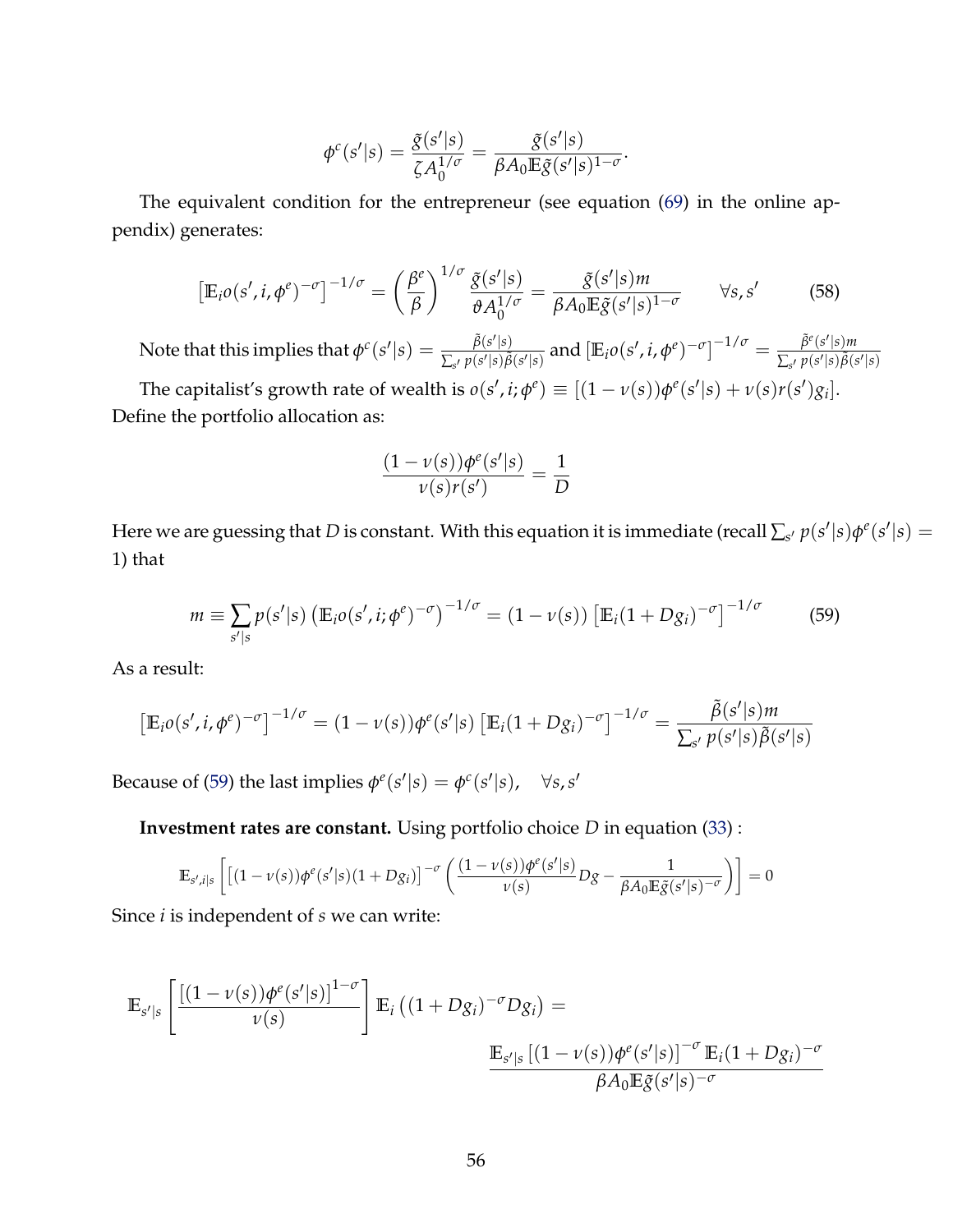$$
\frac{(1-\nu(s))}{\nu(s)}\mathbb{E}_{s'|s}[\phi^e(s'|s)]^{1-\sigma}\mathbb{E}_i\left((1+Dg_i)^{-\sigma}Dg_i\right)=\frac{\mathbb{E}_{s'|s}[\phi^e(s'|s)]^{-\sigma}\mathbb{E}_i(1+Dg_i)^{-\sigma}}{\beta A_0\mathbb{E}_{s'}\tilde{g}(s'|s)^{-\sigma}}
$$

Doing similar calculations as before to replace  $\phi^e(s'|s)$  we obtain:

<span id="page-58-0"></span>
$$
\frac{\mathbb{E}_{i}((1+Dg_{i})^{-\sigma}Dg_{i})}{\mathbb{E}_{i}(1+Dg_{i})^{-\sigma}} = \frac{\nu}{(1-\nu)}
$$
(60)

So *ν* is constant whenever *D* is constant. Also, with *D* and *ν* we can compute the value of *m*(*s*) given by equation [\(59\)](#page-57-0), which confirms that *m* is constant. To solve for *D* use portfolio equation to get:

$$
\frac{(1-\nu)}{\nu}D = \frac{r(s')}{\phi^e(s'|s)} = \frac{r(s')}{\phi^c(s'|s)} = \frac{r(s')}{\tilde{g}(s'|s)}\beta A_0 \mathbb{E}_{s'|s}\tilde{g}(s'|s)^{1-\sigma}
$$

With an AK model  $r(s')$  is exogenous, so the above equation pins down *D*, which it won't depend on  $x$ . In a more general model  $r(s')$  would depend on aggregate capital. With constant shares  $r(s') = \alpha \frac{y(s')}{K'}$  $\frac{f(s')}{K'}$ , which can be written as  $r(s') = \alpha \tilde{g}(s'|s) \frac{y(s)}{K'}$  $\frac{N(S)}{K'}$ . But since the capital law of motion is  $K' = \vartheta v(1-x)W^T(s)$ , we can write the previous equation as:

$$
r(s') = \frac{\tilde{g}(s'|s)}{\beta A_0 \mathbb{E}_{s'|s} \tilde{g}(s'|s)^{1-\sigma}} \frac{(1-\nu)}{\nu} D
$$

$$
\alpha \tilde{g}(s'|s) \frac{y(s)}{\vartheta \nu (1-x) W^T(s)} = \frac{\tilde{g}(s'|s)}{\beta A_0 \mathbb{E}_{s'|s} \tilde{g}(s'|s)^{1-\sigma}} \frac{(1-\nu)}{\nu} D
$$

$$
\frac{\alpha}{\vartheta (1-x)} \frac{y(s)}{W^T(s)} = \frac{(1-\nu)D}{\beta A_0 \mathbb{E}_{s'|s} \tilde{g}(s'|s)^{1-\sigma}}
$$

Now replacing *ϑ* from the previously found value:

<span id="page-58-1"></span>
$$
\frac{\alpha m A_0^{\frac{1}{\sigma}}}{(1-x)} \frac{y(s)}{W^T(s)} = (1-v)D\left(\frac{\beta^e}{\beta}\right)^{1/\sigma}
$$

$$
\frac{\alpha \left[\mathbb{E}_i(1+Dg_i)^{-\sigma}\right]^{-1/\sigma} A_0^{\frac{1}{\sigma}}}{(1-x)} \frac{y(s)}{W^T(s)} = D\left(\frac{\beta^e}{\beta}\right)^{1/\sigma} \tag{61}
$$

Where in the last step we have replaced *m* from equation [\(59\)](#page-57-0). This equation solves for *D*, then [\(60\)](#page-58-0) delivers *ν*, and then with [\(59\)](#page-57-0) we obtain *m*. All this variables are constant if 1)  $\alpha$  is constant and 2) the ratio  $\frac{y(s)}{W^T(s)}$  is constant. What we need in general is that this solution is independent of the aggregate shock, it could depend on *x* or *k* as long as it does it in deterministic way. Here we are considering the case of *x* constant to simplify the calculations, but it is not needed for the argument about the amplification effects. We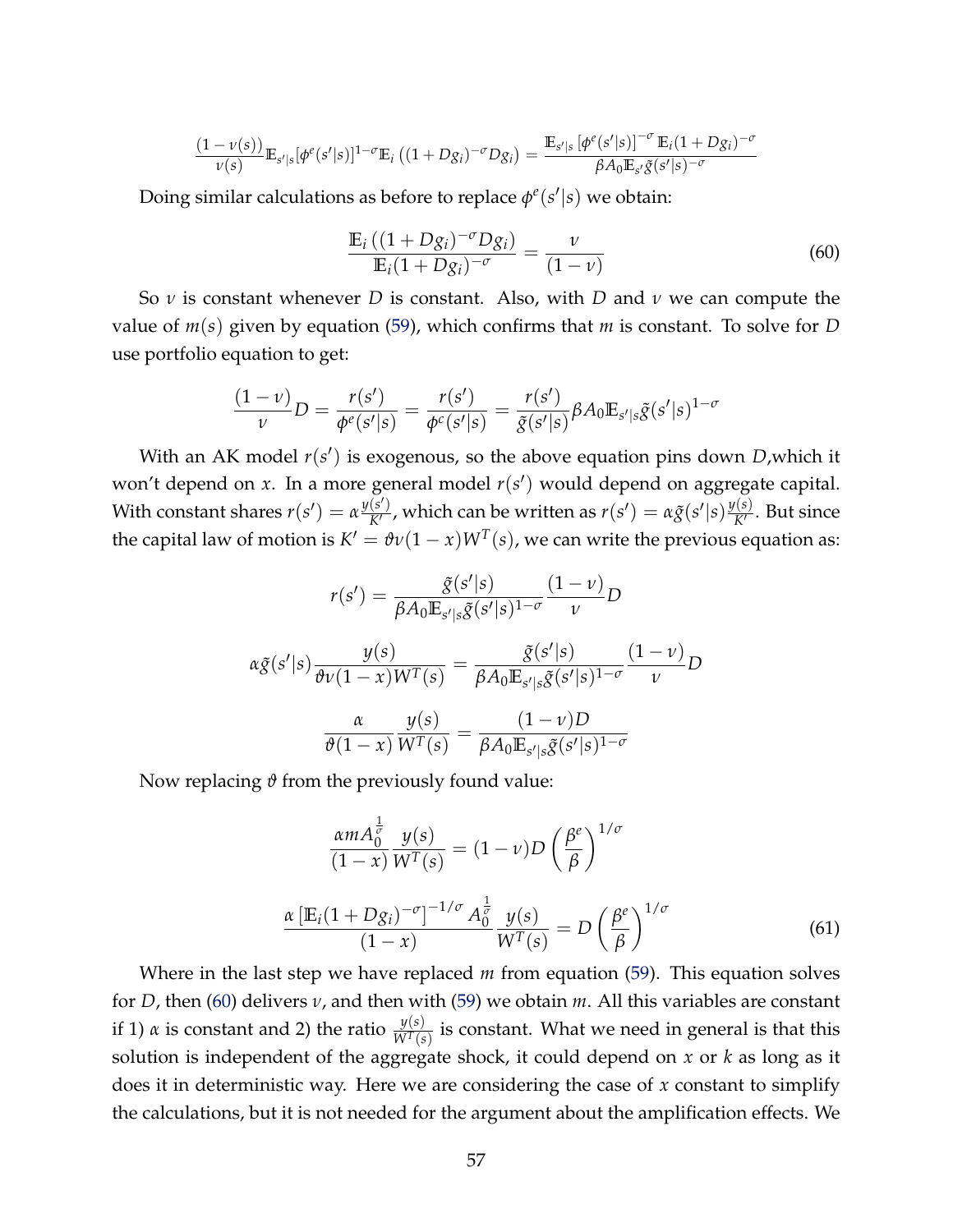consider these cases in the following extensions of this proposition.

**GDP-wealth ratio is constant.** Suppose  $\delta = 1$  Note that [\(56\)](#page-56-1) implies that  $\sum_{s'|s} p(s'|s) =$  $\beta A_0 \mathbb{E} \tilde{g}(s'|s)^{-\sigma} = \tilde{p}$ . Using equation [\(44\)](#page-27-0) with constant shares we obtain:

$$
\frac{w(s')+h(s')}{W^T(s)}=\tilde{g}(s'|s)\frac{[1-\alpha(s')+\tilde{h}(s')]}{1+\tilde{h}(s)}=\tilde{g}(s'|s)\frac{(1-\alpha)[1+G(s')]}{1+(1-\alpha)G(s)}
$$

where  $G(s) = \sum_{s'|s} p(s'|s) [(1 + G(s'))\tilde{g}(s'|s)]$  is the present value of a constant dividend unit with grow factor  $\tilde{g}(s'|s)$  Similarly:

$$
\frac{W^{T}(s')}{W^{T}(s)} = \tilde{g}(s'|s)\frac{1 + (1 - \alpha)G(s')}{1 + (1 - \alpha)G(s)}
$$

Because the distributions of growth rates are independent of the state and using the guessed pricing function, it is straightforward to show that  $G(s') = G(s) = G$ ,  $\forall s, s'$ ; then it follows that:

$$
\frac{W^{T}(s')}{W^{T}(s)} = \tilde{g}(s'|s); \qquad \frac{w(s') + h(s')}{W^{T}(s)} = \tilde{g}(s'|s)\frac{(1-\alpha)(1+G)}{1+(1-\alpha)G}.
$$

Also,

<span id="page-59-0"></span>*β*

$$
\frac{y(s)}{W^{T}(s)} = \frac{y(s)}{y(s) + h(s')} = \frac{1}{1 + \tilde{h}(s)} = \frac{1}{1 + (1 - \alpha)G}
$$

Thus the ratio  $\frac{y(s)}{W^T(s)}$  is constant and therefore also *ν*, *D* and *m* are.

**Use feasibility to find**  $A_0$ . We can use feasibility to dig further into the solutions. Replacing [\(59\)](#page-57-0) in [\(57\)](#page-56-2) generates:

$$
\vartheta(1-\nu) = \beta \frac{\mathbb{E}\tilde{g}(s'|s)^{1-\sigma}}{A_0^{\frac{1-\sigma}{\sigma}}} \left(\frac{\beta^e}{\beta}\right)^{1/\sigma} \left[\mathbb{E}_i(1+Dg_i)^{-\sigma}\right]^{1/\sigma}
$$

We can use the last equation in the feasibility constraint:

$$
\zeta(x)x + \vartheta(s)(1 - \nu(s))(1 - x) = 1 - \frac{y(s)}{W^T(s)}; \ \forall s
$$
  

$$
\frac{\mathbb{E}\tilde{g}(s'|s)^{1-\sigma}}{A_0^{\frac{1-\sigma}{\sigma}}} \left[ x + (1-x) \left[ \mathbb{E}_i (1 + Dg_i)^{-\sigma} \right]^{1/\sigma} \left( \frac{\beta^e}{\beta} \right)^{1/\sigma} \right] = \frac{(1-\alpha)G}{1 + (1-\alpha)G}; \ \forall s \qquad (62)
$$

Computing the present values with the guessed function for  $p(s'|s)$  we obtain: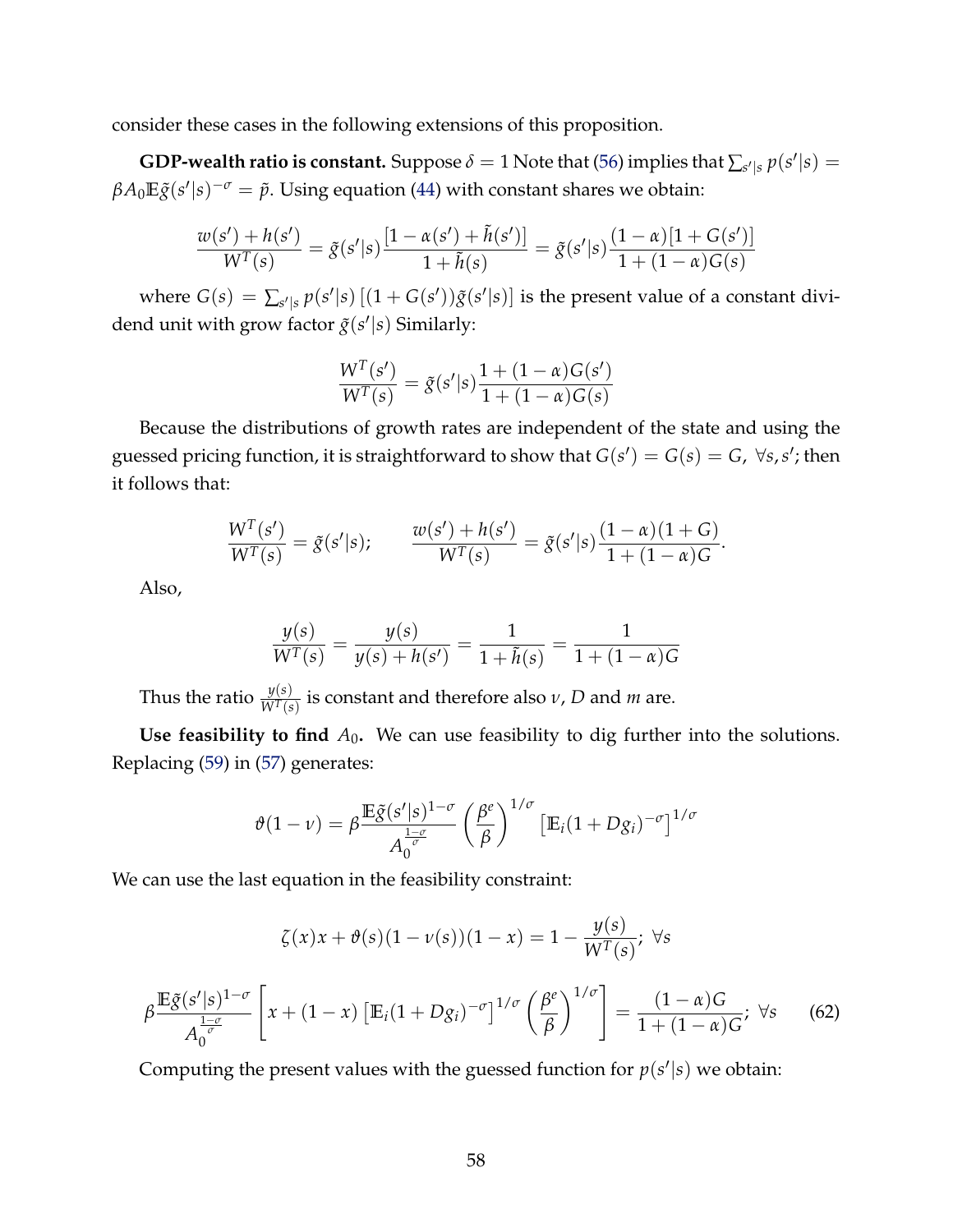<span id="page-60-0"></span>
$$
G = \frac{\beta A_0 \mathbb{E}\tilde{g}(s'|s)^{1-\sigma}}{1 - \beta A_0 \mathbb{E}\tilde{g}(s'|s)^{1-\sigma}}
$$
(63)

Hence, equation [\(62\)](#page-59-0) generates the value of  $A_0$ .

**Verify guessed prices.** For the AD prices we compute a price equation akin to that in the online Appendix [F](#page--1-1) (see equation [\(81\)](#page--1-2)). To make the proof self-contained we replicate some calculations adapted to this environment. Recall that the AD securities must satisfy:

$$
\phi^c(s'|s) = \left[\frac{\beta\Pi(s'|s)}{p(s'|s)}\right]^{1/\sigma} \frac{(1-\zeta(s))}{(1-\zeta(s'))\zeta(s)}; \quad \left[\mathbb{E}_i o(s',i,\phi^e)^{-\sigma}\right]^{-1/\sigma} = \left[\frac{\beta^e \Pi(s'|s)}{p(s'|s)}\right]^{1/\sigma} \frac{(1-\vartheta(s))}{(1-\vartheta(s'))\vartheta(s)}, \forall s, s'
$$

Using the definition of *D*, the second equality can be written as:

$$
(1-\nu)\phi^{e}(s'|s)\left[\mathbb{E}_{i}(1+Dg_{i})^{-\sigma}\right]^{-1/\sigma}=\left[\frac{\beta^{e}\Pi(s'|s)}{p(s'|s)}\right]^{1/\sigma}\frac{(1-\vartheta(s))}{(1-\vartheta(s'))\vartheta(s)},\forall s,s'
$$

Replacing the last two in the assets' market clearing we obtain:

$$
\left[\frac{\beta\Pi(s'|s)}{p(s'|s)}\right]^{1/\sigma}\left[x+(1-x)\left[\mathbb{E}_i(1+Dg_i)^{-\sigma}\right]^{1/\sigma}\left(\frac{\beta^e}{\beta}\right)^{1/\sigma}\right] = \tilde{g}(s'|s)\frac{(1-\alpha)(1+G)}{1+(1-\alpha)G};\ \ \forall s,s'
$$

Using equation [\(62\)](#page-59-0) the above becomes:

$$
\left[\frac{\beta\Pi(s'|s)}{p(s'|s)}\right]^{1/\sigma}\left[\frac{(1-\alpha)G}{1+(1-\alpha)G}A_0^{\frac{1-\sigma}{\sigma}}\right] = \beta\mathbb{E}\tilde{g}(s'|s)^{1-\sigma}\tilde{g}(s'|s)\frac{(1-\alpha)(1+G)}{1+(1-\alpha)G};\ \ \forall s,s'
$$

Therefore,

$$
p(s'|s) = \beta \Pi(s'|s) \tilde{g}(s'|s)^{-\sigma} \left( \beta \frac{(1+G)}{A_0^{\frac{1-\sigma}{\sigma}} G} \mathbb{E} \tilde{g}(s'|s)^{1-\sigma} \right)^{-\sigma}
$$

Using the solution for *G* from [\(63\)](#page-60-0), we obtain the initially guessed price function  $p(s'|s) = \beta \Pi(s'|s) \tilde{g}(s'|s)^{-\sigma} A_0.$ 

**Verify that** *x* is constant with the appropriate choice of  $\beta^e$ . To solve for the evolution of *x*, recall that

$$
x(s'|s) = \frac{\phi^c(s'|s)\zeta(s)x}{\mathbb{E}_i o(s',i,s)\vartheta(s)(1-x) + \phi^c(s'|s)\zeta(s)x}
$$

Using definition of  $o(s', i, s)$  and because we already showed that  $\phi^e(s', s) = \phi^c(s', s)$ we can write the last as: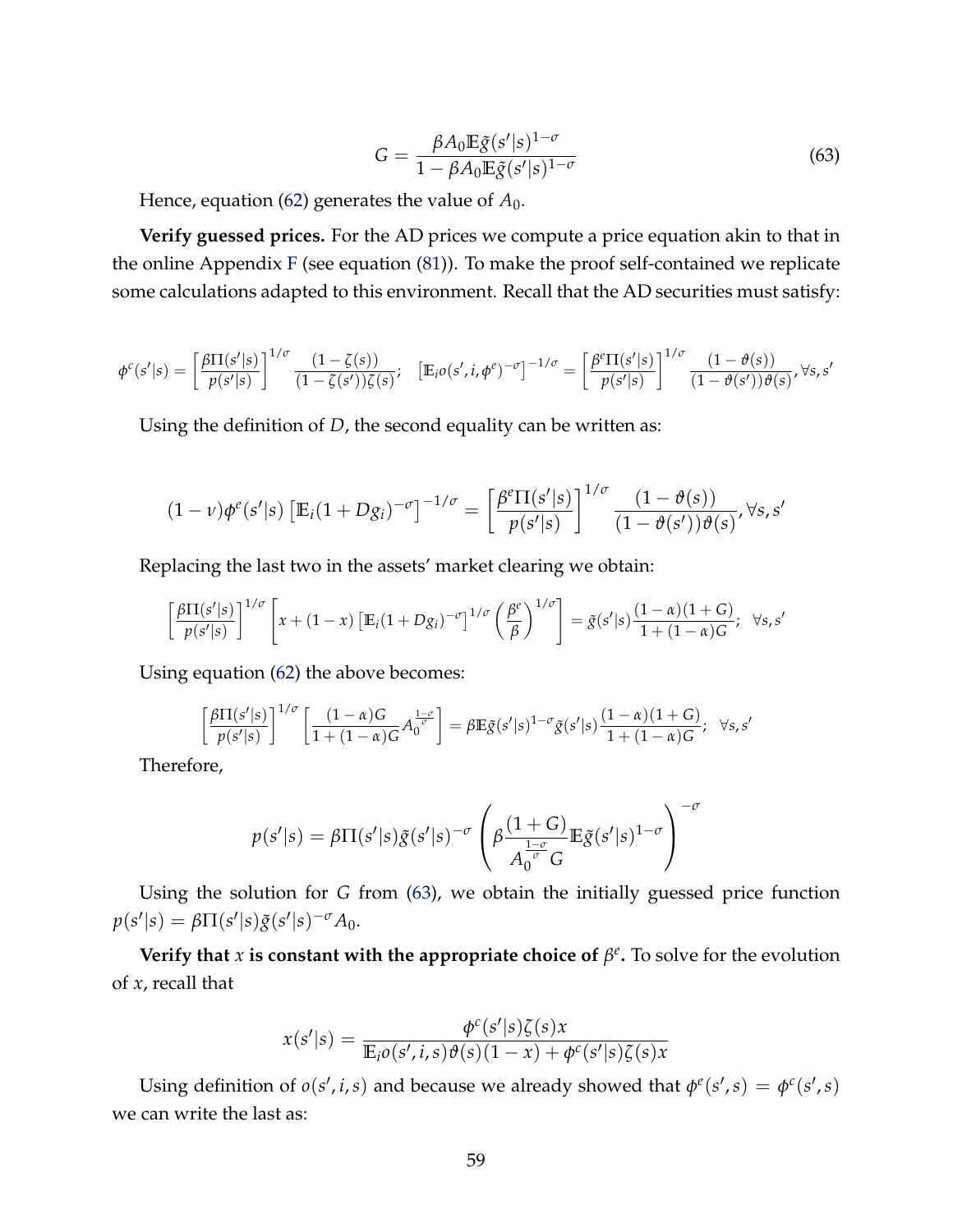$$
x' = \frac{\zeta x}{[(1-\nu)(1+D)]\vartheta(1-x) + \zeta x}
$$

Now, note that savings rates satisfy

$$
\frac{\vartheta}{\zeta} = \left(\frac{\beta^e}{\beta}\right)^{1/\sigma} \frac{1}{m} = \left(\frac{\beta^e}{\beta}\right)^{1/\sigma} \frac{\left[\mathbb{E}_i(1+Dg_i)^{-\sigma}\right]^{1/\sigma}}{1-\nu}
$$

where in the last step we have used  $(59)$ . Thus, the last in the law of motion of x generates:

$$
x' = \frac{x}{\left(\frac{\beta^e}{\beta}\right)^{1/\sigma} (1+D) \left[\mathbb{E}_i(1+D g_i)^{-\sigma}\right]^{1/\sigma} (1-x) + x}
$$

Which implies that for  $x' = x$  to be true  $\beta^e$  must satisfy:

<span id="page-61-0"></span>
$$
\beta^{e} = \beta \frac{(1+D)^{-\sigma}}{\mathbb{E}_{i}(1+Dg_{i})^{-\sigma}}
$$
\n(64)

Because of he Jensen's inequality and the convexity of the marginal utility, so that  $\mathbb{E}_i(1+Dg_i)^{-\sigma} \geq (1+D)^{-\sigma}$  , it is clear that  $\beta^e < \beta.$  The entrepreneurs must have a smaller discount factor, otherwise *x* would converge to zero. The correction in the discount factor corrects the upwards drift in the capitalist's savings needs. When there is not exposure to idiosyncratic risk, there is no need for the correction.

**Check solution is correct.** Alternatively, the *x*'s law of motion is characterized by:

$$
x(s'|s) = \phi^c(s'|s)\zeta(s)\frac{W^T(s)}{W^T(s')}x.
$$

Replacing the relationships for  $\phi^c(s'|s)$ ,  $\zeta(s)$  and the grow rate of wealth implies:

$$
x(s'|s) = \frac{\tilde{g}(s'|s)}{A_0^{1/\sigma}} \frac{1}{\tilde{g}(s'|s)} x
$$

Hence, if  $x' = x$ , it must be that  $A_0 = 1$ . Is this true? The value of  $A_0$  is determined by equation [\(62\)](#page-59-0), which can be written as:

$$
\beta A_0 \frac{\mathbb{E}\tilde{g}(s'|s)^{1-\sigma}}{A_0^{\frac{1}{\sigma}}} \left[ x + (1-x) \left[ \mathbb{E}_i (1+D g_i)^{-\sigma} \right]^{1/\sigma} \left( \frac{\beta^e}{\beta} \right)^{1/\sigma} \right] = 1 - \frac{y}{W^T}
$$

To show that indeed  $A_0 = 1$  first notice that equation [\(64\)](#page-61-0) implies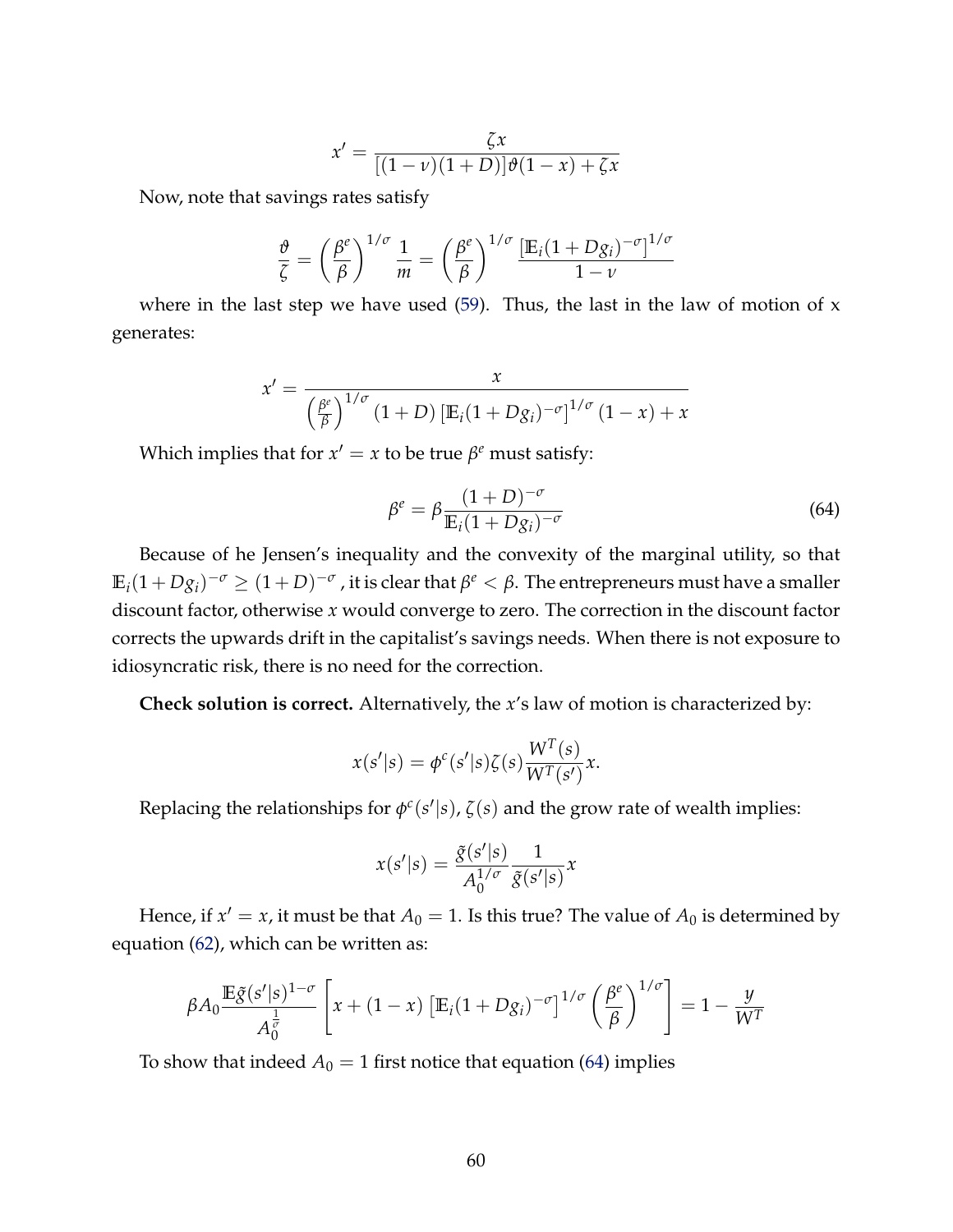$$
\left[\mathbb{E}_{i}(1+Dg_{i})^{-\sigma}\right]^{1/\sigma}\left(\frac{\beta^{e}}{\beta}\right)^{1/\sigma}=1-D\left[\mathbb{E}_{i}(1+Dg_{i})^{-\sigma}\right]^{1/\sigma}\left(\frac{\beta^{e}}{\beta}\right)^{1/\sigma}
$$

Therefore, replacing the latter in the former:

$$
\beta A_0 \frac{\mathbb{E}\tilde{g}(s'|s)^{1-\sigma}}{A_0^{\frac{1}{\sigma}}} \left[1 - (1-x)D\left[\mathbb{E}_i(1+D g_i)^{-\sigma}\right]^{1/\sigma}\left(\frac{\beta^e}{\beta}\right)^{1/\sigma}\right] = 1 - \frac{y}{W^T}
$$

Now, collecting the term  $(1 - x)D \left[\mathbb{E}_i(1 + D g_i)^{-\sigma}\right]^{1/\sigma} \left(\frac{\beta^e}{\beta}\right)$ *β*  $\int^{1/\sigma}$  in equation [\(61\)](#page-58-1) and replacing in the above we obtain:

$$
\beta A_0 \frac{\mathbb{E}\tilde{g}(s'|s)^{1-\sigma}}{A_0^{\frac{1}{\sigma}}} \left[1 - \alpha A_0^{\frac{1}{\sigma}} \frac{y}{W^T}\right] = 1 - \frac{y}{W^T}
$$

Therefore we have:

$$
\beta A_0 \mathbb{E} \tilde{g}(s'|s)^{1-\sigma} \left[ \frac{1}{A_0^{\frac{1}{\sigma}}} + \frac{(1-\alpha \beta A_0 \mathbb{E} \tilde{g}(s'|s)^{1-\sigma})}{\beta A_0 \mathbb{E} \tilde{g}(s'|s)^{1-\sigma}} \frac{y}{W^T} \right] = 1
$$

We showed before that  $\frac{y}{W^T} = \frac{1}{1 + (1 - \alpha)G}$ , which using equation [\(63\)](#page-60-0) generates

$$
\frac{y}{W^T} = \frac{1 - \beta A_0 \mathbb{E}\tilde{g}(s'|s)^{1-\sigma}}{1 - \alpha \beta A_0 \mathbb{E}\tilde{g}(s'|s)^{1-\sigma}}
$$

Replacing the latter in the former:

$$
\beta A_0 \mathbb{E} \tilde{g}(s'|s)^{1-\sigma} \left[ \frac{1}{A_0^{\frac{1}{\sigma}}} + \frac{1 - \beta A_0 \mathbb{E} \tilde{g}(s'|s)^{1-\sigma}}{\beta A_0 \mathbb{E} \tilde{g}(s'|s)^{1-\sigma}} \right] = 1
$$

Which can only be true if  $A_0 = 1$ .

# **D Numerical Appendix**

- a. Using  $g_s k$ , compute once and for all  $Y(s)$ ,  $r(s)$  and  $w(s)$
- b. Step A: Solve given a guess.
	- (a) Guess
		- i.  $\tilde{\beta}(s'|s)$  and  $p_0(s'|s)$  and compute  $W^T(s)$  and  $h(s)$ .
		- ii. "ratio"  $Ra(s', s)$ . Start with  $Ra(s', s) = 1$ ,  $\forall s, s'$ .